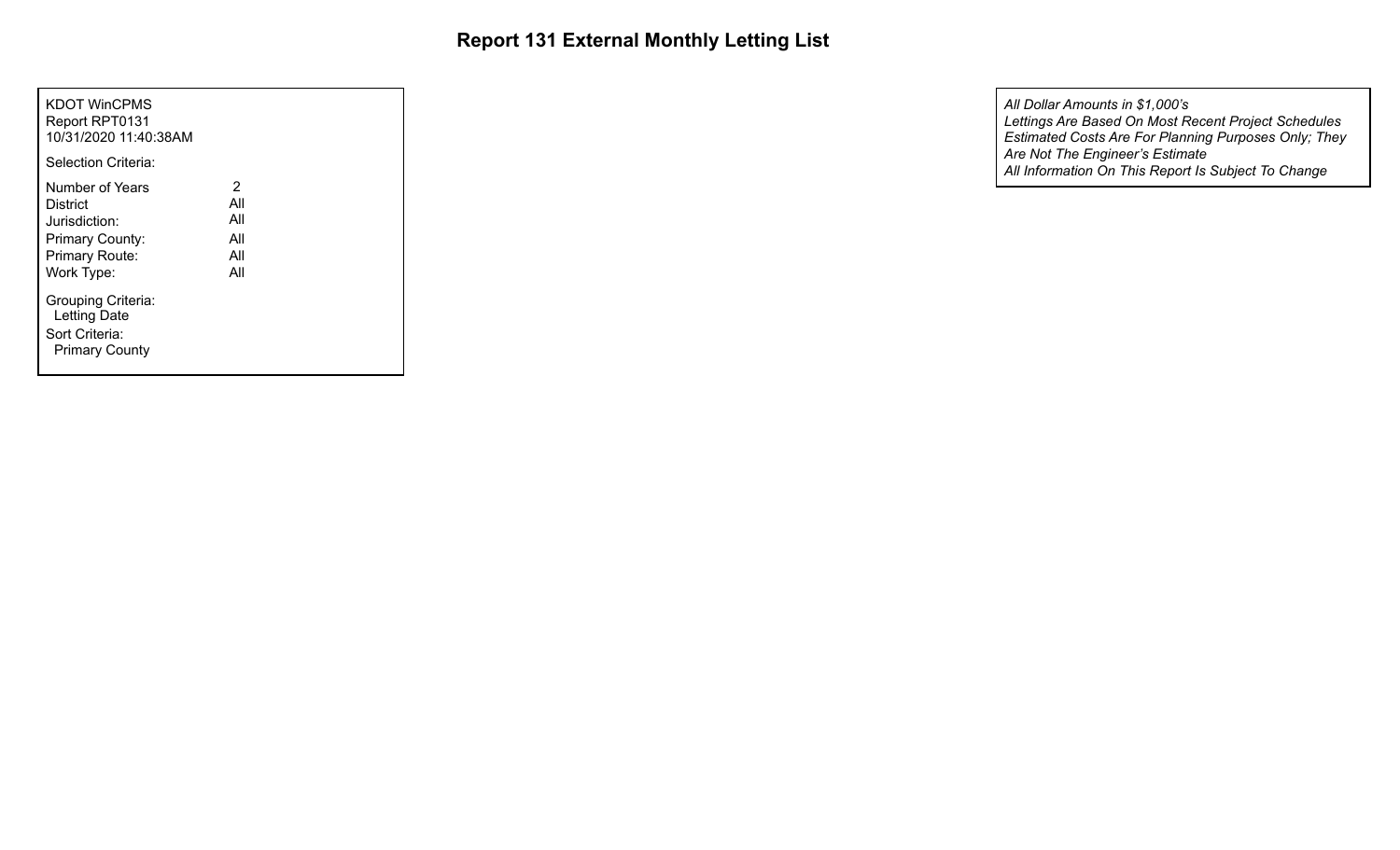|           | District Primary<br>Route | Primary<br>County | Project<br>Number | <b>Technical Location</b>                                                                                                                                                                           | Length<br>(Miles) | Work<br><b>Type</b> | Number<br>Lanes | Grading<br>Estimate | Surface<br>Estimate | <b>Bridge</b><br>Estimate | <b>Other Work</b><br>Estimate | Total<br>Construction<br>Estimate |
|-----------|---------------------------|-------------------|-------------------|-----------------------------------------------------------------------------------------------------------------------------------------------------------------------------------------------------|-------------------|---------------------|-----------------|---------------------|---------------------|---------------------------|-------------------------------|-----------------------------------|
|           | Letting Date 2020 Oct     |                   |                   |                                                                                                                                                                                                     |                   |                     |                 |                     |                     |                           |                               |                                   |
| <b>SC</b> |                           | <b>Barber</b>     | C-4944-01         | Barber County: 0.9 miles W and 7.6 miles S of<br>Medicine Lodge over Brush Creek                                                                                                                    | 0.1               | <b>BRRPL</b>        |                 | 0                   | 0                   | 358                       | $\mathbf{0}$                  | 358                               |
| SW        |                           | Clark             | C-4945-01         | Clark County: 1.7 miles S & 8 miles E of Minneola<br>over Bluff Creek                                                                                                                               | 0.2               | <b>BRRPL</b>        |                 | $\mathbf 0$         | $\mathbf 0$         | 919                       | $\Omega$                      | 919                               |
| <b>NC</b> | U081                      | Cloud             | KA-5834-01        | US-81: Beginning at the Ottawa/Cloud County Line<br>thence North 5.085 Miles                                                                                                                        | 5.1               | <b>MILOV</b>        | 4               | $\mathbf 0$         | 3,045               | $\mathbf 0$               | $\mathbf 0$                   | 3,045                             |
| <b>NC</b> | U081                      | Cloud             | KA-5993-01        | US-81: Beginning at the North City Limits of<br>Concordia thence North 2.380 Miles                                                                                                                  | 2.4               | <b>PAVMK</b>        | 4               | $\mathbf 0$         | $\mathbf 0$         | $\mathbf 0$               | 131                           | 131                               |
| <b>SE</b> |                           | Elk               | C-4958-01         | Elk County: 6.1 miles N & 2.7 miles E of Howard<br>over tributary to Salt Creek                                                                                                                     | 0.2               | <b>BRRPL</b>        |                 | 0                   | $\mathbf{0}$        | 346                       | $\mathbf{0}$                  | 346                               |
| <b>NC</b> |                           | Ellsworth         | TE-0474-01        | Ellsworth: in the NE and SE quadrants of<br>K-14/K-140 intersection                                                                                                                                 | 0.0               | <b>LNDBT</b>        |                 | 0                   | $\mathbf{0}$        | $\mathbf 0$               | 606                           | 606                               |
| <b>NC</b> |                           | Geary             | KA-5850-01        | KA-5853-01: K-57-N Jct US-77/K-57 thence SE to<br>Jct K-57/K-244 4L (over dam). KA-5854-01: K-57-J<br>K-57/K-244 4L (over dam) thence 0.590 M SE to 4I<br>(end of KA-2402-01 RP 7.147). KA-5855-01: | 6.1               | <b>MILOV</b>        | 4               | $\pmb{0}$           | 1,378               | $\pmb{0}$                 | $\mathbf 0$                   | 1,378                             |
| <b>NC</b> | K014                      | Jewell            | KA-5824-01        | K-14: Beginning at East junction US-36/K-14<br>thence North to the Kansas State Line                                                                                                                | 15.2              | <b>SURCY</b>        | $\overline{2}$  | 0                   | 1,436               | 0                         | 0                             | 1,436                             |
| <b>NC</b> | U036                      | Jewell            | KA-5827-01        | US-36: Beginning 4.632 Miles of East of East<br>Junction K-14/US-36 thence East to the<br>Jewell/Republic County Line                                                                               | 5.6               | <b>SURCY</b>        | $\overline{2}$  | $\mathbf 0$         | 619                 | $\mathbf 0$               | $\mathbf 0$                   | 619                               |
| <b>NC</b> |                           | McPherson         | C-4928-01         | McPherson County: RS305 from 0.3 mi south to 0.<br>mi north of Chisholm Rd                                                                                                                          | 0.4               | <b>GRSU</b>         |                 | 145                 | 199                 | $\overline{0}$            | 0                             | 344                               |
| <b>SE</b> |                           | Miami             | U-2362-01         | Paola: Baptiste Dr & Hedge Ln                                                                                                                                                                       | 0.1               | <b>INTER</b>        | 4               | 328                 | $\mathbf{0}$        | 0                         | $\mathbf{0}$                  | 328                               |
| <b>NC</b> |                           | Mitchell          | U-2330-02         | Beloit: Bell St, from 3rd to 6th, Poplar St from Mair<br>to 7th, 4th St from Kansas Ave to Poplar                                                                                                   | 1.5               | <b>PEDBI</b>        | $\mathbf 0$     | $\mathbf{0}$        | $\Omega$            | $\Omega$                  | 458                           | 458                               |
| <b>SE</b> |                           | Montgomery        | C-4975-01         | Montgomery County: CR 3900 from 1.7 mi south to<br>SCL of Independence                                                                                                                              | 1.7               | <b>GRSU</b>         |                 | 510                 | $\mathbf 0$         | $\Omega$                  | 24                            | 534                               |
| <b>NC</b> |                           | Morris            | C-5000-01         | Morris County: 1.5 miles S of White City over<br>Neosho River                                                                                                                                       | 0.1               | <b>BRRPL</b>        |                 | $\Omega$            | $\mathbf{0}$        | 586                       | 0                             | 586                               |
| <b>NC</b> | U056                      | Morris            | KA-3941-01        | US-56: Bridge #031 (Rock Creek) Located 7.05<br>Miles East of East Junction K-177                                                                                                                   | 0.0               | <b>BRRPL</b>        | $\overline{2}$  | 1,237               | $\mathbf 0$         | 1,524                     | $\mathbf 0$                   | 2,761                             |
| <b>NC</b> | K041                      | Ottawa            | KA-5828-01        | K-41: Beginning at the East City Limits of Delphos<br>thence East to Junction K-41/US-81                                                                                                            | 5.0               | O-LAY               | $\overline{2}$  | 0                   | 810                 | $\mathbf{0}$              | $\mathbf 0$                   | 810                               |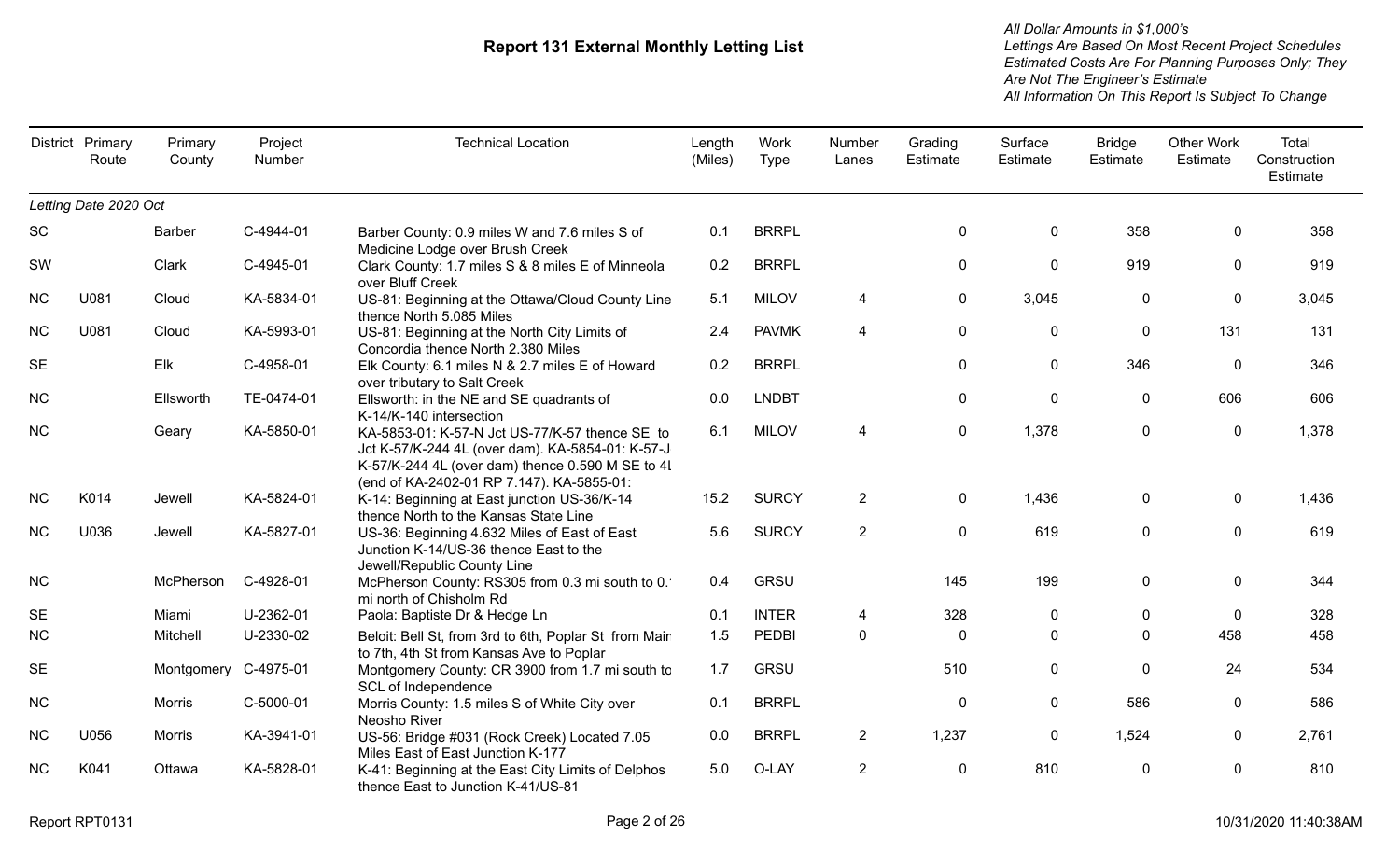|           | District Primary<br>Route | Primary<br>County | Project<br>Number | <b>Technical Location</b>                                                                                                                                                                        | Length<br>(Miles) | Work<br>Type | Number<br>Lanes | Grading<br>Estimate | Surface<br>Estimate | <b>Bridge</b><br>Estimate | <b>Other Work</b><br>Estimate | Total<br>Construction<br>Estimate |
|-----------|---------------------------|-------------------|-------------------|--------------------------------------------------------------------------------------------------------------------------------------------------------------------------------------------------|-------------------|--------------|-----------------|---------------------|---------------------|---------------------------|-------------------------------|-----------------------------------|
| <b>NC</b> | K106                      | Ottawa            | KA-5835-01        | K-106: Beginning at Junction K-18/K-106 thence<br>North to the South City Limits of Minneapolis                                                                                                  | 7.5               | <b>MILOV</b> | 2               | 0                   | 752                 | $\mathbf 0$               | $\mathbf{0}$                  | 752                               |
| SC        |                           | Pawnee            | C-4948-01         | Pawnee County: 1 mile N & 3 miles W of Rozel<br>over Pawnee River                                                                                                                                | 0.2               | <b>BRRPL</b> |                 | 0                   | $\pmb{0}$           | 753                       | $\mathbf 0$                   | 753                               |
| <b>NW</b> | K117                      | Rawlins           | KA-5836-01        | K-117: Beginning at Junction US-36/K-117 thence<br>North to the Nebraska/Kansas State Line                                                                                                       | 12.0              | <b>MILOV</b> | $\overline{2}$  | 0                   | 1,623               | 0                         | 0                             | 1,623                             |
| SC        |                           | Reno              | C-4960-01         | Reno County: 1 mile N & 11.1 miles W of Pretty<br>Prairie over Goose Creek                                                                                                                       | 0.1               | <b>BRRPL</b> |                 | 0                   | $\mathbf 0$         | 366                       | $\mathbf 0$                   | 366                               |
| SC        | U050                      | Reno              | KA-4748-03        | US-50: Reno; County; K-61: Reno County                                                                                                                                                           | 66.9              | SG           | $\mathbf 0$     | 0                   | $\mathbf 0$         | $\mathbf{0}$              | 916                           | 916                               |
| <b>NW</b> | U183                      | Rooks             | KA-5841-01        | US-183: Beginning at Rooks County Road "S"<br>thence North to 12th Street in Stockton                                                                                                            | 8.5               | <b>MILOV</b> | $\overline{2}$  | 0                   | 1,446               | 0                         | 0                             | 1,446                             |
| SC        | U054                      | Sedgwick          | KA-5830-01        | US-54: Beginning 0.5 Miles East of Great Plain<br>Junction (US-54/K-163) thence East to 119th Stree<br>West in Wichita                                                                           | 10.5              | <b>PATCH</b> | $\overline{4}$  | 0                   | $\mathbf{0}$        | $\mathbf 0$               | 1,750                         | 1,750                             |
| <b>SC</b> | U054                      | Sedgwick          | KA-5831-01        | US-54: Beginning Eastbound from West of 215<br>Street, West to East of 19975 Street West (1.42<br>Miles) and Eastbound & Westbound from West of<br>Ridge Road to West of Dugan Road (0.85 Miles) | 2.3               | <b>MILOV</b> | 6               | $\mathbf 0$         | 1,286               | 0                         | $\mathbf 0$                   | 1,286                             |
| <b>SC</b> |                           | Stafford          | C-4993-01         | Stafford County: Major Collectors RS 39, 505, 633,<br>635, 973, and Local Rd NE 70th St                                                                                                          | 53.0              | <b>PAVMK</b> |                 | $\mathbf 0$         | $\mathbf 0$         | 0                         | 178                           | 178                               |
| <b>SC</b> | U050                      | Stafford          | KA-5914-01        | US-50: Approximately 2.25 Miles East of Junction<br>US-50/US-281                                                                                                                                 | 0.0               | <b>MILOV</b> | $\overline{2}$  | 0                   | 57                  | 0                         | $\mathbf 0$                   | 57                                |
| <b>SE</b> | U169                      | Statewide         | KA-3255-01        | US-169: From 2.953 miles north of the US-169/K-4<br>junction, north to 1.7 miles north of the<br>Neosho/Allen County Line                                                                        | 13.4              | <b>PAVRC</b> | $\overline{2}$  | 0                   | $\pmb{0}$           | 1,479                     | 30,230                        | 31,708                            |
| <b>NC</b> | K004                      | Statewide         | KA-5871-01        | KA-5872-01: K-4 in Dickinson County beginning at<br>Junction K-4/US-77 thence East to the<br>Dickinson/Morris County Line. KA-5873-01: K-4 in<br>Morris County beginning at the Dickinson/Morris | 32.3              | <b>MILOV</b> | $\overline{2}$  | 0                   | 4,779               | $\mathbf 0$               | $\mathbf 0$                   | 4,779                             |
| SC        |                           | Statewide         | KA-5874-01        | KA-5875-01:K-14 in Reno Co- Jct K-14/K-96 thence<br>E to E Jct US-50/K-14/K-96. KA-5862-01:K-96 in<br>Reno Co-Jct K-14/K-96 thence E to the<br>Reno/Sedgwick Co Ln. KA-5876-01:K-96 in           | 32.9              | O-LAY        | 4               | 0                   | 10,524              | 0                         | $\mathbf 0$                   | 10,524                            |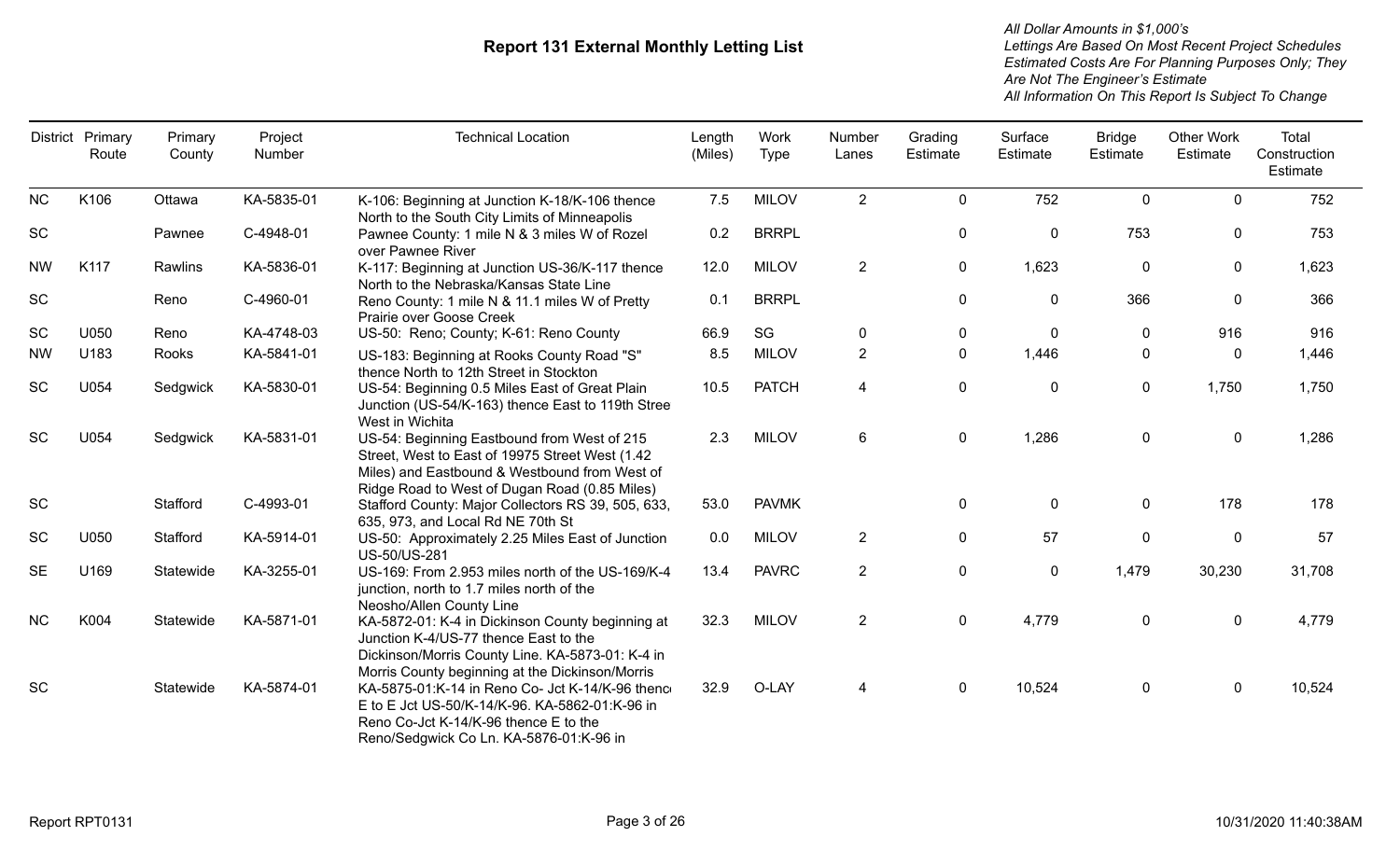|           | District Primary<br>Route | Primary<br>County | Project<br>Number | <b>Technical Location</b>                                                                                                                                                                               | Length<br>(Miles) | Work<br><b>Type</b>              | Number<br>Lanes | Grading<br>Estimate | Surface<br>Estimate | <b>Bridge</b><br>Estimate | <b>Other Work</b><br>Estimate | Total<br>Construction<br>Estimate |
|-----------|---------------------------|-------------------|-------------------|---------------------------------------------------------------------------------------------------------------------------------------------------------------------------------------------------------|-------------------|----------------------------------|-----------------|---------------------|---------------------|---------------------------|-------------------------------|-----------------------------------|
| <b>SC</b> |                           | Sumner            | KA-5877-01        | KA-5878-01: US-81 Sumner Co-2.518 M N of<br>RS645, N to the S CL of Wellington then from the N<br>CL of Wellington, N to the Sumner/Sedgwick Co Ln<br>KA-5879-01: US-160 Sumner Co-E CL of              | 31.6              | <b>MILOV</b>                     | $\overline{2}$  | $\mathbf 0$         | 4,957               | $\mathbf 0$               | $\mathbf 0$                   | 4,957                             |
| <b>NW</b> | U024                      | Thomas            | KA-5825-01        | US-24: Beginning at junction I-70/US-24 thence<br>East 8.426 miles (beginning of the PCCP)                                                                                                              | 8.4               | <b>MILOV</b>                     | $\overline{2}$  | $\mathbf 0$         | 1,698               | $\mathbf 0$               | $\mathbf{0}$                  | 1,698                             |
| <b>NW</b> | K184                      | Thomas            | KA-5842-01        | K-184: Entire Route                                                                                                                                                                                     | 1.6               | <b>MILOV</b>                     | $\overline{2}$  | $\mathbf 0$         | 352                 | $\mathbf 0$               | 0                             | 352                               |
| <b>NE</b> | K099                      | Wabaunsee         | KA-2603-04        | K-99: From 2 miles north of the K-99/I-70 junction,<br>north 4 miles                                                                                                                                    | 4.0               | <b>GRSU</b>                      | $\overline{2}$  | 12,718              | 5,962               | 928                       | $\mathbf 0$                   | 19,608                            |
| <b>NE</b> |                           | Wyandotte         | N-0686-01         | UG WY County/KCK: Metropolitan Avenue from S<br>12th Street to S 24th Street, S 24th Street from<br>Metropolitan Ave to Strong Ave, Strong Avenue fror<br>S 24th Street to S 42nd Street                | 2.0               | PEDBI                            |                 | $\mathbf 0$<br>.    | $\mathbf 0$         | $\mathbf 0$               | 485                           | 485                               |
|           |                           |                   |                   |                                                                                                                                                                                                         |                   | Letting Date 2020 Oct Subtotal : |                 | 14,937              | 40,925              | 7,258                     | 34,778                        | 97,899                            |
|           | Letting Date 2020 Nov     |                   |                   |                                                                                                                                                                                                         |                   |                                  |                 |                     |                     |                           |                               |                                   |
| SE        | U054                      | Allen             | KA-3913-01        | US-54: Bridge #013 (Union Pacific RailRoad)<br>Located 0.24 Miles East of US-59                                                                                                                         | 0.0               | <b>BRRPL</b>                     | $\overline{2}$  | 2,089               | $\pmb{0}$           | 1,463                     | 0                             | 3,552                             |
| <b>NE</b> | U059                      | Atchison          | KA-5885-01        | U.S. 59: from the Jefferson/Atchison county line<br>north 14.4 miles to the west city limits of Atchison,<br>KS                                                                                         | 14.4              | O-LAY                            | $\overline{2}$  | $\boldsymbol{0}$    | 1,939               | $\mathbf 0$               | $\mathbf 0$                   | 1,939                             |
| <b>NE</b> | U036                      | <b>Brown</b>      | KA-6005-01        | Various Locations on US-36 in Brown County                                                                                                                                                              | 24.3              | <b>PAVMK</b>                     | $\overline{2}$  | $\mathbf 0$         | $\mathbf 0$         | $\mathbf 0$               | 543                           | 543                               |
| <b>NC</b> | U050                      | Chase             | KA-5887-01        | US-50: Beginning at the Marion/Chase County Line<br>northeast 8.795 miles and from 59 feet west of the<br>edge wearing surface of Bridge #065 over the<br>Simmons Creek east approximately 1.5 miles to | 10.3              | <b>MILOV</b>                     | $\overline{2}$  | $\mathbf 0$         | 4,313               | $\mathbf 0$               | $\mathbf 0$                   | 4,313                             |
| <b>SE</b> | K007                      | Cherokee          | KA-6032-01        | Various locations on K-7 in Cherokee County                                                                                                                                                             | 11.1              | <b>PAVMK</b>                     | $\overline{2}$  | $\mathbf 0$         | $\mathbf 0$         | $\mathbf 0$               | 451                           | 451                               |
| <b>NC</b> |                           | Clay              | C-4987-01         | Clay County: Various Major Collectors and Local<br>Roads                                                                                                                                                | 170.0             | <b>PAVMK</b>                     |                 | $\mathbf 0$         | $\mathbf 0$         | $\mathbf 0$               | 369                           | 369                               |
| <b>NC</b> | K015                      | Dickinson         | KA-5851-01        | K-15: from the Marion/Dickinson county line north<br>20.6 miles to the south city limits of Abilene, KS                                                                                                 | 20.6              | <b>MILOV</b>                     | $\overline{2}$  | $\mathbf 0$         | 3,503               | $\mathbf 0$               | 0                             | 3,503                             |
| <b>NE</b> | U036                      | Doniphan          | KA-6004-01        | Various locations on US-36 in Doniphan County                                                                                                                                                           | 27.9              | <b>PAVMK</b>                     | $\overline{2}$  | $\mathbf 0$         | 0                   | $\bf{0}$                  | 14                            | 14                                |
| SW        |                           | Finney            | C-4971-01         | Finney County: All Paved Major and Minor<br><b>Collectors and Local Roads</b>                                                                                                                           | 200.0             | <b>PAVMK</b>                     |                 | $\mathbf 0$         | $\pmb{0}$           | $\mathbf 0$               | 326                           | 326                               |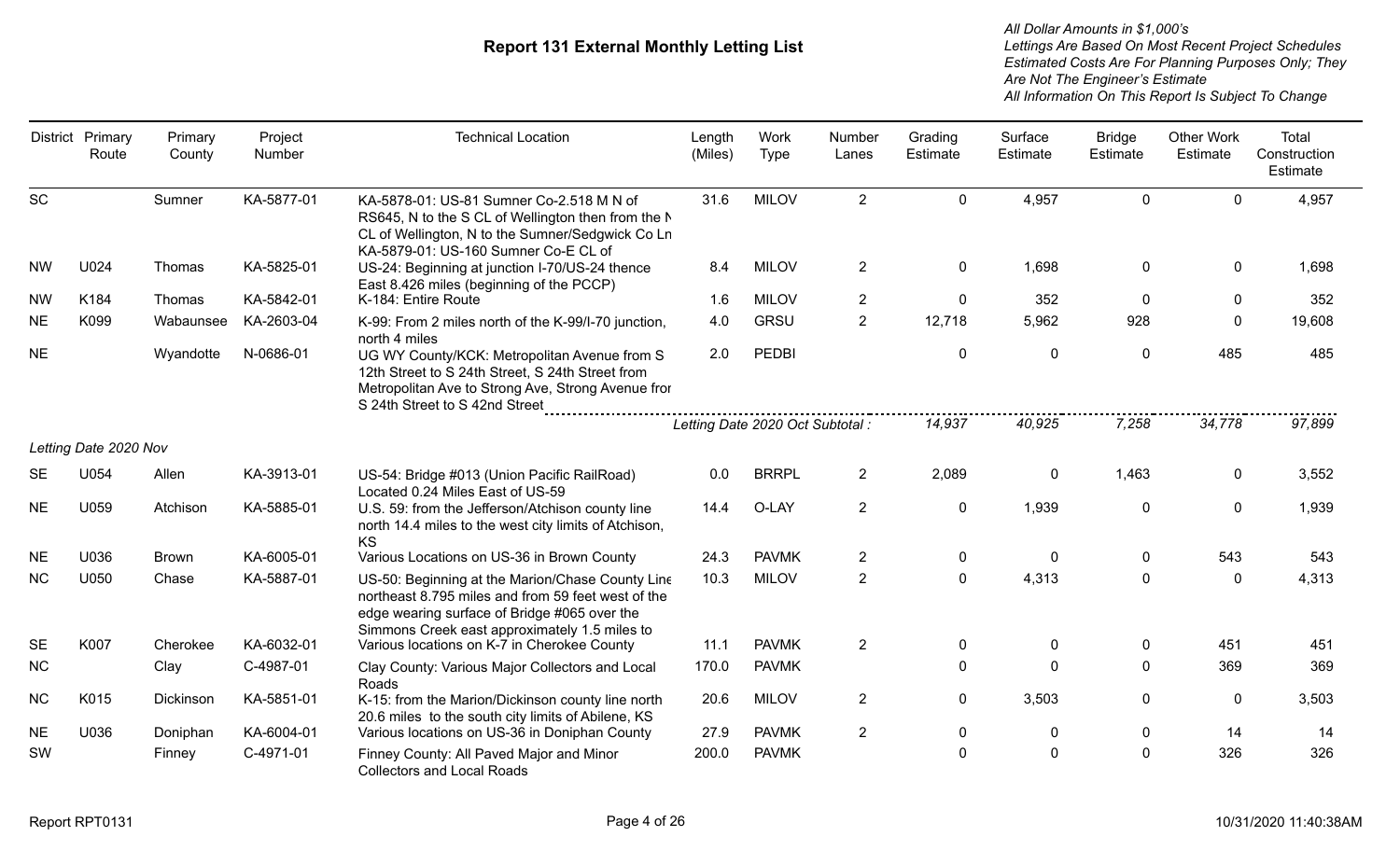|           | District Primary<br>Route | Primary<br>County      | Project<br>Number | <b>Technical Location</b>                                                                                                        | Length<br>(Miles) | Work<br><b>Type</b> | Number<br>Lanes | Grading<br>Estimate | Surface<br>Estimate | <b>Bridge</b><br>Estimate | <b>Other Work</b><br>Estimate | Total<br>Construction<br>Estimate |
|-----------|---------------------------|------------------------|-------------------|----------------------------------------------------------------------------------------------------------------------------------|-------------------|---------------------|-----------------|---------------------|---------------------|---------------------------|-------------------------------|-----------------------------------|
| SW        | K156                      | Finney                 | KA-5852-01        | K-156: from the east city limits of Garden City, KS<br>northeast approximately 22 miles to the west<br>K-156/K-23 junction       | 21.5              | <b>MILOV</b>        | $\overline{2}$  | $\mathbf 0$         | 3,545               | $\mathbf 0$               | $\mathbf 0$                   | 3,545                             |
| <b>SW</b> | U050                      | Finney                 | KA-5886-01        | U.S. 50 from the U.S. 50 and Towns Road<br>intersection near Garden City, KS east 9.8 miles to<br>the Finney/Gray county line    | 9.8               | <b>MILOV</b>        | $\overline{2}$  | $\mathbf 0$         | 3,111               | $\mathbf 0$               | $\mathbf 0$                   | 3,111                             |
| <b>NC</b> | K244                      | Geary                  | KA-6030-01        | K-244: Beginning at Junction K-244/RS270 thence<br>East to Junction K-57/K-244                                                   | 3.9               | <b>CRRPR</b>        | $\overline{2}$  | $\mathbf 0$         | 0                   | $\mathbf 0$               | 39                            | 39                                |
| SC        | K179                      | Harper                 | KA-6029-01        | K-179: Beginning at the Oklahoma/Kansas State<br>Line thence North to the South City limits of<br>Anthony                        | 11.1              | <b>CRRPR</b>        | $\overline{2}$  | $\mathbf 0$         | $\mathbf 0$         | $\mathbf 0$               | 79                            | 79                                |
| <b>NE</b> | U024                      | Leavenworth KA-5883-01 |                   | US-24: Beginning at Junction K-16/US-24 thence<br>East 10.203 Miles to the PCCP West of the<br>Wyandotte/Leavenworth County Line | 10.2              | <b>MILOV</b>        | 4               | $\mathbf 0$         | 4,927               | $\mathbf 0$               | $\mathbf 0$                   | 4,927                             |
| <b>NW</b> | U083                      | Logan                  | KA-5884-01        | U.S. 83: from the Scott/Logan county line north<br>approximately 29 miles to the east U.S. 40/ U.S. 83<br>junction               | 29.1              | O-LAY               | $\overline{2}$  | $\mathbf 0$         | 6,737               | $\mathbf 0$               | $\mathbf 0$                   | 6,737                             |
| <b>NC</b> | U024                      | Mitchell               | KA-3950-01        | US-24: Bridge #012 (Brown Creek) Located 7.61<br>Miles East of K-128                                                             | 0.0               | <b>BRRPL</b>        | $\overline{2}$  | 1,085               | 0                   | 910                       | $\mathbf{0}$                  | 1,996                             |
| <b>NC</b> | U024                      | Mitchell               | KA-3963-01        | US-24: Bridge #014 (Mulberry Creek) Located<br>11.15 Miles East of K-128                                                         | 0.0               | <b>BRRPL</b>        | 2 <sup>1</sup>  | 1,240               | 0                   | 798                       | $\mathbf 0$                   | 2,038                             |
| SC        | U050                      | Reno                   | KA-5829-01        | US-50: Beginning at the 2 Lane/4 Lane divide<br>thence East to the Harvey/Reno County Line                                       | 19.8              | <b>MILOV</b>        | 4               | 0                   | 2,717               | $\mathbf 0$               | 0                             | 2,717                             |
| SW        |                           | Scott                  | TE-0485-01        | Scott City: Kansas & Oklahoma Railroad corridor<br>from Alice Ave to 6th St                                                      | 0.6               | <b>PEDBI</b>        |                 | $\mathbf 0$         | $\mathbf 0$         | $\mathbf 0$               | 460                           | 460                               |
| SW        | U160                      | Stanton                | KA-5840-01        | US-160: Beginning at the Colorado/Kansas State<br>Line thence East to South Junction K-27/US-160                                 | 16.8              | <b>MILOV</b>        | $\overline{2}$  | $\mathbf 0$         | 2,088               | $\mathbf 0$               | 0                             | 2,088                             |
| <b>NC</b> | K009                      | Statewide              | KA-5861-01        | K-9: Beginning at the East City Limits of Concordia<br>East to the North City Limits of Clifton                                  | 18.7              | <b>SURCY</b>        | $2^{\circ}$     | $\mathbf 0$         | $\pmb{0}$           | $\mathbf 0$               | 1,712                         | 1,712                             |
| <b>NC</b> | K015                      | Statewide              | KA-5865-01        | K-15: Beginning at the K-15/K-18 Junction North to<br>the South City Limits of Clay Center                                       | 23.1              | <b>MILOV</b>        | $\overline{2}$  | $\mathbf 0$         | 3,204               | $\mathbf 0$               | 396                           | 3,600                             |
| <b>NE</b> | K032                      | Statewide              | KA-5868-01        | K-32: Beginning at the Junction of K-32/US-24 ther<br>East to the Leavenworth/Wyandotte County Line                              | 17.2              | <b>SURCY</b>        | $\overline{2}$  | $\mathbf 0$         | 0                   | $\mathbf 0$               | 1,817                         | 1,817                             |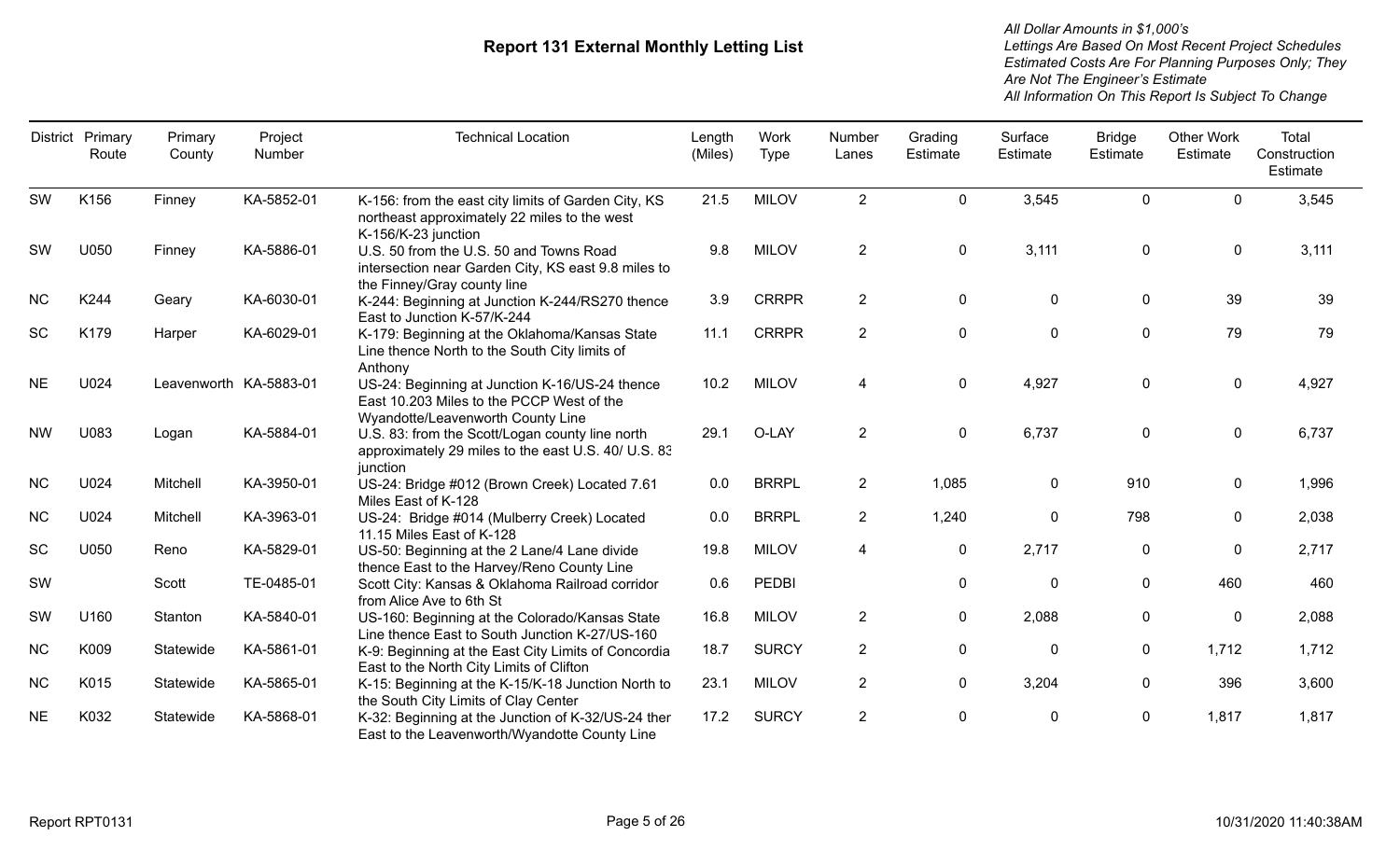|           | District Primary<br>Route | Primary<br>County | Project<br>Number | <b>Technical Location</b>                                                                                                                                                                                        | Length<br>(Miles) | <b>Work</b><br>Type              | Number<br>Lanes | Grading<br>Estimate | Surface<br>Estimate | <b>Bridge</b><br>Estimate | <b>Other Work</b><br>Estimate | Total<br>Construction<br>Estimate |
|-----------|---------------------------|-------------------|-------------------|------------------------------------------------------------------------------------------------------------------------------------------------------------------------------------------------------------------|-------------------|----------------------------------|-----------------|---------------------|---------------------|---------------------------|-------------------------------|-----------------------------------|
| <b>NE</b> | U159                      | Statewide         | KA-5880-01        | KA-5881-01: US-159 in Atchison County beginning<br>at the N City Limits of Effingham thence N to the<br>Atchison/Brown County Line. KA-5882-01: US-159<br>in Brown County beginning at the Brown/Atchison        | 13.8              | <b>MILOV</b>                     | 4               | $\mathbf 0$         | 2,199               | $\Omega$                  | $\Omega$                      | 2,199                             |
| <b>SC</b> | U081                      | Sumner            | KA-4530-03        | East bank of the Ninnescah River, adjacent to<br>US-81 located 1.4 mi. north of US-81/K-55 junction<br>(just west of the KTA) and east bank of Ninnescah<br>River adjacent to the intersection of E. 100th Ave N | 0.0               | <b>FLOOD</b>                     | $\overline{2}$  | $\mathbf 0$         | $\mathbf 0$         | $\boldsymbol{0}$          | 2,001                         | 2,001                             |
|           |                           |                   |                   |                                                                                                                                                                                                                  |                   | Letting Date 2020 Nov Subtotal : |                 | 4,414               | 38,283              | 3,171                     | 8,207                         | 54,076                            |
|           | Letting Date 2020 Dec     |                   |                   |                                                                                                                                                                                                                  |                   |                                  |                 |                     |                     |                           |                               |                                   |
| <b>SE</b> | K031                      | Anderson          | KA-3907-01        | K-31: Bridge #030 (N F Little Osage Drainage)<br>Located 2.09 Miles East of the US-59 East Junction                                                                                                              | 0.0               | <b>BRRPL</b>                     | $2^{\circ}$     | 910                 | 0                   | 534                       | $\mathbf{0}$                  | 1,444                             |
| <b>SE</b> | K003                      | Bourbon           | KA-5922-01        | K-3: From the west K-39/K-3 junction north 10.053<br>miles to the east U.S. 54/K-3 junction                                                                                                                      | 10.1              | <b>SURCY</b>                     | $\overline{2}$  | $\mathbf 0$         | 1,056               | 0                         | 0                             | 1,056                             |
| <b>SE</b> | U054                      | Bourbon           | KA-5936-01        | US-54: Beginning at the Allen/Bourbon County Line<br>thence East to 1.178 Miles East of North Junction<br><b>US-69/US-54</b>                                                                                     | 22.7              | SU                               | $\overline{2}$  | $\mathbf 0$         | 3,393               | $\mathbf 0$               | $\mathbf 0$                   | 3,393                             |
| <b>SC</b> |                           | <b>Butler</b>     | TE-0453-01        | East Park in the City of El Dorado                                                                                                                                                                               | 0.8               | PEDBI                            | $\mathbf 0$     | $\pmb{0}$           | 0                   | $\mathbf 0$               | 575                           | 575                               |
| <b>SE</b> | K103                      | Cherokee          | KA-5940-01        | K-103: Beginning at Junction K-7/K-103 thence<br>East to Junction US-69/K-103                                                                                                                                    | 7.0               | <b>MILOV</b>                     | $\overline{2}$  | $\mathbf 0$         | 691                 | $\Omega$                  | $\Omega$                      | 691                               |
| <b>NC</b> | K080                      | Clay              | KA-3957-01        | K-80: Bridge #022 (Dry Creek) Located 3.30 Miles<br>West of K-15                                                                                                                                                 | 0.0               | <b>BRRPL</b>                     | $2^{\circ}$     | 386                 | 0                   | 704                       | $\mathbf{0}$                  | 1,090                             |
| <b>NC</b> | K080                      | Clay              | KA-3965-01        | K-80: Bridge #023 (Dry Creek) Located 2.88 Miles<br>West of K-15                                                                                                                                                 | 0.0               | <b>BRRPL</b>                     | $\overline{2}$  | 317                 | $\mathbf 0$         | 769                       | $\mathbf{0}$                  | 1,086                             |
| NC        | U024                      | Cloud             | KA-3239-02        | US-24: From 1 Mile East of 220th Rd (County Road<br>801), East to the Cloud/Clay County Line                                                                                                                     | 7.2               | <b>MILOV</b>                     | $\overline{2}$  | 4,827               | 1,968               | $\mathbf 0$               | $\mathbf{0}$                  | 6,796                             |
| SW        | K025                      | Grant             | KA-5826-01        | K-25: Beginning at the North City Limits of Ulysses<br>thence North to the Grant/Kearny County Line                                                                                                              | 9.9               | <b>MILOV</b>                     | $\overline{2}$  | 0                   | 1,646               | 0                         | 0                             | 1,646                             |
| SW        | K027                      | Greeley           | KA-5930-01        | K-27: Beginning at the Greeley/Hamilton County<br>Line thence North to the Greeley/Wallace County<br>Line with the exception of 655' MP 108.319 to<br>108-952 thru Tribune                                       | 29.5              | <b>SURCY</b>                     | $\overline{2}$  | $\mathbf 0$         | 4,671               | $\mathbf 0$               | $\mathbf 0$                   | 4,671                             |
| <b>SE</b> | K099                      | Greenwood         | KA-5939-01        | K-99: Beginning at East Junction US-54/K-99<br>thence North to the Greenwood/Lyon County Line                                                                                                                    | 23.8              | <b>MILOV</b>                     | $\overline{2}$  | 0                   | 1,686               | $\mathbf 0$               | $\mathbf{0}$                  | 1,686                             |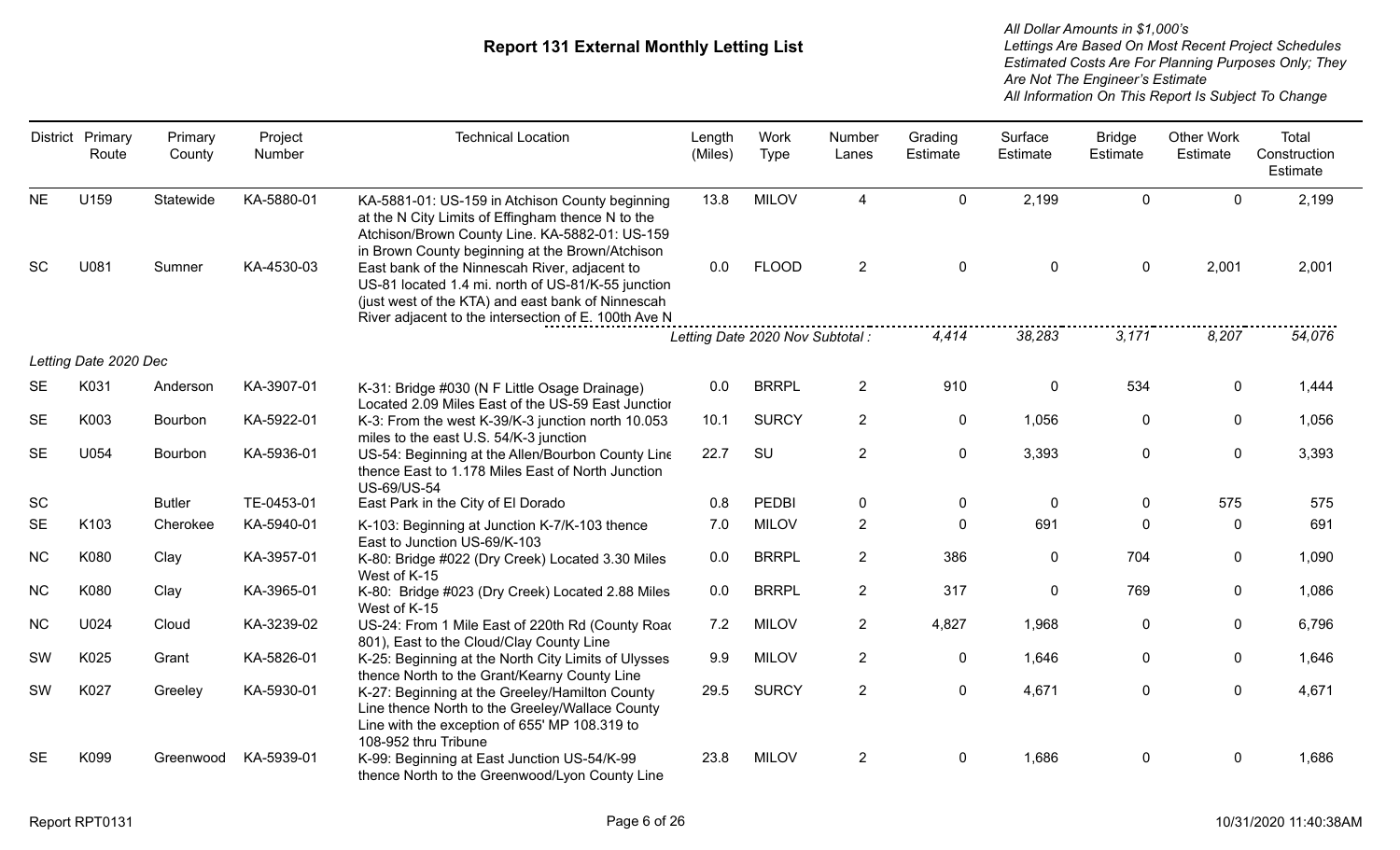|           | District Primary<br>Route | Primary<br>County     | Project<br>Number | <b>Technical Location</b>                                                                                                                                                                              | Length<br>(Miles) | Work<br>Type | Number<br>Lanes | Grading<br>Estimate | Surface<br>Estimate | <b>Bridge</b><br>Estimate | <b>Other Work</b><br>Estimate | Total<br>Construction<br>Estimate |
|-----------|---------------------------|-----------------------|-------------------|--------------------------------------------------------------------------------------------------------------------------------------------------------------------------------------------------------|-------------------|--------------|-----------------|---------------------|---------------------|---------------------------|-------------------------------|-----------------------------------|
| SW        | K156                      | Hodgeman              | KA-5869-01        | K-156: from the east K-156/U.S. 283 junction east<br>appropximately 19 miles to the Hodgeman/Pawnee<br>county line                                                                                     | 19.3              | <b>MILOV</b> | $\overline{2}$  | $\mathbf 0$         | 2,858               | $\mathbf 0$               | $\mathbf 0$                   | 2,858                             |
| SW        | U283                      | Hodgeman              | KA-5870-01        | U.S. 283: from the Hodgeman/ Ford county line<br>north 11.5 miles to bridge #042 over Buckner Creel<br>south of Jetmore, KS                                                                            | 11.5              | <b>MILOV</b> | $\overline{2}$  | 0                   | 2,155               | 0                         | $\mathbf 0$                   | 2,155                             |
| <b>NE</b> | K004                      | Jefferson             | KA-5956-01        | KA-5957-01: K-4 in Jefferson County beginning at<br>the Shawnee/Jefferson County Line thence East to<br>Junction K-4/K-92. KA-5958-01: K-4 in Shawnee<br>County beginning at East Junction K-4/US-24   | 11.1              | <b>MILOV</b> | $\overline{2}$  | $\mathbf 0$         | 1,819               | $\mathbf 0$               | $\mathbf 0$                   | 1,819                             |
| <b>NE</b> | K007                      | Johnson               | KA-5933-01        | K-7: Beginning at Harold Street in Olathe thence<br>North to Junction K-10/K-7                                                                                                                         | 2.7               | <b>PATCH</b> | 4               | $\mathbf 0$         | $\mathbf 0$         | $\pmb{0}$                 | 1,926                         | 1,926                             |
| <b>NE</b> | U056                      | Johnson               | KA-5937-01        | U.S. 56: Beginning 275 feet west of Old U.S 56<br>highway in Gardner east to the south U.S. 56/I-35<br>junction                                                                                        | 1.2               | 3.0OL        | 4               | 0                   | 1,458               | $\mathbf 0$               | 0                             | 1,458                             |
| SW        | U050                      | Kearny                | KA-5935-01        | US-50: Beginning at the West City Limits of Lakin<br>thence East to the Kearny/Finney County Line                                                                                                      | 10.4              | <b>MILOV</b> | $\overline{2}$  | 0                   | 1,539               | 0                         | $\mathbf{0}$                  | 1,539                             |
| <b>SE</b> | K007                      | Linn                  | KA-5932-01        | K-7: Beginning at South Junction K-52/K-7 thence<br>North to Junction K-152/K-7                                                                                                                        | 15.7              | <b>MILOV</b> | $\overline{2}$  | $\mathbf 0$         | 2,224               | $\mathbf 0$               | $\Omega$                      | 2,224                             |
| <b>NE</b> | K009                      | Marshall              | KA-5934-01        | K-9: Beginning at East Junction US-77/K-9 thence<br>East to South Junction K-9/K-99                                                                                                                    | 12.3              | <b>MILOV</b> | $\overline{2}$  | $\mathbf 0$         | 1,867               | $\mathbf 0$               | 0                             | 1,867                             |
| <b>SE</b> | U166                      | Montgomery KA-5942-01 |                   | US-166: Beginning at South Junction US-75/US-16<br>thence East to the West City Limits of Coffeyville                                                                                                  | 14.2              | <b>MILOV</b> | $\overline{2}$  | $\mathbf 0$         | 1,658               | $\mathbf 0$               | $\mathbf{0}$                  | 1,658                             |
| <b>SE</b> | U075                      | Montgomery KA-5948-01 |                   | US-75: Beginning at the South City Limits of Caney<br>thence North to South Junction US-166/US-75                                                                                                      | 1.0               | <b>MILOV</b> | 4               | 0                   | 268                 | $\mathbf{0}$              | $\mathbf{0}$                  | 268                               |
| <b>SE</b> |                           | Montgomery KA-5950-01 |                   | KA-5949-01: US-75-S JCT US-400/US-75, N to the<br>MG/WL Co Line . KA-5951-01: US-166-4 Lane W c<br>Railroad, E to the W City Limits of Coffeyville<br>(Eastbound only). KA-5952-01: US-169-State Line, | 3.0               | <b>PATCH</b> | 4               | $\mathbf 0$         | 0                   | $\mathbf 0$               | 1,171                         | 1,171                             |
| SW        | U056                      | Morton                | KA-5833-01        | US-56: Beginning at the Kansas/Oklahoma State<br>Line thence East to the West City Limits of Rolla                                                                                                     | 17.2              | <b>MILOV</b> | $\overline{2}$  | 0                   | 3,077               | 0                         | 0                             | 3,077                             |
| <b>NE</b> | U056                      | Osage                 | KA-5938-01        | US-56: Beginning at South Junction K-31/US-56<br>thence East to the Osage/Douglas County Line                                                                                                          | 26.7              | <b>MILOV</b> | $\overline{2}$  | $\mathbf 0$         | 3,885               | $\mathbf 0$               | 0                             | 3,885                             |
| <b>SC</b> | U054                      | Pratt                 | KA-5429-01        | Pratt CCLIP-PR: US-54 from New Street to Mound<br><b>Street</b>                                                                                                                                        | 0.1               | <b>PAVRC</b> | 4               | 144                 | 712                 | $\mathbf 0$               | 48                            | 904                               |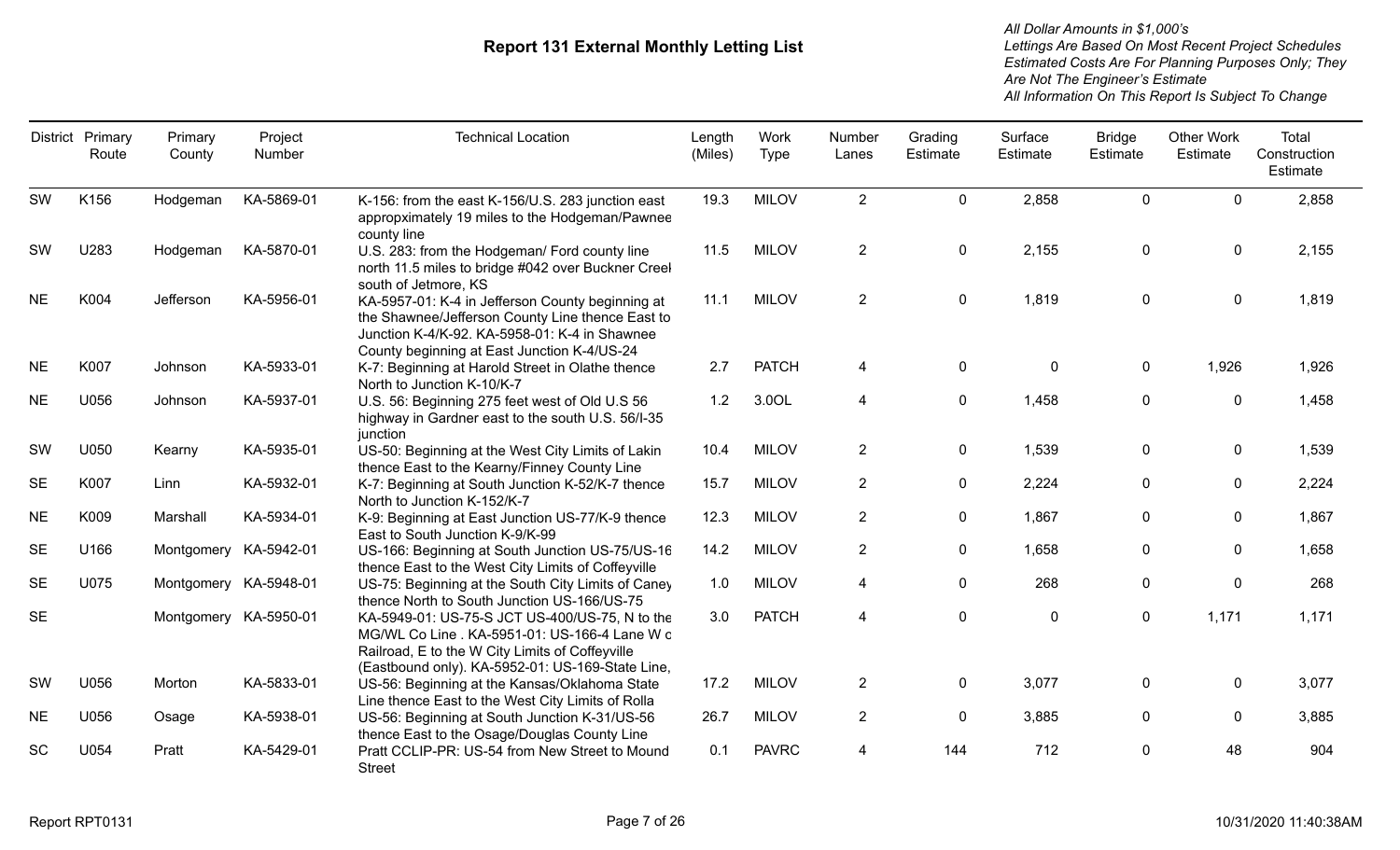|           | District Primary<br>Route | Primary<br>County | Project<br>Number | <b>Technical Location</b>                                                                                                                                                                                   | Length<br>(Miles) | Work<br><b>Type</b> | Number<br>Lanes | Grading<br>Estimate | Surface<br>Estimate | <b>Bridge</b><br>Estimate | <b>Other Work</b><br>Estimate | Total<br>Construction<br>Estimate |
|-----------|---------------------------|-------------------|-------------------|-------------------------------------------------------------------------------------------------------------------------------------------------------------------------------------------------------------|-------------------|---------------------|-----------------|---------------------|---------------------|---------------------------|-------------------------------|-----------------------------------|
| <b>NW</b> | 1070                      | Russell           | KA-5687-01        | I-70: Bridge #026 (198th Street) located 13.06<br>miles east of junction US-281/I-70. Bridge #030<br>(200th Blvd) located 14.58 miles east of junction<br>US-281/I-70                                       | 0.0               | <b>BR</b>           | 4               | $\mathbf 0$         | $\mathbf 0$         | 501                       | $\mathbf 0$                   | 501                               |
| <b>NW</b> |                           | Statewide         | KA-4746-02        | U.S. 281, K-18 and K-232 in Russell County along<br>with surrounding counties of Osborne, Barton and<br>Lincoln                                                                                             | 62.0              | SG                  | $\mathbf 0$     | $\mathbf 0$         | $\pmb{0}$           | $\mathbf 0$               | 70                            | 70                                |
| <b>NW</b> | 1070                      | Statewide         | KA-4746-04        | I-70 across District 3                                                                                                                                                                                      | 205.0             | SG                  | 0               | $\boldsymbol{0}$    | $\mathbf 0$         | 0                         | 200                           | 200                               |
| SW        |                           | Statewide         | KA-5843-01        | KA-5844-01: US-56 in Haskell County beginning at<br>East Junction K-190/US-56 thence East to the<br>Haskell/Gray County Line. KA-5845-01: US-56 in<br>Gray County beginning at the Haskell/Gray County      | 23.5              | <b>MILOV</b>        | 2               | $\mathbf 0$         | 4,466               | $\mathbf 0$               | $\mathbf 0$                   | 4,466                             |
| SW        |                           | Statewide         | KA-5847-01        | KA-5848-01: K-144 in Haskell County beginning at<br>Junction US-83/K-144 thence East to the<br>Haskell/Gray County Line. KA-5849-01: K-144 in<br>Gray County beginning at the Haskell/Gray County           | 16.7              | <b>SURCY</b>        | $2^{\circ}$     | $\mathbf 0$         | 1,553               | $\mathbf 0$               | $\mathbf 0$                   | 1,553                             |
| SW        |                           | Statewide         | KA-5858-01        | K-34: Beginning at the US-160 Jct then North to the<br>East Jct of US-54                                                                                                                                    | 25.5              | <b>MILOV</b>        | $\overline{2}$  | $\mathbf 0$         | 3,094               | $\mathbf 0$               | 0                             | 3,094                             |
| <b>SE</b> |                           | Statewide         | KA-5924-01        | KA-5925-01:K-3 JCT K-65/K-3, N to the BB/LN Co<br>Ln. KA-5926-01:K-3 BB/LN Co Ln, N to JCT<br>K-31/K-3. KA-5927-01: K-7 W JCT K-31/K-7, E to E<br>JCT K-31/K-7. KA-5928-01: K-31 JCT K-65/K-31, E           | 21.5              | <b>MILOV</b>        | $\overline{2}$  | $\mathbf 0$         | 1,313               | $\mathbf 0$               | $\mathbf 0$                   | 1,313                             |
| <b>SE</b> | U054                      | Statewide         | KA-5944-01        | KA-5945-01: US-54 in Greenwood Co beginning at<br>West Junction K-99/US-54 thence East to the<br>Greenwood/Woodson County Line. KA-5946-01:<br>US-54 in Woodson Co beginning at the                         | 28.2              | <b>MILOV</b>        | $\overline{2}$  | $\mathbf 0$         | 4,736               | $\mathbf 0$               | $\mathbf 0$                   | 4,736                             |
| <b>NE</b> | K016                      | Statewide         | KA-5959-01        | KA-5960-01: K-16 in Pottawatomie Co beginning<br>0.121 Miles E of the Pottawatomie/Riley Co Line<br>(east end of bridge) thence E to S Junction<br>K-16/K-99. KA-5961-01: K-16 in Riley Co beginning        | 20.3              | <b>MILOV</b>        | $\overline{2}$  | $\mathbf 0$         | 3,084               | $\mathbf 0$               | 0                             | 3,084                             |
| SC        | U056                      | Statewide         | KA-6041-01        | KA-6042-01: US-56 in Barton County beginning at<br>the East City Limits of Ellinwood thence East to the<br>Barton/Rice County Line. KA-6043-01: US-56 in<br>Rice County beginning at the Barton/Rice County | 19.3              | <b>CRRPR</b>        | $\overline{2}$  | $\mathbf 0$         | $\pmb{0}$           | $\mathbf 0$               | 92                            | 92                                |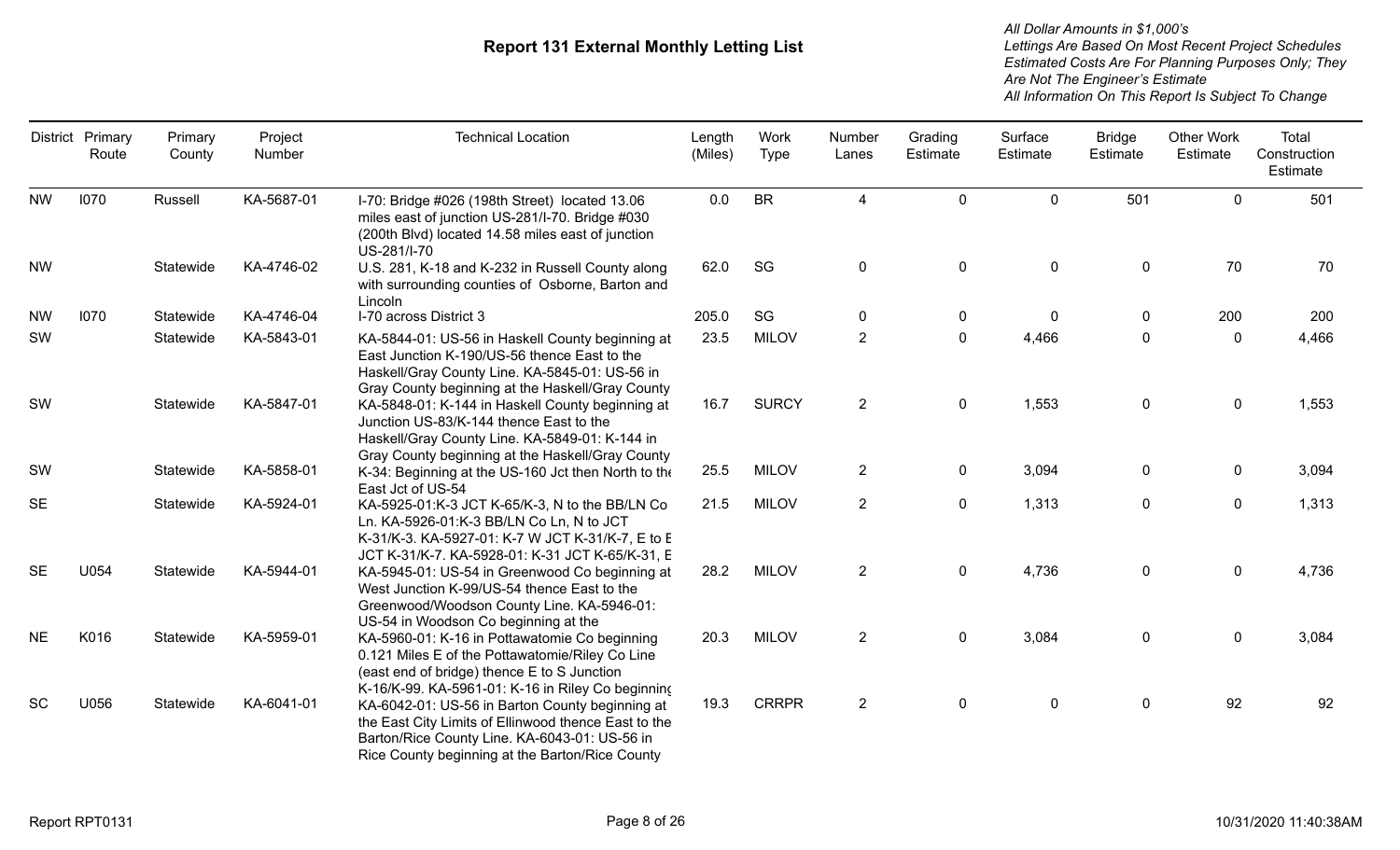|           | District Primary<br>Route | Primary<br>County | Project<br>Number | <b>Technical Location</b>                                                                                                                                                                            | Length<br>(Miles) | Work<br><b>Type</b>              | Number<br>Lanes | Grading<br><b>Estimate</b> | Surface<br>Estimate | <b>Bridge</b><br>Estimate | <b>Other Work</b><br>Estimate | Total<br>Construction<br>Estimate |
|-----------|---------------------------|-------------------|-------------------|------------------------------------------------------------------------------------------------------------------------------------------------------------------------------------------------------|-------------------|----------------------------------|-----------------|----------------------------|---------------------|---------------------------|-------------------------------|-----------------------------------|
| <b>SC</b> | K014                      | Statewide         | KA-6044-01        | KA-6045-01: K-14 in Harper County beginning at<br>Junction K-14/US-160 thence North to the<br>Harper/Kingman County Line. KA-6046-01: K-14 in<br>Kingman County beginning at the Harper/Kingman      | 12.5              | <b>CRRPR</b>                     | $\overline{2}$  | $\mathbf 0$                | $\mathbf 0$         | $\mathbf 0$               | 84                            | 84                                |
| <b>SC</b> | K049                      | Statewide         | KA-6048-01        | KA-6049-01: K-49 in Sumner County beginning<br>2.474 Miles North of West Junction US-160/K-49<br>thence North to the Sumner/Sedgwick County Line<br>KA-6050-01: K-49 in Sedgwick County beginning a  | 12.6              | <b>CRRPR</b>                     | $\overline{2}$  | $\mathbf 0$                | $\mathbf 0$         | $\mathbf 0$               | 147                           | 147                               |
| <b>SC</b> | K053                      | Sumner            | KA-6047-01        | K-53: Beginning at Junction US-81/K-53 thence<br>East to the West City Limits of Mulvane and then<br>from the East City Limits of Mulvane thence East to<br>Junction K-15/K-53                       | 4.9               | <b>CRRPR</b>                     | $\overline{2}$  | $\mathbf 0$                | $\mathbf 0$         | $\mathbf 0$               | 65                            | 65                                |
| <b>NE</b> |                           | Wyandotte         | KA-5953-01        | KA-5954-01: K-7 in Wyandotte County beginning a<br>the Kansas River Bridge thence North 2.087 Miles<br>(PCCP South of I-70). KA-5955-01: US-24 in<br>Wyandotte County beginning at the PCCP South of | 2.9               | <b>MILOV</b>                     | 4               | $\mathbf 0$                | 2,050               | $\mathbf 0$               | $\mathbf 0$                   | 2,050                             |
|           |                           |                   |                   |                                                                                                                                                                                                      |                   | Letting Date 2020 Dec Subtotal : |                 | 6,583                      | 58,928              | 2,508                     | 4,377                         | 72,396                            |
|           | Letting Date 2021 Jan     |                   |                   |                                                                                                                                                                                                      |                   |                                  |                 |                            |                     |                           |                               |                                   |
| <b>NE</b> | K116                      | Atchison          | KA-3883-01        | K-116: Bridge #037 (Spring Creek Drainage)<br>located 3.54 miles east of the East junction of<br>US-159/K-116                                                                                        | 0.0               | <b>BRRPL</b>                     | $2^{\circ}$     | 250                        | 189                 | 359                       | 0                             | 797                               |
| <b>SE</b> | K039                      | Bourbon           | KA-3910-01        | K-39: Bridge #045 (Pawnee Creek) Located 7.43<br>Miles East of East Junction K-3                                                                                                                     | 0.0               | <b>BRRPL</b>                     | $\overline{2}$  | 544                        | $\mathbf 0$         | 807                       | $\mathbf 0$                   | 1,351                             |
| <b>SC</b> | U400                      | <b>Butler</b>     | KA-5689-01        | US-400: Bridge #042 (Little Walnut River) located<br>3.68 miles east of east junction US-77/US-400                                                                                                   | 0.0               | <b>BR</b>                        | $\overline{2}$  | $\mathbf 0$                | 0                   | 891                       | $\mathbf 0$                   | 891                               |
| SC        | K177                      | <b>Butler</b>     | KA-5691-01        | K-177: Bridge #123 (Lake Eldorado) located 2.45<br>miles north of US-54                                                                                                                              | 0.0               | <b>BR</b>                        | $\overline{2}$  | $\mathbf 0$                | $\mathbf 0$         | 1,055                     | $\mathbf 0$                   | 1,055                             |
| <b>SC</b> | U077                      | <b>Butler</b>     | KA-6028-01        | US-77: Beginning at the Cowley/Butler County line<br>thence North to 0.33 miles South of the Walnut<br>River                                                                                         | 12.7              | <b>SEAL</b>                      | $\overline{2}$  | $\mathbf 0$                | 648                 | $\mathbf 0$               | 0                             | 648                               |
| <b>NC</b> | K177                      | Chase             | KA-5677-01        | K-177: Culvert #514 over Fox Creek Drainage<br>located 5.14 miles north K-177/U.S. 50 junction                                                                                                       | 0.0               | <b>CULV</b>                      | $\overline{2}$  | $\pmb{0}$                  | $\pmb{0}$           | 182                       | $\mathbf 0$                   | 182                               |
| <b>SE</b> | K099                      | Chautauqua        | KA-5411-01        | From the north K99/U. S. 166B junction north to<br>the Chautauqua-Elk county line                                                                                                                    | 13.5              | <b>SHLD</b>                      | $\overline{2}$  | 2,895                      | 4,121               | $\mathbf 0$               | $\mathbf 0$                   | 7,016                             |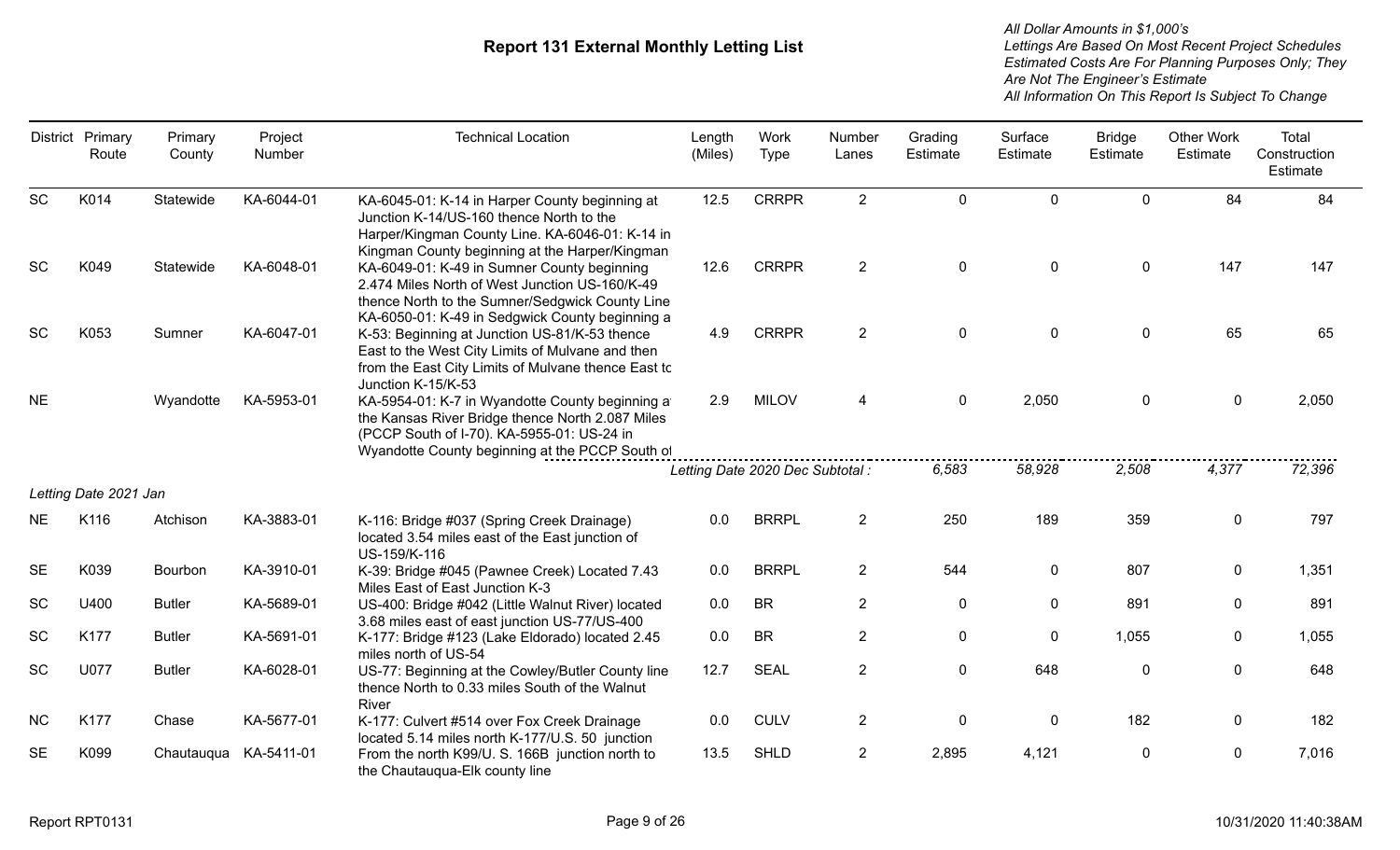|           | District Primary<br>Route | Primary<br>County      | Project<br>Number | <b>Technical Location</b>                                                                                                                                                                                                       | Length<br>(Miles) | Work<br><b>Type</b> | Number<br>Lanes | Grading<br>Estimate | Surface<br>Estimate | <b>Bridge</b><br>Estimate | <b>Other Work</b><br>Estimate | Total<br>Construction<br>Estimate |
|-----------|---------------------------|------------------------|-------------------|---------------------------------------------------------------------------------------------------------------------------------------------------------------------------------------------------------------------------------|-------------------|---------------------|-----------------|---------------------|---------------------|---------------------------|-------------------------------|-----------------------------------|
| <b>SE</b> | U160                      | Cherokee               | KA-3904-01        | US-160: Bridge #050 (Neosho River Drainage)                                                                                                                                                                                     | 0.0               | <b>BRRPL</b>        | $2^{\circ}$     | 939                 | 0                   | 638                       | $\Omega$                      | 1,577                             |
| <b>SE</b> | U166                      | Cherokee               | KA-3905-01        | Located 0.94 Miles East of the Labette County Line<br>US-166 (Neosho River Drainage): #025-0.25 Miles<br>#026-0.85 Miles, #027-1.29 Miles, #028-1.73 Miles<br>#029-1.84 Miles, #030-2.25 Miles (East of Labette<br>County Line) | 0.0               | <b>BRRPL</b>        | $\overline{2}$  | 4,827               | 0                   | 8,219                     | $\mathbf 0$                   | 13,046                            |
| <b>NC</b> | U081                      | Cloud                  | KA-5414-01        | Concordia CCLIP-PR: US-81 SB Outside Lane fror<br>South City Limits to 400 feet North of College Drive                                                                                                                          | 0.5               | GRSU                | 4               | 582                 | $\mathbf 0$         | $\mathbf 0$               | 24                            | 606                               |
| <b>SE</b> | K131                      | Coffey                 | KA-5941-01        | K-131: Beginning at the North City Limits of Lebo<br>thence North to Junction K-131/I-35                                                                                                                                        | 0.5               | O-LAY               | $\overline{2}$  | 0                   | 68                  | $\mathbf 0$               | $\mathbf{0}$                  | 68                                |
| SC        | K001                      | Comanche               | KA-4748-02        | K-1 & U.S. 160 in Commanche County                                                                                                                                                                                              | 49.2              | SG                  | $\Omega$        | 0                   | 0                   | $\mathbf{0}$              | 60                            | 60                                |
| <b>SE</b> | K007                      | Crawford               | KA-5962-01        | K-7: Beginning at Junction US-400/K-7 thence<br>North to the South City Limits of Girard                                                                                                                                        | 11.1              | SU                  | $\overline{2}$  | $\mathbf 0$         | 1,442               | 0                         | 0                             | 1,442                             |
| <b>SE</b> |                           | Crawford               | KA-5967-01        | KA-5968-01:US-69-JCT US-400/US-69, N to JCT<br>K-126/US-69. KA-5969-01:US-69-N City Limits of<br>Pittsburg, N to JCT K-47/US-69.<br>KA-5970-01:US-69B2-JCT K-47/US-69B2, N to JC                                                | 14.6              | <b>MILOV</b>        | 4               | $\mathbf 0$         | 1,648               | $\mathbf 0$               | 0                             | 1,648                             |
| <b>SE</b> |                           | Crawford               | TE-0475-01        | Girard: Western from Buffalo to N side of K-47, K-4<br>from Western to Carbon, and Carbon from Prairie t<br>Forest                                                                                                              | 0.6               | <b>PEDBI</b>        |                 | $\mathbf 0$         | 0                   | 0                         | 262                           | 262                               |
| <b>NC</b> | <b>U077</b>               | Geary                  | KA-4638-02        | 0.333 mi N Rucker Rd to GE/RL County Line                                                                                                                                                                                       | 12.9              | <b>GDFC</b>         | $\overline{2}$  | $\mathbf 0$         | 0                   | 0                         | 1,113                         | 1,113                             |
| <b>SE</b> | K099                      | Greenwood              | KA-3911-01        | K-99: Bridge #032 (Fall River) Located 2.30 Miles<br>South of the US-54 West Junction                                                                                                                                           | 0.0               | <b>BRRPL</b>        | $\overline{2}$  | 1,863               | $\mathbf{0}$        | 2,326                     | $\Omega$                      | 4,189                             |
| SW        | K027                      | Hamilton               | KA-3271-01        | K-27: From the South Clty Limits of Syracuse,<br>north to the east K-27/US-50 junction                                                                                                                                          | 0.6               | <b>PAVRC</b>        | 4               | 2,110               | 1,778               | $\mathbf 0$               | $\Omega$                      | 3,888                             |
| <b>NE</b> | K016                      | Jackson                | KA-5963-01        | K-16: Beginning at Junction US-75/K-16 thence<br>East to the Jackson/Jefferson County Line                                                                                                                                      | 13.3              | <b>MILOV</b>        | $\overline{2}$  | 0                   | 1,892               | $\Omega$                  | $\mathbf{0}$                  | 1,892                             |
| <b>NE</b> | U069                      | Johnson                | KA-5965-01        | US-69: Beginning at the Johnson/Miami County<br>Line thence North to 159th Street in Overland Park                                                                                                                              | 7.1               | <b>UBAS</b>         | 4               | $\mathbf{0}$        | 1,475               | $\mathbf{0}$              | 0                             | 1,475                             |
| <b>NE</b> | 1035                      | Johnson                | KA-6051-01        | I-35: Various locations in Johnson County                                                                                                                                                                                       | 7.5               | <b>PAVMK</b>        | 8               | $\mathbf{0}$        | 0                   | $\Omega$                  | 568                           | 568                               |
| <b>SC</b> | U400                      | Kiowa                  | KA-4748-01        | US 54 & US-400: Kiowa County                                                                                                                                                                                                    | 36.7              | SG                  | 0               | $\Omega$            |                     |                           | 55                            | 55                                |
| <b>NE</b> | K032                      | Leavenworth KA-5176-01 |                   | Leavenworth County: K-32 & 222nd St                                                                                                                                                                                             | 0.4               | <b>INTER</b>        | $\overline{2}$  | 1,598               | 0                   |                           | $\mathbf 0$                   | 1,598                             |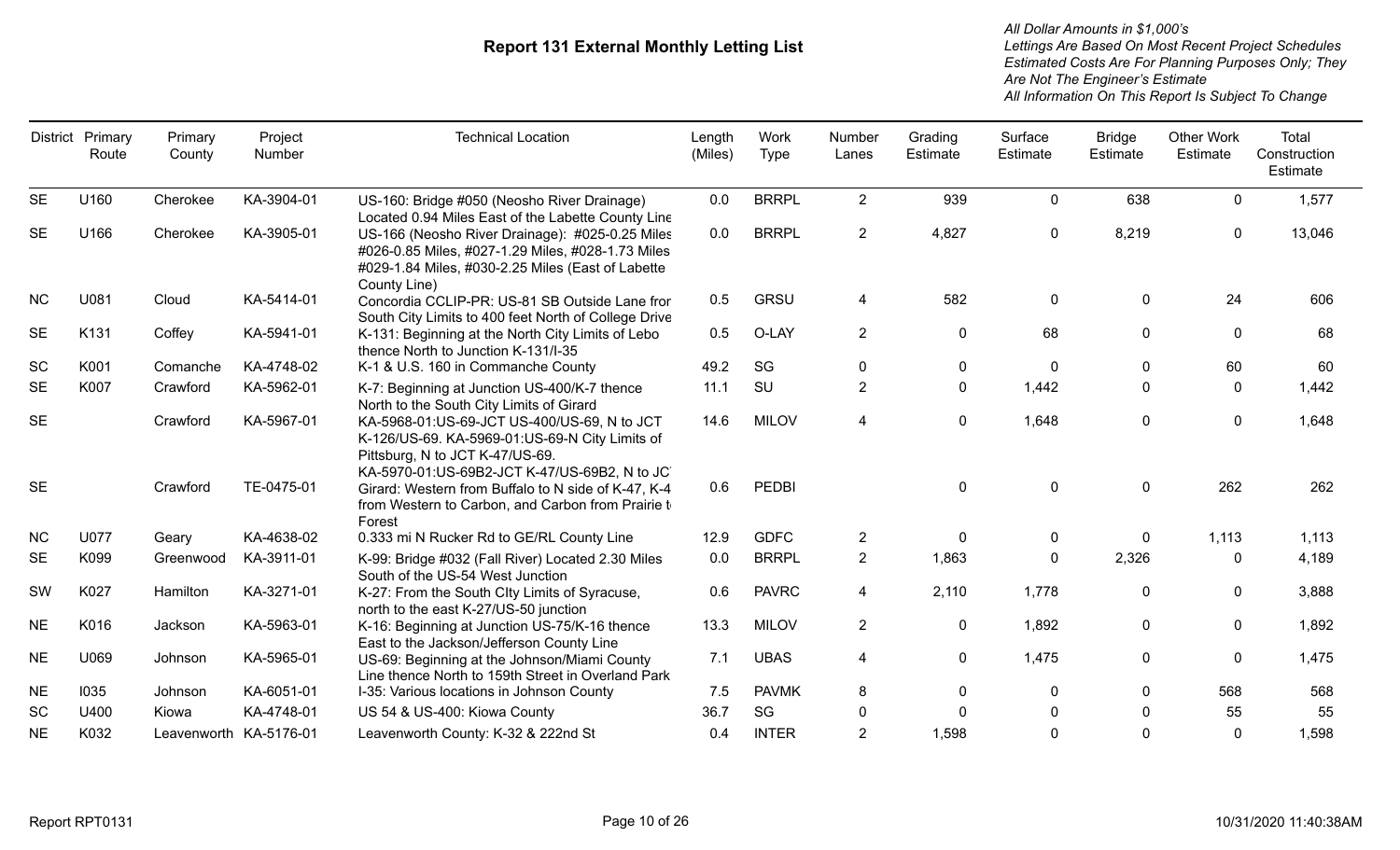|           | District Primary<br>Route | Primary<br>County       | Project<br>Number | <b>Technical Location</b>                                                                                                                                                                                | Length<br>(Miles) | Work<br>Type | Number<br>Lanes | Grading<br>Estimate | Surface<br>Estimate | <b>Bridge</b><br>Estimate | Other Work<br>Estimate | Total<br>Construction<br>Estimate |
|-----------|---------------------------|-------------------------|-------------------|----------------------------------------------------------------------------------------------------------------------------------------------------------------------------------------------------------|-------------------|--------------|-----------------|---------------------|---------------------|---------------------------|------------------------|-----------------------------------|
| <b>NE</b> |                           | Lyon                    | KA-5978-01        | KA-5979-01: US-56 in Lyon County beginning at th<br>Lyon/Morris County Line thence East to the<br>Osage/Lyon County Line. KA-5980-01: K-78 in Lyo<br>County beginning at the North City Limits of Miller | 23.2              | <b>MILOV</b> | $2^{\circ}$     | $\mathbf{0}$        | 3,520               | $\mathbf{0}$              | $\Omega$               | 3,520                             |
| <b>NE</b> | U077                      | Marshall                | KA-5947-01        | US-77: Beginning at the West U.S. 77/U.S. 36<br>junction north to the Kansas State Line                                                                                                                  | 11.2              | <b>MILOV</b> | $\overline{2}$  | 0                   | 1,871               | $\mathbf{0}$              | $\mathbf{0}$           | 1,871                             |
| <b>SE</b> | U166                      | Montgomery KA-5685-01   |                   | U.S. 166: Bridge #039 (eastbound) over Onion<br>Creek located 13.79 miles east of the south<br>U.S.75/U.S.166 junction                                                                                   | 0.0               | <b>BRRPR</b> | $2^{\circ}$     | $\mathbf 0$         | 0                   | 198                       | $\mathbf{0}$           | 198                               |
| <b>SE</b> | K146                      | Neosho                  | KA-5966-01        | K-146: Beginning at Junction US-59/K-146 thence<br>East to the Neosho/Crawford County Line                                                                                                               | 9.0               | <b>MILOV</b> | $2^{\circ}$     | $\mathbf 0$         | 928                 | $\mathbf 0$               | $\Omega$               | 928                               |
| <b>NE</b> | K031                      | Osage                   | KA-5964-01        | K-31: Beginning at South Junction US-75/K-31<br>thence Southeast to West Junction K-31/I-35                                                                                                              | 7.2               | <b>MILOV</b> | $2^{\circ}$     | $\Omega$            | 908                 | $\Omega$                  | $\Omega$               | 908                               |
| <b>NE</b> | U024                      | Pottawatomie KA-3921-01 |                   | US-24: Bridge #006 (Blackjack Creek) located 7.57<br>miles east of the Pottawatomie/Riley County Line                                                                                                    | 0.0               | <b>BRRPL</b> | 4               | 767                 | $\mathbf{0}$        | 817                       | $\Omega$               | 1,584                             |
| <b>NC</b> | 1135                      | Saline                  | KA-5680-01        | I-135: Bridge #028 (UP RR & Stream) located 3.23<br>miles N of Magnolia St. Bridge #033 (Dry Creek<br>Drainage) located 0.40 miles N of K-140. Bridge<br>#037 (Mulberry Creek) located 1.02 miles N of   | 0.0               | <b>BR</b>    | 4               | $\mathbf 0$         | 0                   | 1,611                     | $\mathbf{0}$           | 1,611                             |
| <b>SC</b> |                           | Sedgwick                | N-0674-01         | Derby: W Patriot Ave/ E 63rd St S from K-15<br>Intersection to Commerce Drive                                                                                                                            | 0.2               | <b>INTER</b> | 6               | 780                 | 0                   | $\mathbf{0}$              | $\mathbf{0}$           | 780                               |
| <b>SC</b> |                           | Sedgwick                | N-0694-01         | Haysville: North Main Street from Grand Avenue to<br>Wichita Valley Center Floodway Bridge                                                                                                               | 0.5               | <b>PAVRC</b> | 4               | 1,595               | 0                   | $\mathbf{0}$              | 177                    | 1,772                             |
| <b>NE</b> | U075                      | Shawnee                 | KA-5629-01        | Northbound US-75 at ramp to 42nd Street                                                                                                                                                                  | 0.0               | <b>LT</b>    | 4               | 0                   | 0                   | $\mathbf{0}$              | 102                    | 101                               |
| <b>NE</b> | U075                      | Shawnee                 | KA-5976-01        | US-75: Beginning at Junction US-75/Topeka Blvd<br>thence North to Junction US-75/SW 42nd Street                                                                                                          | 6.5               | 3.0OL        | 4               | $\mathbf 0$         | 3,575               | $\mathbf 0$               | $\mathbf 0$            | 3,575                             |
| <b>NE</b> |                           | Shawnee                 | TE-0464-01        | Shawnee County: Deer Creek Trail Extension from<br>SE 10th St to 2500 SE Highland/Dornwood Park in<br>Topeka                                                                                             | 1.2               | <b>PEDBI</b> | 0               | $\mathbf 0$         | 0                   | 0                         | 2,282                  | 2,282                             |
| <b>NC</b> | K004                      | Statewide               | KA-4745-02        | K-4: Ellsworth, McPherson, and Saline Counties;<br>K-141 in Ellsworth County; K-104 in Saline County                                                                                                     | 54.6              | SG           | 0               | $\mathbf{0}$        | 0                   | $\mathbf{0}$              | 98                     | 98                                |
| <b>NW</b> | K253                      | Statewide               | KA-4746-01        | K-253, K-267, K-27 and US-24B in Sherrman<br>County                                                                                                                                                      | 31.6              | SG           | 0               | $\Omega$            | 0                   | $\Omega$                  | 50                     | 50                                |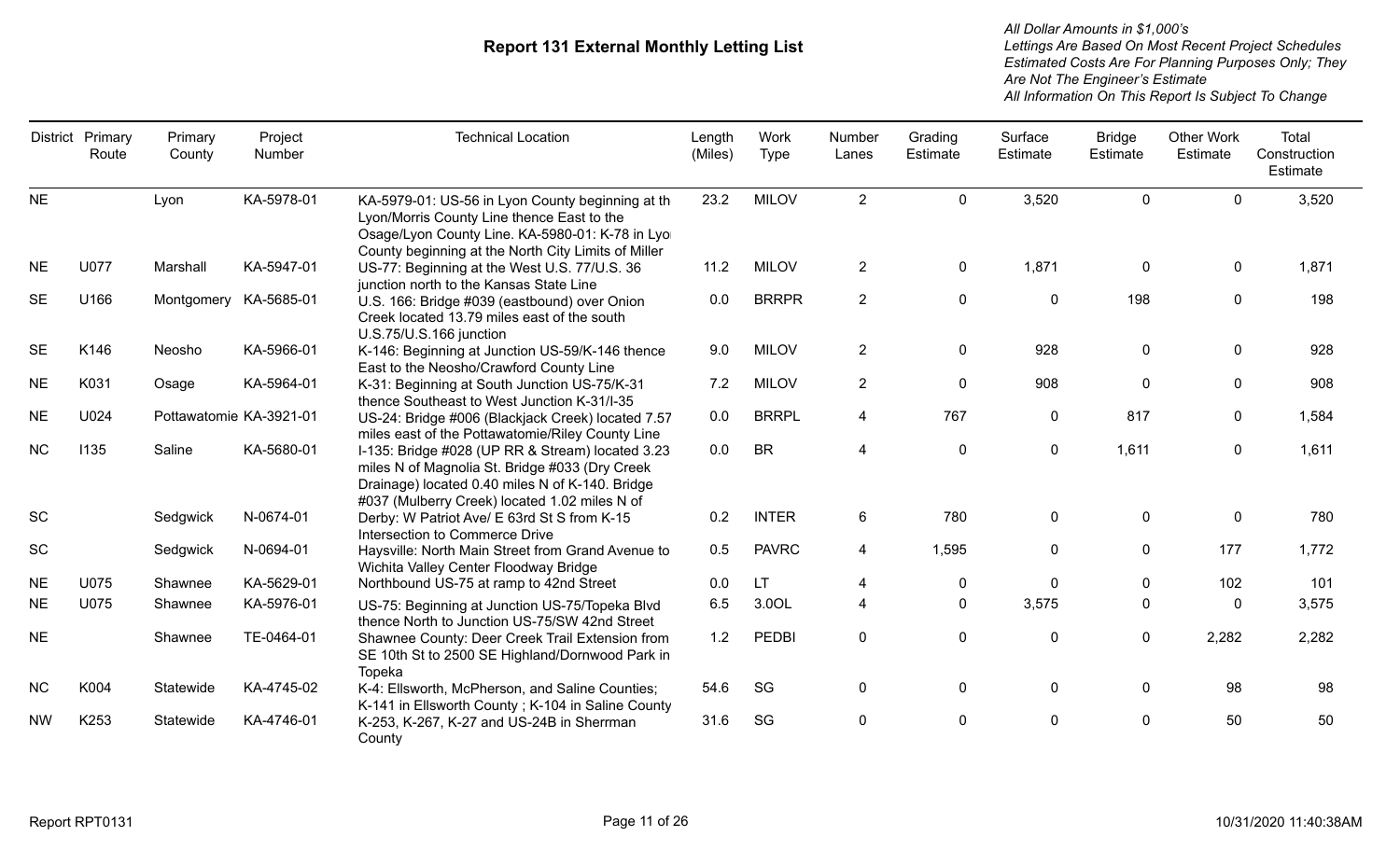|           | District Primary<br>Route | Primary<br>County | Project<br>Number | <b>Technical Location</b>                                                                                                                                                                               | Length<br>(Miles) | Work<br><b>Type</b>              | Number<br>Lanes | Grading<br>Estimate | Surface<br>Estimate | <b>Bridge</b><br>Estimate | <b>Other Work</b><br>Estimate | Total<br>Construction<br>Estimate |
|-----------|---------------------------|-------------------|-------------------|---------------------------------------------------------------------------------------------------------------------------------------------------------------------------------------------------------|-------------------|----------------------------------|-----------------|---------------------|---------------------|---------------------------|-------------------------------|-----------------------------------|
| <b>NE</b> | U073                      | Statewide         | KA-5971-01        | KA-5972-01: US-73 in Atchison Co beginning at the<br>Leavenworth/Atchison Co Line thence North to Eas<br>Junction US-59/US-73. KA-5973-01: US-73 in<br>Leavenworth Co beginning North of Millwood Road  | 13.7              | <b>MILOV</b>                     | $\overline{2}$  | $\mathbf 0$         | 1,902               | $\Omega$                  | $\Omega$                      | 1,902                             |
| NC        |                           | Statewide         | KA-6033-01        | KA-6034-01:S MR/DK Co Ln (Part 1); NE to the<br>MR/DK Co Ln (Part 2). KA-6035-01:Jct<br>US-77/K-209; N to the MR/DK Co Ln & MR/DK Co<br>Ln; N to the MR/GE Co Ln. KA-6036-01:MR/GE Co                   | 13.4              | <b>SEAL</b>                      | $\overline{2}$  | $\mathbf 0$         | 1,015               | $\mathbf 0$               | $\mathbf 0$                   | 1,015                             |
| <b>NW</b> | 1070                      | Trego             | KA-5686-01        | I-70: Bridge #002 located 2.02 miles east of the<br>Gove county line                                                                                                                                    | 0.0               | <b>BR</b>                        | $\overline{4}$  | $\mathbf 0$         | $\mathbf 0$         | 240                       | $\mathbf 0$                   | 240                               |
| NC        |                           | Washington        | KA-6037-01        | KA-6038-01:K-148-Jct K-148/US-36; N to the<br>Nebraska St Ln. KA-6039-01:K-234-E City Limits of<br>Hanover; E to Jct K-148/K-234.<br>KA-6040-01:K-243-Jct K-148/K-243; E to Pony                        | 12.3              | <b>SEAL</b>                      | $\overline{2}$  | $\mathbf 0$         | 377                 | $\mathbf 0$               | $\mathbf 0$                   | 377                               |
| <b>NE</b> | U073                      | Wyandotte         | KA-5891-01        | Overhead sign truss serial #105S0132 over<br>southbound U.S 73 located approximately 1,584<br>feet north of the U.S. 24/U.S.73/K-7 junction (at the<br>ramp for westbound State Avenue) in Kansas City, | 0.0               | SG                               | $6\phantom{1}$  | $\mathbf 0$         | $\mathbf 0$         | $\mathbf 0$               | 145                           | 145                               |
| <b>NE</b> | 1035                      | Wyandotte         | KA-6052-01        | I-35: Various locations in Wyandotte County                                                                                                                                                             | 4.0               | <b>PAVMK</b>                     | 6               | $\mathbf{0}$        | $\mathbf{0}$        | $\mathbf{0}$              | 254                           | 254                               |
| <b>NE</b> |                           | Wyandotte         | N-0701-01         | Edwardsville: Riverview Ave from 110th Intersection<br>to approx 1800' E/ 110th Street from N of Speaker<br>Rd to N of Riverview                                                                        | 1.0               | <b>GRSU</b>                      | 4               | 3,839               | $\Omega$            | $\Omega$                  | 463                           | 4,302                             |
|           |                           |                   |                   |                                                                                                                                                                                                         |                   | Letting Date 2021 Jan Subtotal : |                 | 22,588              | 27,355              | 17,344                    | 5,652                         | 72,939                            |
|           | Letting Date 2021 Feb     |                   |                   |                                                                                                                                                                                                         |                   |                                  |                 |                     |                     |                           |                               |                                   |
| <b>NE</b> | U075                      | <b>Brown</b>      | KA-4798-03        | US-75: Construct new passing lanes on both sides<br>of US-75 from 3.2 miles north of K-20 thence north<br>2.4 miles and widen Bridge #055 (Gregg Creek<br>Drainage)                                     | 5.5               | <b>PE</b>                        | $\overline{2}$  | 2,926               | 3,863               | 360                       | $\mathbf 0$                   | 7,149                             |
| <b>SC</b> |                           | <b>Butler</b>     | C-4935-01         | Butler County: RS72 from North Edge of K-254 to<br>500 ft North of SW/NW Parallel Road (Except 1560<br>ft completed for C-4588-01)                                                                      | 2.2               | <b>GRSU</b>                      |                 | 477                 | 1,424               | 202                       | 13                            | 2,116                             |
| SW        |                           | Clark             | TE-0477-01        | Minneola: South Main Street and Locust Street                                                                                                                                                           | 0.3               | <b>PEDBI</b>                     |                 | $\mathbf 0$         | 0                   | $\mathbf 0$               | 383                           | 383                               |
| <b>SC</b> | U160                      | Cowley            | KA-5421-01        | Winfield CCLIP-PR: US-160 from College Street to<br><b>Wheat Road</b>                                                                                                                                   | 0.4               | <b>PAVRC</b>                     | $\overline{2}$  | 1,530               | $\mathbf 0$         | 0                         | 18                            | 1,548                             |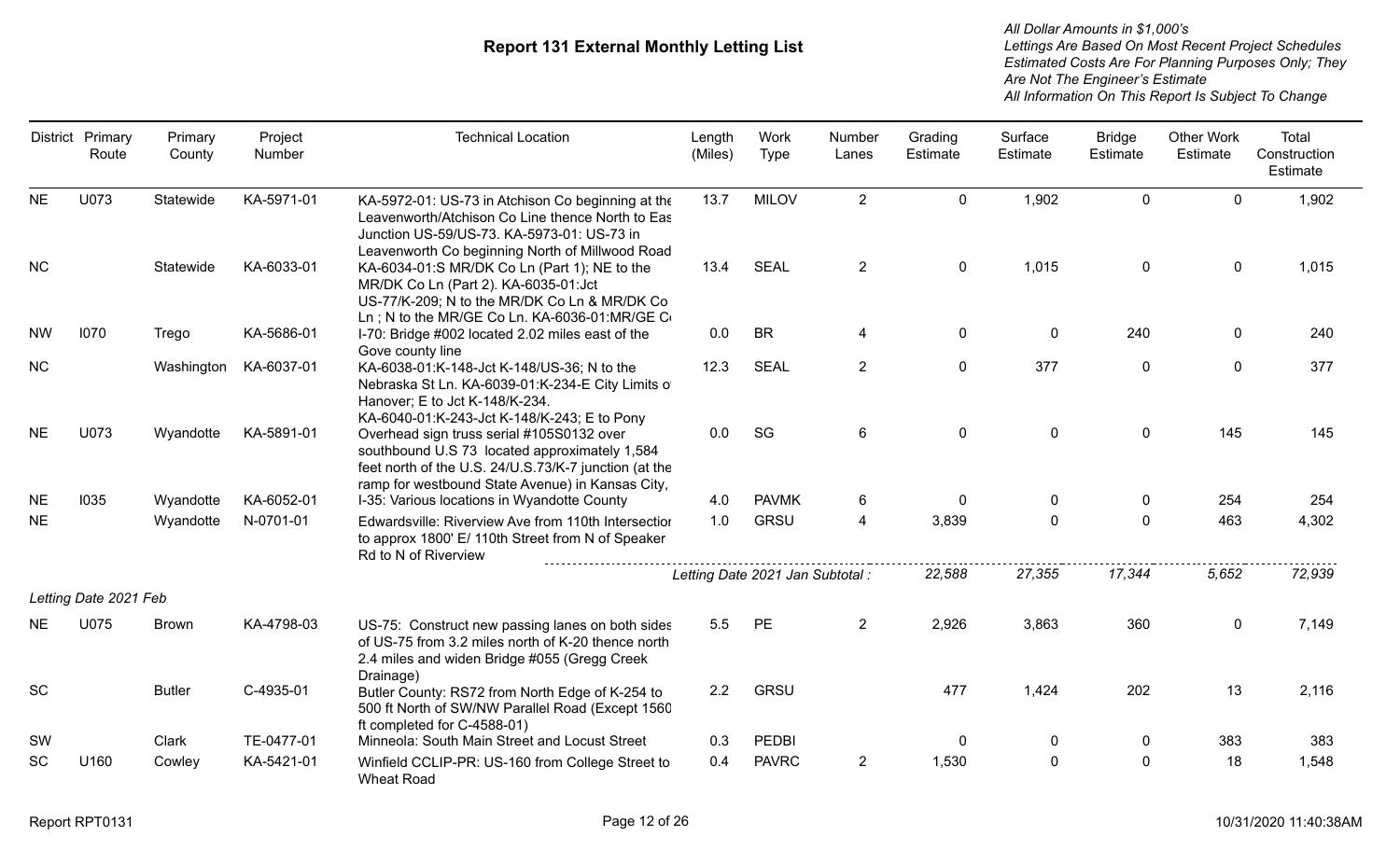|           | District Primary<br>Route | Primary<br>County | Project<br>Number | <b>Technical Location</b>                                                                                                                                   | Length<br>(Miles) | Work<br>Type | Number<br>Lanes | Grading<br>Estimate | Surface<br>Estimate | <b>Bridge</b><br>Estimate | <b>Other Work</b><br>Estimate | Total<br>Construction<br>Estimate |
|-----------|---------------------------|-------------------|-------------------|-------------------------------------------------------------------------------------------------------------------------------------------------------------|-------------------|--------------|-----------------|---------------------|---------------------|---------------------------|-------------------------------|-----------------------------------|
| <b>NW</b> |                           | <b>Ellis</b>      | C-4978-01         | Ellis County: No Passing Zones on Various Paved<br>Major Collectors and Local Roads                                                                         | 137.5             | SG           |                 | $\mathbf 0$         | 0                   | $\mathbf 0$               | 89                            | 89                                |
| <b>SW</b> | U050                      | Ford              | KA-5175-01        | Spearville: Intersections of Clark at US-50 and Mair<br>at US-50                                                                                            | 0.7               | <b>INTER</b> | $\overline{2}$  | 1,369               | 0                   | $\mathbf 0$               | 0                             | 1,369                             |
| <b>SE</b> |                           | Franklin          | TE-0482-01        | Ottawa: Locations along K-68 from N Locust St to<br>N Oak St and along N Main St from E Tecumseh St<br>to K-68                                              | 1.0               | <b>PEDBI</b> |                 | $\mathbf 0$         | 0                   | $\boldsymbol{0}$          | 360                           | 360                               |
| <b>NC</b> | K057                      | Geary             | KA-5678-01        | K-57: Bridge #078 (Clark Creek) located 3.14 miles<br>south east of I-70                                                                                    | 0.0               | BR-OL        | $\overline{2}$  | $\mathbf 0$         | 0                   | 369                       | $\mathbf{0}$                  | 369                               |
| <b>NE</b> | U075                      | Jackson           | KA-4798-02        | US-75: Both sides of US-75 from 7.9 miles north o<br>K-16 thence north 1.8 miles                                                                            | 1.8               | PE           | $\overline{2}$  | 4,060               | 0                   | $\boldsymbol{0}$          | 0                             | 4,060                             |
| <b>NE</b> | U056                      | Johnson           | KA-5420-01        | Gardner CCLIP-PR: US-56 from Sycamore Street t<br>275 feet west of Old Highway 56                                                                           | 1.0               | <b>PAVRC</b> | 4               | 546                 | 5,056               | 0                         | 96                            | 5,697                             |
| <b>NE</b> |                           | Johnson           | KA-5496-01        | Johnson County                                                                                                                                              | 0.0               | <b>LT</b>    | $\overline{2}$  | $\mathbf 0$         | 0                   | $\mathbf 0$               | 900                           | 900                               |
| <b>NE</b> | K007                      | Johnson           | KA-5692-01        | K-7: Bridge #243 amd #244 located at junction<br>K-7/67th Sreet                                                                                             | 0.0               | <b>BR</b>    | 4               | $\mathbf{0}$        | 0                   | 2,420                     | $\Omega$                      | 2,420                             |
| <b>SE</b> |                           | Labette           | KA-4747-01        | US-166: Labette County; K-101: Labette County;<br>US-160: Labette County; US-59: Labette County                                                             | 85.6              | SG           | $\mathbf{0}$    | $\mathbf 0$         | 0                   | $\mathbf{0}$              | 80                            | 80                                |
| <b>SE</b> | K152                      | Linn              | KA-5147-01        | La Cygne CCLIP-GI: K-152 and Industrial Blvd                                                                                                                | 0.3               | <b>INTER</b> | $\overline{2}$  | 673                 | 0                   | $\mathbf 0$               | 0                             | 673                               |
| <b>NE</b> | K099                      | Marshall          | KA-3925-01        | K-99: Bridge #038 (Cedar Creek Drainage) located<br>7.64 miles north of the Marshall/Pottawatomie<br><b>County Line</b>                                     | 0.0               | <b>BRRPL</b> | $\overline{2}$  | 939                 | 0                   | 822                       | 0                             | 1,762                             |
| <b>SE</b> | 1035                      | Osage             | KA-5693-01        | I-35: Bridge #003 located 1 mile northeast of the<br>Coffey County line                                                                                     | 0.0               | <b>BR</b>    | 4               | $\mathbf 0$         | 0                   | 388                       | 0                             | 388                               |
| <b>NE</b> |                           | Osage             | TE-0481-01        | Osage City: MOPAC ROW from WCL to 5th St,<br>south to Holliday St, east to 8th St, north to Lakin<br>St, east to 9th St, north to MOPAC ROW, east to<br>ECL | 2.5               | <b>PEDBI</b> |                 | $\mathbf 0$         | 0                   | $\mathbf 0$               | 1,734                         | 1,734                             |
| <b>NW</b> | K181                      | Osborne           | KA-5153-01        | Downs CCLIP-PR: K-181 from Osborne Street to<br><b>Delay Street</b>                                                                                         | 0.3               | <b>PAVRC</b> | $\overline{2}$  | 825                 | 0                   | $\mathbf{0}$              | 15                            | 840                               |
| <b>NC</b> | U081                      | Ottawa            | KA-5679-01        | US-81: Bridge #035 (Solomon River) located 2.43<br>miles North of K-18                                                                                      | 0.0               | <b>BR</b>    | 4               | $\mathbf 0$         | 0                   | 491                       | $\mathbf{0}$                  | 491                               |
| SC        | U056                      | Pawnee            | KA-3265-02        | US-56: Beginning at Bridge #001 (Big Coon Creek)<br>thence Northeast to the West City Limits of Garfield                                                    | 0.5               | <b>MILOV</b> | $\overline{2}$  | $\mathbf 0$         | 0                   | 1,444                     | 1,748                         | 3,192                             |
| SC        | K014                      | Reno              | KA-1007-02        | K-14(K-96): from 4.45 Miles Southeast of<br>Nickerson, N & W to Reno/Rice County Line                                                                       | 7.3               | <b>GRBRS</b> | $\overline{2}$  | 21,840              | 9,824               | 9,983                     | 0                             | 41,647                            |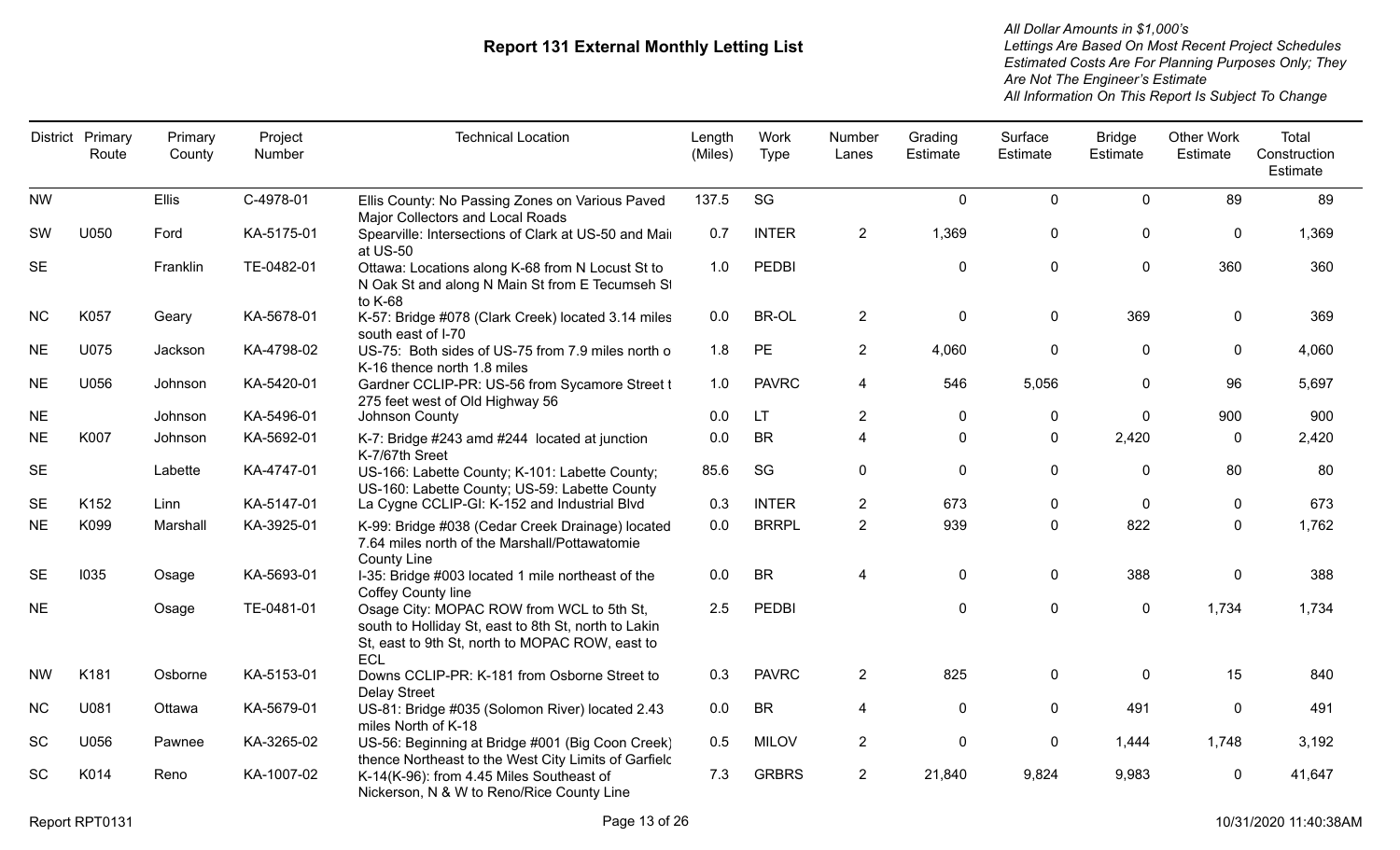|           | District Primary<br>Route | Primary<br>County | Project<br>Number | <b>Technical Location</b>                                                                                                                                                                            | Length<br>(Miles) | Work<br><b>Type</b>              | Number<br>Lanes | Grading<br>Estimate | Surface<br>Estimate | <b>Bridge</b><br>Estimate | <b>Other Work</b><br>Estimate | Total<br>Construction<br>Estimate |
|-----------|---------------------------|-------------------|-------------------|------------------------------------------------------------------------------------------------------------------------------------------------------------------------------------------------------|-------------------|----------------------------------|-----------------|---------------------|---------------------|---------------------------|-------------------------------|-----------------------------------|
| SC        | K014                      | Rice              | KA-1007-03        | K-14(K-96): from Reno/Rice County Line, North to<br>Junction K-96/RS-571                                                                                                                             | 8.1               | <b>GRBRS</b>                     | $\overline{2}$  | 14,835              | 13,009              | 11,412                    | $\mathbf 0$                   | 39,256                            |
| SC        | 1235                      | Sedgwick          | KA-3232-03        | WB I-235 and NB I-135 Fly Over Bridge at WB I-23<br>and SB I-135 Interchange (Accelerated Project<br>Option #2) split from the KA-3232-02 (the Gold<br>Project) in northeast Wichita, Kansas         | 1.5               | <b>GRBRS</b>                     | 4               | $\mathbf 0$         | $\mathbf 0$         | 30,220                    | $\mathbf 0$                   | 30,220                            |
| SC        |                           | Sedgwick          | N-0678-01         | Bel Aire: Woodlawn Street from 37th Street through<br>45th Street intersection                                                                                                                       | 1.0               | <b>GRSU</b>                      | 4               | 5,275               | $\mathbf 0$         | $\mathbf 0$               | 1,173                         | 6,447                             |
| <b>NE</b> | U024                      | Shawnee           | KA-3235-01        | US-24: From the East City Limits of the City of<br>Silver Lake, east to 400 ft. east of the<br>US-24/Countryside Road intersection                                                                   | 4.5               | <b>MILOV</b>                     | $\overline{2}$  | $\mathbf 0$         | 1,543               | $\mathbf 0$               | $\mathbf 0$                   | 1,543                             |
| <b>NC</b> |                           | Statewide         | KA-4745-01        | U-150, K-215, K-15, K-256, K-168: Marion County,<br>K-150: Marion, and McPherson Counties, US-56 &<br>US-56B: Dickinson County, US-77: Marion &<br><b>Dickinson County</b>                           | 129.0             | SG                               | $\mathbf{0}$    | $\mathbf 0$         | $\mathbf 0$         | $\mathbf 0$               | 276                           | 276                               |
| SW        |                           | Statewide         | KA-5893-01        | K-4, K-23, K-96 in Lane county (with some possible<br>minimal incursions into the counties of Finney,<br>Gove and Scott)                                                                             | 0.0               | SG                               | 0               | $\mathbf 0$         | $\mathbf 0$         | $\mathbf 0$               | 700                           | 700                               |
| <b>NC</b> | K148                      | Washington        | KA-3956-01        | K-148: Bridge #030 (Parsons Creek) Located 6.05<br>Miles East of the Republic County Line. #031<br>(Peats Creek) Located 10.95 Miles East of the<br>Republic County Line. #036 (Peats Creek Drainage | 0.0               | <b>BRRPL</b>                     | $\overline{2}$  | 1,603               | $\mathbf 0$         | 1,603                     | $\mathbf 0$                   | 3,205                             |
| <b>NE</b> |                           | Wyandotte         | KA-5495-01        | <b>Wyandotte County</b>                                                                                                                                                                              | 0.0               | LT.                              |                 | $\Omega$            | 0                   | $\Omega$                  | 1,100                         | 1,100                             |
|           |                           |                   |                   |                                                                                                                                                                                                      |                   | Letting Date 2021 Feb Subtotal : |                 | 56,899              | 34,718              | 59,714                    | 8,684                         | 160,015                           |
|           | Letting Date 2021 Mar     |                   |                   |                                                                                                                                                                                                      |                   |                                  |                 |                     |                     |                           |                               |                                   |
| <b>NE</b> | U073                      | <b>Brown</b>      | KA-5696-01        | US-73: Bridge #014 (Union Pacific Railroad) locate<br>9.992 miles north of junction US-36/US-73. Bridge<br>#015 (Local Road) located 10.162 miles north of<br>junction US-36/US-73                   | 0.0               | <b>BR</b>                        | $\overline{2}$  | $\mathbf 0$         | $\mathbf 0$         | 1,587                     | $\mathbf 0$                   | 1,587                             |
| <b>SC</b> | U054                      | <b>Butler</b>     | KA-5676-01        | U.S. 54: Culvert #533 over Walnut River Drainage<br>located 0.27 miles west of the Greenwood County<br>Line                                                                                          | 0.0               | <b>CULV</b>                      | $\overline{2}$  | 0                   | $\mathbf 0$         | 361                       | 0                             | 361                               |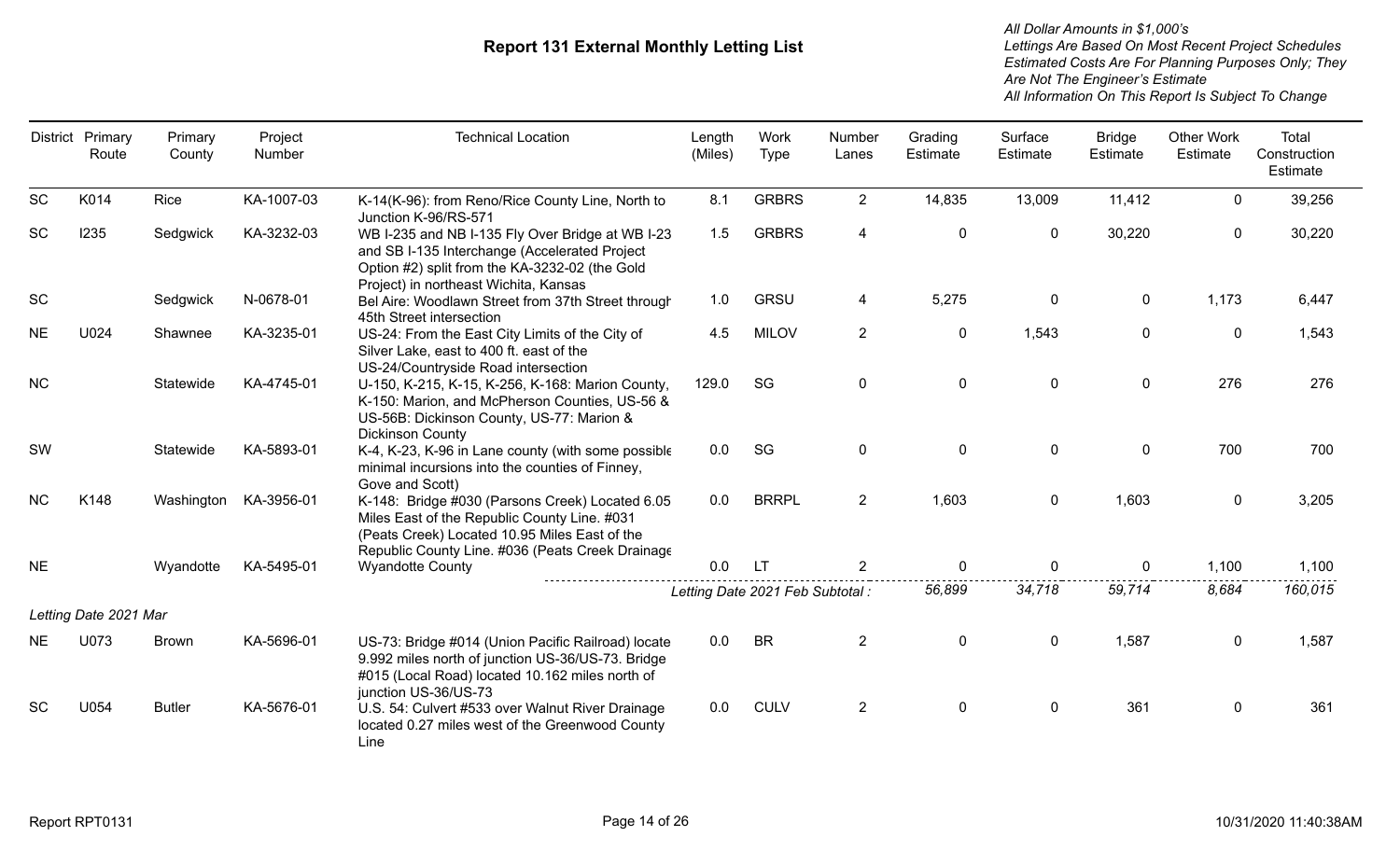| District  | Primary<br>Route | Primary<br>County | Project<br>Number | <b>Technical Location</b>                                                                                                                                                  | Length<br>(Miles) | Work<br>Type | Number<br>Lanes | Grading<br>Estimate | Surface<br>Estimate | <b>Bridge</b><br>Estimate | <b>Other Work</b><br>Estimate | Total<br>Construction<br>Estimate |
|-----------|------------------|-------------------|-------------------|----------------------------------------------------------------------------------------------------------------------------------------------------------------------------|-------------------|--------------|-----------------|---------------------|---------------------|---------------------------|-------------------------------|-----------------------------------|
| <b>NC</b> | U050             | Chase             | KA-5983-01        | US-50: Beginning 0.083 Miles East of Junction<br>RS92/US-50 thence East 4.241 Miles to West<br>Edge Wearing Surface of Bridge #065 (Simmons<br>Creek)                      | 4.2               | 3.0OL        | $\overline{2}$  | $\mathbf 0$         | 1,113               | $\mathbf{0}$              | $\mathbf 0$                   | 1,113                             |
| <b>SE</b> | K068             | Franklin          | KA-5694-01        | K-68: Bridge #073 located 13.15 miles east of the<br>Osage County line                                                                                                     | 0.0               | <b>BR</b>    | $\overline{2}$  | $\mathbf 0$         | 0                   | 1,789                     | $\mathbf{0}$                  | 1,789                             |
| <b>SC</b> | K179             | Harper            | KA-5155-01        | Anthony CCLIP-PR: K-179 from Hayes Street to<br><b>Evans Street</b>                                                                                                        | 0.2               | <b>PAVRC</b> | $\overline{2}$  | 164                 | 479                 | $\mathbf 0$               | 37                            | 680                               |
| <b>NE</b> | U075             | Jackson           | KA-5710-01        | Jackson County: U.S. 75 at 190th Road<br>Intersection located approximately 3.6 miles north<br>of of Mayetta                                                               | 0.0               | <b>INTER</b> | 4               | 20                  | $\mathbf 0$         | $\pmb{0}$                 | $\mathbf 0$                   | 20                                |
| <b>NE</b> | U069             | Johnson           | KA-5684-01        | U.S. 69: Bridge #094 over 191st Street and bridge<br>#097 over W 179th Street located 3.02 miles and<br>4.52 miles, respectively, north of the Miami/Johnso<br>county line | 0.0               | <b>BRRPR</b> | $\overline{2}$  | $\mathbf 0$         | $\mathbf 0$         | 982                       | 0                             | 982                               |
| <b>NE</b> | K010             | Johnson           | KA-5774-01        | K-10: Bridge #177 (Lexington Avenue) located 4.4<br>miles East of the Douglas County line (Eastbound)                                                                      | 0.0               | <b>BRDEC</b> | 4               | $\mathbf 0$         | $\mathbf 0$         | 2,620                     | 0                             | 2,620                             |
| <b>NE</b> | U169             | Johnson           | KA-5943-01        | US-169: Beginning at 175th Street thence North to<br>151st Street in Olathe                                                                                                | 2.7               | <b>MILOV</b> | 4               | $\mathbf 0$         | 3,047               | $\mathbf 0$               | $\mathbf 0$                   | 3,047                             |
| <b>NE</b> | K010             | Johnson           | KA-5995-01        | Structure #046S0018 located over westbound K-10<br>approximately 1/4 mile East of Renner Road                                                                              | 0.0               | SG           | 4               | $\mathbf 0$         | $\mathbf 0$         | $\mathbf 0$               | 65                            | 65                                |
| SW        | K025             | Kearny            | KA-5156-01        | Lakin CCLIP-PR: K-25 from south of Santa Fe<br>Avenue to South City Limits                                                                                                 | 0.2               | <b>PAVRC</b> | $\overline{2}$  | 195                 | 603                 | $\mathbf 0$               | 12                            | 810                               |
| <b>NW</b> | K025             | Logan             | KA-5981-01        | K-25: Beginning at the Wichita/Logan County Line<br>thence North Approximately 14 Miles                                                                                    | 14.0              | 4.0OL        | $\overline{2}$  | $\mathbf 0$         | 4,190               | $\mathbf 0$               | 0                             | 4,190                             |
| <b>NE</b> | K031             | Osage             | KA-2365-01        | K-31: From East City Limits of Osage City, East to<br>Junction US-75/K-31                                                                                                  | 6.7               | <b>GRBRS</b> | $\overline{2}$  | 21,130              | 0                   | 1,346                     | $\mathbf 0$                   | 22,476                            |
| <b>NW</b> | K383             | Phillips          | KA-2372-03        | K-383: From the North edge wearing surface of<br>Bridge #051 (Prairie Dog Creek) thence Northeast<br>to junction K-383/US-183                                              | 5.8               | <b>GRSU</b>  | $\overline{2}$  | 13,443              | $\pmb{0}$           | $\mathbf 0$               | $\mathbf 0$                   | 13,443                            |
| SC        |                  | Reno              | TE-0457-01        | Hutchinson: Washington St from N 17th Ave to N<br>23rd Ave                                                                                                                 | 0.5               | <b>PEDBI</b> | 0               | $\mathbf 0$         | $\mathbf 0$         | $\mathbf 0$               | 324                           | 324                               |
| <b>SC</b> |                  | Reno              | TE-0461-01        | Reno County/Hutchinson                                                                                                                                                     | 0.0               | <b>PEDBI</b> | $\mathbf 0$     | $\mathbf 0$         | 0                   | $\mathbf 0$               | 165                           | 165                               |
| SC        |                  | Rice              | C-4969-01         | Rice County: Major Collectors South of US-56 and<br>East of K-14                                                                                                           | 71.0              | SG           |                 | $\mathbf 0$         | $\mathbf 0$         | $\mathbf 0$               | 82                            | 82                                |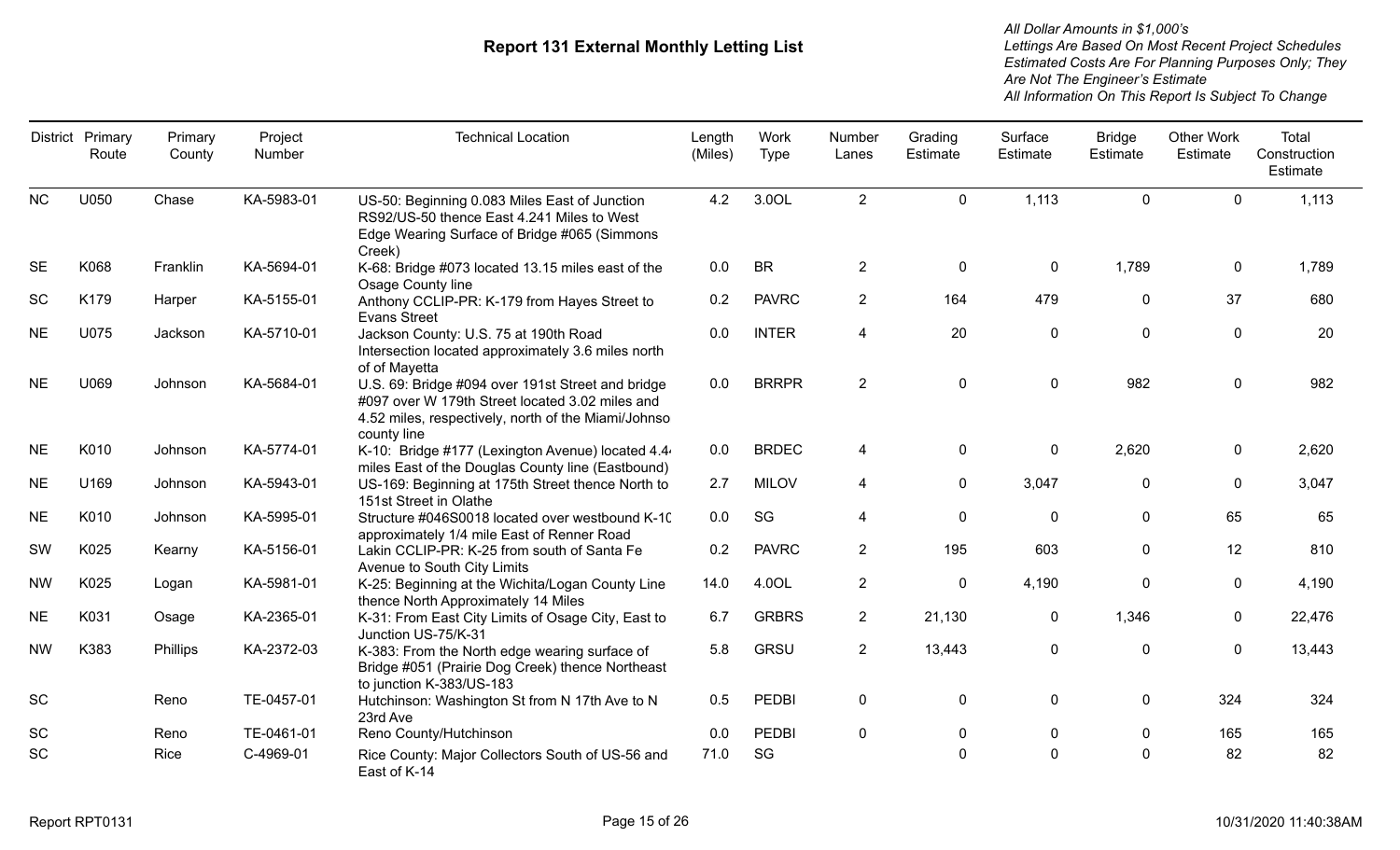|           | District Primary<br>Route | Primary<br>County | Project<br>Number | <b>Technical Location</b>                                                                                                                                 | Length<br>(Miles) | Work<br><b>Type</b>              | Number<br>Lanes | Grading<br>Estimate | Surface<br>Estimate | <b>Bridge</b><br><b>Estimate</b> | <b>Other Work</b><br>Estimate | Total<br>Construction<br>Estimate |
|-----------|---------------------------|-------------------|-------------------|-----------------------------------------------------------------------------------------------------------------------------------------------------------|-------------------|----------------------------------|-----------------|---------------------|---------------------|----------------------------------|-------------------------------|-----------------------------------|
| <b>NE</b> | U024                      | Riley             | KA-3926-01        | US-24: Bridge #008 (Wildcat Creek Drainage)<br>located 8.92 miles southeast of the US-24/K-82<br>junction                                                 | 0.0               | <b>BRRPL</b>                     | $2^{\circ}$     | 154                 | $\Omega$            | 218                              | $\Omega$                      | 372                               |
| <b>NW</b> |                           | Russell           | TE-0483-01        | Russell: S Stephanie St From Amy Ave to E Witt<br>Ave then east to US-281, US-281 from E Witt Ave<br>to E Wichita Ave                                     | 0.7               | <b>PEDBI</b>                     |                 | $\mathbf 0$         | $\mathbf 0$         | $\mathbf 0$                      | 319                           | 319                               |
| <b>SC</b> | K096                      | Sedgwick          | KA-5690-01        | K-96: Bridge #283 (Little Slough Creek) located<br>0.61 miles east of Tyler Road. Bridge #285 (Ridge<br>Road) located at junction K-96/Ridge Road         | 0.0               | <b>BR</b>                        | 4               | 0                   | 0                   | 747                              | $\mathbf 0$                   | 747                               |
| SC        |                           | Sedgwick          | N-0691-01         | Park City: 61st Street N from N Broadway Street to<br>Wichita Valley Center Floodway Bridge                                                               | 0.5               | <b>GRSU</b>                      | 3               | 3,868               | $\Omega$            | $\mathbf 0$                      | 279                           | 4,147                             |
| <b>NW</b> | K009                      | Smith             | KA-5393-01        | K-9: Stream encroachment along K-9 just West of<br>the City of Gaylord                                                                                    | 0.0               | <b>MTSPC</b>                     | $\overline{2}$  | $\mathbf 0$         | $\Omega$            | $\mathbf 0$                      | 218                           | 218                               |
| SC        |                           | Stafford          | C-4979-01         | Stafford County: Major Collectors RS routes 38,<br>634, 636, 974, 1483, 1518                                                                              | 53.0              | <b>PAVMK</b>                     |                 | 0                   | $\Omega$            | 0                                | 170                           | 170                               |
| <b>NW</b> | K025                      | Thomas            | KA-5982-01        | K-25: Beginning at the North City Limits of Colby<br>thence North to the Rawlins/Thomas County Line                                                       | 11.5              | 3.0OL                            | $\overline{2}$  | $\mathbf 0$         | 3,439               | $\mathbf 0$                      | 0                             | 3,439                             |
| <b>NE</b> | U169                      | Wyandotte         | KA-5695-01        | US-169: Bridge #074 located at junction<br>US-169/I-70                                                                                                    | 0.0               | <b>BR</b>                        | $\overline{4}$  | $\mathbf 0$         | $\overline{0}$      | 523                              | 0                             | 523                               |
|           |                           |                   |                   |                                                                                                                                                           |                   | Letting Date 2021 Mar Subtotal : |                 | 38,974              | 12,871              | 10,172                           | 1,671                         | 63,689                            |
|           | Letting Date 2021 Apr     |                   |                   |                                                                                                                                                           |                   |                                  |                 |                     |                     |                                  |                               |                                   |
| <b>SE</b> | U069                      | Bourbon           | KA-5563-01        | Fort Scott: US-69 at 3rd, 6th, 12th and 25th Street<br>Intersections                                                                                      | 2.0               | <b>TRSGN</b>                     | $\mathbf{2}$    | 1,638               | 0                   | 0                                | $\mathbf 0$                   | 1,638                             |
| <b>SC</b> | K254                      | <b>Butler</b>     | KA-5556-01        | K-254: Located 6.25 miles East of the<br>Sedgwick/Butler County line at Junction<br>K-254/Adams Road                                                      | 0.0               | <b>INTER</b>                     | 4               | 218                 | $\overline{0}$      | $\mathbf 0$                      | $\mathbf 0$                   | 218                               |
| <b>SE</b> | K007                      | Cherokee          | KA-1586-02        | K-7: Intersection of K-7/Star Valley Road (along the<br>North side of Star Valley Road)                                                                   | 0.0               | <b>SPECL</b>                     | $\overline{2}$  | $\mathbf 0$         | $\overline{0}$      | $\mathbf 0$                      | 270                           | 270                               |
| <b>SE</b> | K17102                    | Cherokee          | KA-5776-01        | K-171(2): Bridge #070 (KCS Railroad) located 3.2<br>miles East of junction US-69. Bridge #071 (Taylor<br>Creek) located 3.71 miles East of junction US-69 | 0.0               | <b>BRRPR</b>                     | $\overline{2}$  | $\pmb{0}$           | $\overline{0}$      | 760                              | 0                             | 760                               |
| <b>NC</b> | K156                      | Ellsworth         | KA-5553-01        | Ellsworth County: K-156 at K-14                                                                                                                           | 0.2               | <b>INTER</b>                     | $\mathbf{2}$    | 764                 | 0                   | $\mathbf{0}$                     | $\Omega$                      | 764                               |
| <b>SE</b> |                           | Franklin          | C-5056-01         | Franklin County: RS-266, 0.2 mi S of Douglas Road                                                                                                         | 0.2               | GR                               | $\overline{2}$  | 0                   | $\mathbf 0$         | $\mathbf{0}$                     | 316                           | 316                               |
| <b>NE</b> | 1435                      | Johnson           | KA-5681-01        | I-435: Bridge #228 over I-435 located at the Renne<br>Road/I-435 junction in Shawnee, KS                                                                  | 0.0               | <b>BRDEC</b>                     | 6               | $\overline{0}$      | $\overline{0}$      | 3,418                            | 0                             | 3,418                             |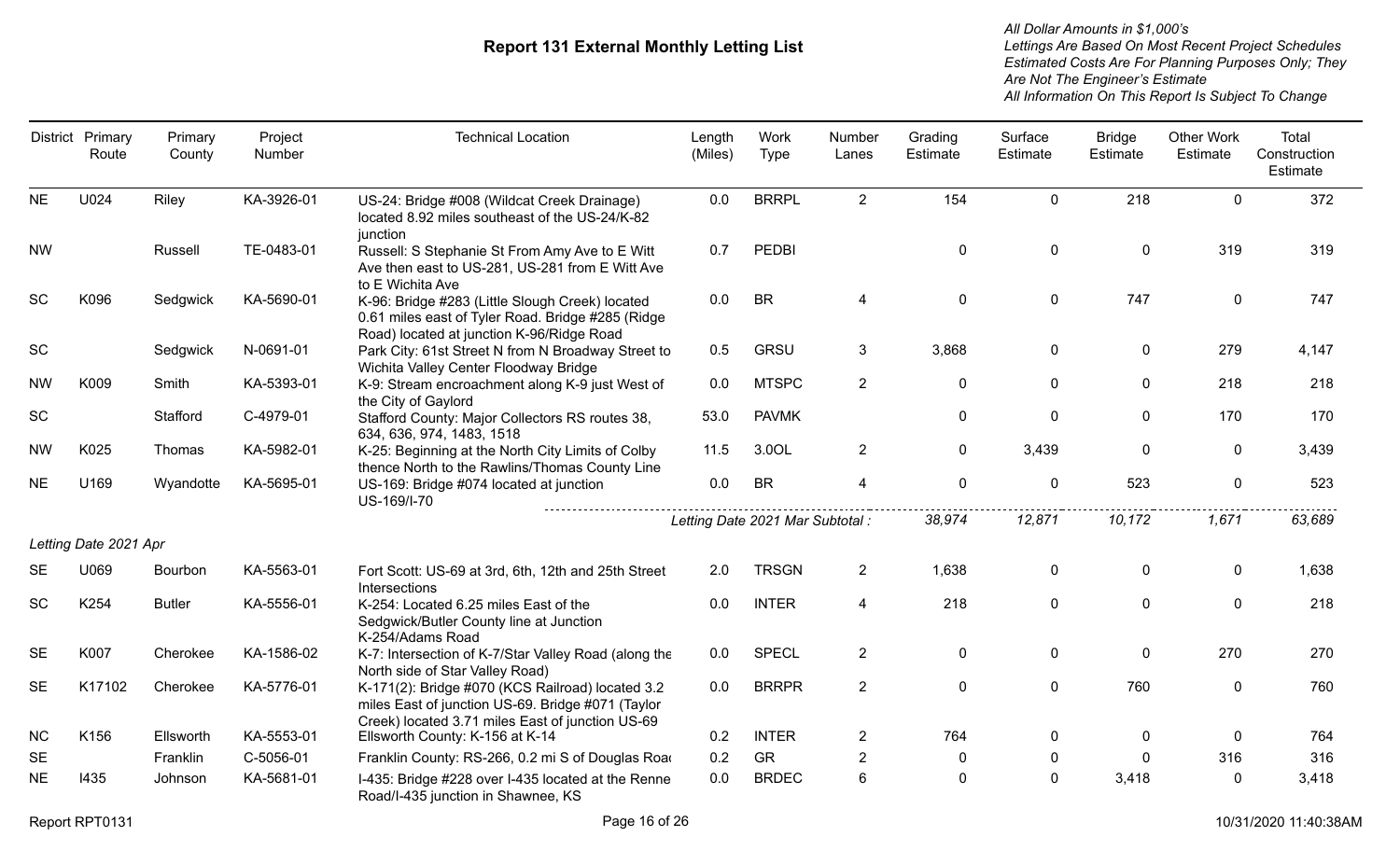| <b>District</b> | Primary<br>Route      | Primary<br>County | Project<br>Number | <b>Technical Location</b>                                                                                                                          | Length<br>(Miles) | Work<br><b>Type</b>              | Number<br>Lanes | Grading<br>Estimate | Surface<br>Estimate | <b>Bridge</b><br>Estimate | <b>Other Work</b><br>Estimate | Total<br>Construction<br>Estimate |
|-----------------|-----------------------|-------------------|-------------------|----------------------------------------------------------------------------------------------------------------------------------------------------|-------------------|----------------------------------|-----------------|---------------------|---------------------|---------------------------|-------------------------------|-----------------------------------|
| <b>NE</b>       |                       | Johnson           | N-0658-01         | Gardner: Moonlight Road from Warren Street to<br><b>White Drive</b>                                                                                | 0.6               | <b>PEDBI</b>                     |                 | $\mathbf 0$         | $\mathbf 0$         | $\mathbf 0$               | 417                           | 417                               |
| <b>NE</b>       | K170                  | Osage             | KA-3918-01        | K-170: Bridge #058 (Marais Des Cygnes River)<br>located 1.47 miles east of the Osage/Lyon County<br>Line                                           | 0.0               | <b>BRRPL</b>                     | $\overline{2}$  | 218                 | 195                 | 2,961                     | $\mathbf{0}$                  | 3,374                             |
| <b>SC</b>       | K254                  | Sedgwick          | KA-5554-01        | Sedgwick: K-254 at Rock Road                                                                                                                       | 0.0               | <b>INTER</b>                     | 4               | 546                 | $\mathbf{0}$        | $\Omega$                  | $\Omega$                      | 546                               |
| SC              | 1235                  | Sedgwick          | KA-6003-01        | Structure #087S0286 located over southbound I-23<br>at ramp to Zoo Boulevard                                                                       | 0.0               | SG                               | 4               | $\mathbf 0$         | $\mathbf{0}$        | $\mathbf 0$               | 161                           | 161                               |
| <b>NE</b>       |                       | Statewide         | KA-5705-01        | I-70, I-635, I-35, I-435 in Johnson & Wyandotte<br>Counties (Kansas City Metro)                                                                    | 0.0               | <b>ITS</b>                       |                 | $\mathbf 0$         | $\mathbf 0$         | $\mathbf 0$               | 1,200                         | 1,200                             |
| <b>NE</b>       | U075                  | Statewide         | KA-5974-01        | KA-5975-01:US-75-2-Lane/4-Lane Split, N to the<br>Shawnee/Osage Co Line. KA-5977-01:US-75<br>Shawnee/Osage Co Line, N to JCT US-75/Topeka<br>Blvd. | 8.9               | <b>MILOV</b>                     | 4               | $\mathbf 0$         | 3,684               | $\mathbf 0$               | $\mathbf 0$                   | 3,684                             |
| <b>NE</b>       |                       | Wabaunsee         | C-5054-01         | Wabaunsee County: RS-1682 0.4 mi E of K-99                                                                                                         | 0.3               | <b>GRSU</b>                      | $\overline{2}$  | $\mathbf{0}$        | $\mathbf{0}$        | $\mathbf 0$               | 683                           | 683                               |
| <b>NE</b>       | 1070                  | Wyandotte         | KA-4020-03        | I-70 @ Central Avenue                                                                                                                              | 0.2               | <b>LT</b>                        | 6               | $\Omega$            | $\mathbf{0}$        | $\mathbf 0$               | 188                           | 188                               |
| <b>NE</b>       |                       | Wyandotte         | KA-5495-02        | I-670: Between I-70 and James Street in Kansas<br>City, KS                                                                                         | 0.0               | LT                               | $\overline{2}$  | $\Omega$            | $\Omega$            | $\Omega$                  | 700                           | 700                               |
| <b>NE</b>       | K032                  | Wyandotte         | KA-5682-01        | K-32: Bridge #292 (eastbound) and bridge #293<br>(westbound) over the Kansas River located 0.63<br>miles southeast of old K-32 highway             | 0.0               | <b>BRRPR</b>                     | $2^{\circ}$     | $\mathbf{0}$        | $\mathbf{0}$        | 531                       | $\mathbf{0}$                  | 531                               |
| <b>NE</b>       | 1635                  | Wyandotte         | KA-5923-01        | I-635: Bridge #044 located 0.28 miles South of I-70                                                                                                | 0.0               | <b>BRRPR</b>                     | 6               | $\mathbf 0$         | $\mathbf 0$         | 302                       | $\mathbf 0$                   | 302                               |
|                 |                       |                   |                   |                                                                                                                                                    |                   | Letting Date 2021 Apr Subtotal : |                 | 3,384               | 3,879               | 7,972                     | 3,936                         | 19,171                            |
|                 | Letting Date 2021 May |                   |                   |                                                                                                                                                    |                   |                                  |                 |                     |                     |                           |                               |                                   |
| <b>SC</b>       | U054                  | <b>Butler</b>     | KA-5799-01        | US-54: At six locations beginning 2750 feet east of<br>SE Gray Rd, east to 1350 ft west of the<br>Butler/Greenwood County Line.                    | 3.7               | <b>GDFC</b>                      | 4               | 0                   | 0                   | $\mathbf 0$               | 745                           | 745                               |
| <b>NC</b>       | K177                  | Chase             | KA-5439-01        | Bridge #032 over BNSF Railroad on K-177 located<br>4.0 mi north of the north city limits of Matfield Green                                         | 0.6               | <b>BRRPL</b>                     | 4               | 3,510               | 0                   | 1,700                     | 0                             | 5,210                             |
| <b>SE</b>       | U069                  | Crawford          | KA-5149-01        | Frontenac CCLIP-GI: US-69 and McKay Street                                                                                                         | 0.1               | <b>INTER</b>                     | $\overline{2}$  | 242                 | $\mathbf 0$         | $\mathbf 0$               | 331                           | 573                               |
| <b>NE</b>       | U036                  | Doniphan          | KA-6009-01        | U.S. 36/K-238 interchange in Elwood, Doniphan<br>County, Kansas                                                                                    | 0.0               | LT                               | $\overline{2}$  | 0                   | $\mathbf{0}$        | $\mathbf{0}$              | 200                           | 200                               |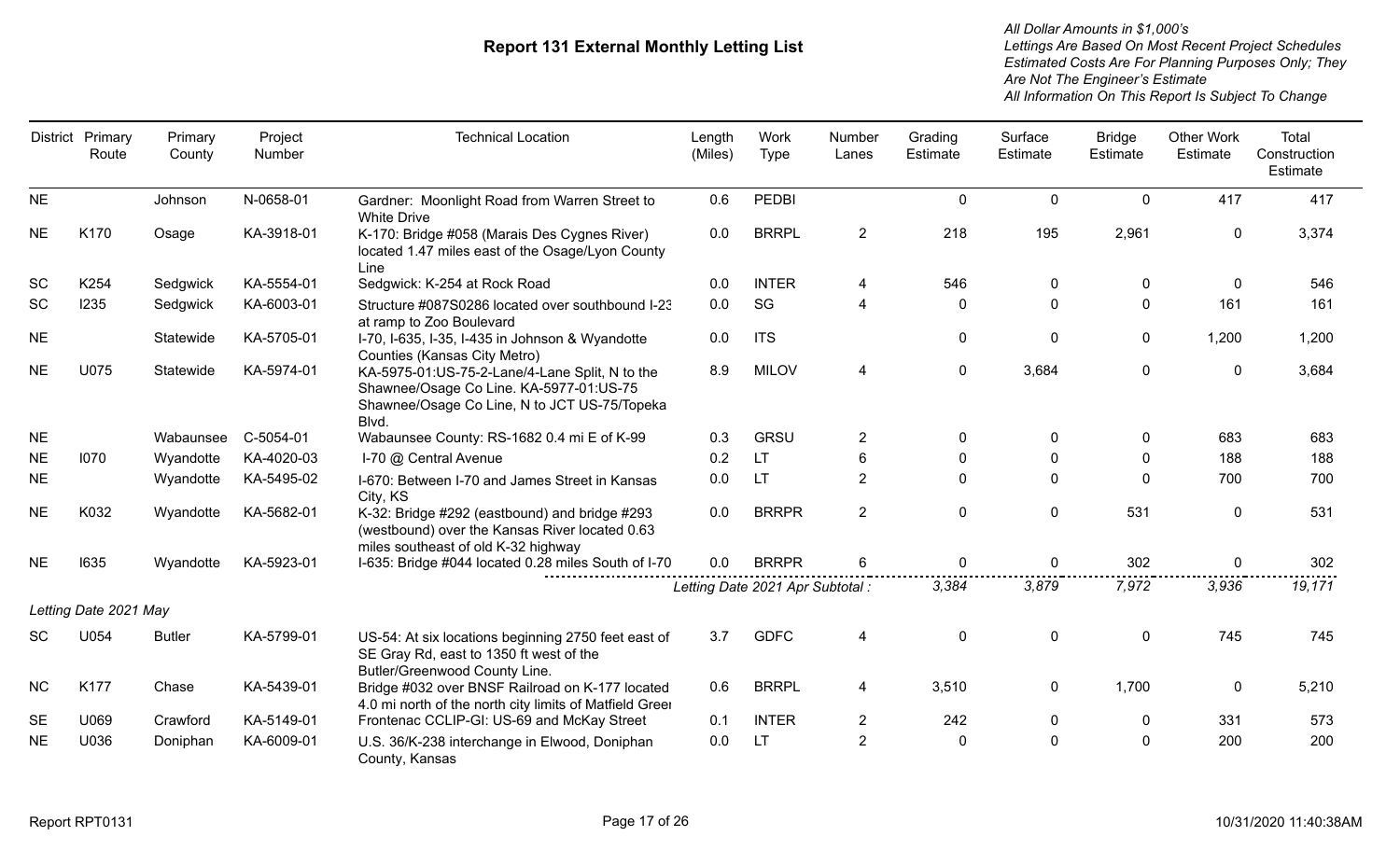| District  | Primary<br>Route | Primary<br>County | Project<br>Number | <b>Technical Location</b>                                                                                                     | Length<br>(Miles) | Work<br>Type                     | Number<br>Lanes | Grading<br>Estimate | Surface<br>Estimate | <b>Bridge</b><br>Estimate | <b>Other Work</b><br>Estimate | Total<br>Construction<br>Estimate |
|-----------|------------------|-------------------|-------------------|-------------------------------------------------------------------------------------------------------------------------------|-------------------|----------------------------------|-----------------|---------------------|---------------------|---------------------------|-------------------------------|-----------------------------------|
| <b>NE</b> | K010             | Douglas           | KA-5683-01        | K-10; Bridge #071 over the Wakarusa River located<br>7.05 miles east of the K-10/U.S. 59 junction in<br>Douglas County        | 0.0               | <b>BRRPR</b>                     | $\overline{2}$  | $\mathbf 0$         | $\mathbf 0$         | 1,149                     | $\mathbf 0$                   | 1,149                             |
| <b>NE</b> | U059             | Douglas           | KA-5794-01        | US-59: At three locations beginning 300 feet south<br>of the N 1200 Rd intersection, north approximately<br>0.6 miles.        | 0.6               | <b>GDFC</b>                      | 4               | 0                   | $\pmb{0}$           | 0                         | 377                           | 377                               |
| <b>NW</b> | 1070             | <b>Ellis</b>      | KA-6011-01        | I-70/U.S. 40/U.S 183 Bypass (North Campus Drive<br>interchange in Ellis County                                                | 0.0               | LT                               | $\overline{2}$  | $\mathbf 0$         | $\mathbf 0$         | $\mathbf 0$               | 225                           | 225                               |
| <b>SE</b> | 1035             | Franklin          | KA-6010-01        | I-35/U.S. 59 interchange in Ottawa and I-35/K-33<br>interchange near Wellsville in Franklin County                            | 0.0               | <b>LT</b>                        | $\overline{2}$  | $\mathbf 0$         | $\mathbf{0}$        | $\mathbf 0$               | 400                           | 400                               |
| <b>NW</b> | 1070             | Gove              | KA-6012-01        | I-70/U.S 40 interchange near Oakley in Gove<br>County                                                                         | 0.0               | <b>LT</b>                        | $\overline{2}$  | $\mathbf{0}$        | $\Omega$            | $\mathbf{0}$              | 125                           | 125                               |
| SW        |                  | Grant             | C-4981-01         | Grant County: Major Collectors RS 282, RS 1536,<br>and RS 1991                                                                | 39.0              | SG                               |                 | $\mathbf 0$         | $\mathbf 0$         | $\mathbf 0$               | 31                            | 31                                |
| SC        | U050             | Harvey            | KA-5797-01        | US-50: At one location beginning 2370 feet<br>northeast of Spencer Road (on Old Trail Rd/US-50<br>EB on-ramp).                | 0.1               | <b>GDFC</b>                      | 4               | $\mathbf 0$         | $\mathbf 0$         | $\mathbf 0$               | 28                            | 28                                |
| <b>NE</b> | U069             | Johnson           | KA-5792-01        | US-69 (Southbound): At one location beginning 720<br>feet south of W 52nd St.                                                 | 0.1               | <b>GDFC</b>                      | 4               | $\mathbf 0$         | $\mathbf 0$         | $\mathbf{0}$              | 19                            | 19                                |
| SC        | K014             | Reno              | KA-5798-01        | K-14/K-96: 1300 feet south of Heartland Drive. and<br>K-14: 1470 feet south of W Trail West Rd.                               | 2.6               | <b>GDFC</b>                      | 4               | $\mathbf 0$         | $\mathbf{0}$        | $\mathbf 0$               | 196                           | 196                               |
| SC        | K015             | Sedgwick          | KA-5793-01        | K-15 (Southwest Boulevard): At one location<br>beginning at the 31st Street intersection in southern<br>Wichita               | 0.1               | <b>GDFC</b>                      | 4               | $\mathbf 0$         | $\pmb{0}$           | $\mathbf 0$               | 183                           | 183                               |
| <b>NE</b> | K004             | Shawnee           | KA-5795-01        | K-4, US-24, and US-40 in Eastern Shawnee Count                                                                                | 13.1              | <b>GDFC</b>                      | 4               | 0                   | 0                   | $\mathbf{0}$              | 400                           | 400                               |
| <b>NE</b> | U075             | Shawnee           | KA-6006-02        | U.S. 75 northbound: bridge #211 over 77th Street<br>located 4.47 miles north of the Osage County line                         | 0.0               | <b>BRRPR</b>                     | 4               | $\Omega$            | $\mathbf 0$         | 328                       | $\mathbf 0$                   | 328                               |
| <b>NE</b> |                  | Statewide         | KA-5777-01        | Multiple locations                                                                                                            | 0.0               | <b>ITS</b>                       |                 | $\Omega$            | $\mathbf{0}$        | $\mathbf 0$               | 1,500                         | 1,500                             |
| <b>NE</b> |                  | Statewide         | N-0716-01         | Various locations in KC Metro                                                                                                 | 0.0               | <b>ITS</b>                       |                 |                     | 0                   | 0                         | 700                           | 700                               |
| <b>NE</b> | 1070             | Wyandotte         | KA-4946-01        | RCB #534 (Mill Creek Drainage) Located 3.75 Mile<br>East of I-435 in Wyandotte County                                         | 0.1               | <b>CULV</b>                      | 4               | $\Omega$            | $\Omega$            | 110                       | $\Omega$                      | 110                               |
| <b>NE</b> | K005             | Wyandotte         | KA-5796-01        | K-5: At six locations beginning at N 18th Street,<br>east approximately 1.2 miles to 1,600 feet<br>northeast of N 10th Street | 1.2               | <b>GDFC</b>                      | 4               | $\mathbf 0$         | $\pmb{0}$           | $\mathbf 0$               | 272                           | 272                               |
|           |                  |                   |                   |                                                                                                                               |                   | Letting Date 2021 May Subtotal : |                 | 3.752               | 0                   | 3.287                     | 5.732                         | 12,771                            |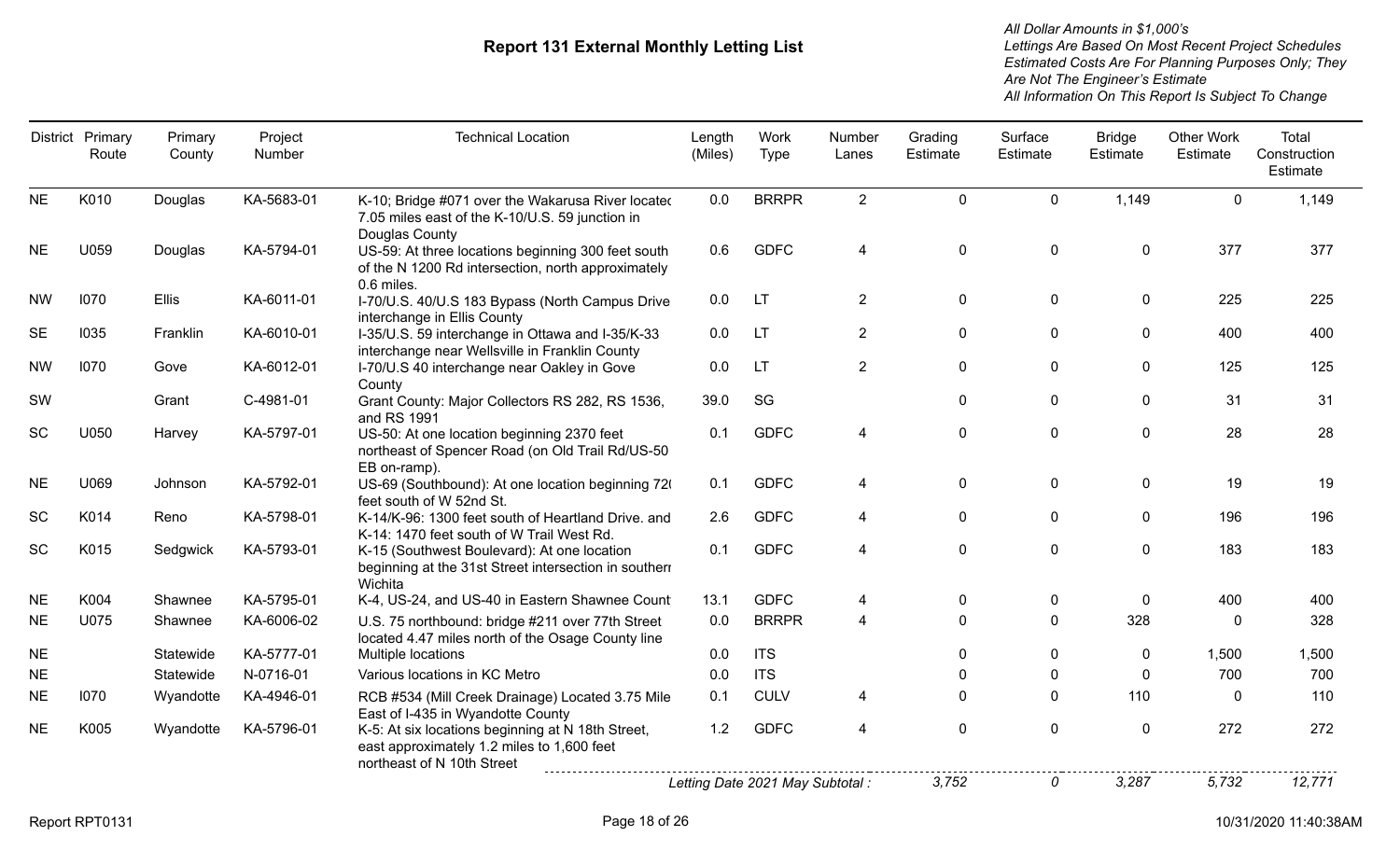|           | District Primary<br>Route | Primary<br>County     | Project<br>Number | <b>Technical Location</b>                                                                                                       | Length<br>(Miles) | Work<br><b>Type</b> | Number<br>Lanes | Grading<br>Estimate | Surface<br>Estimate | <b>Bridge</b><br>Estimate | Other Work<br>Estimate | Total<br>Construction<br>Estimate |
|-----------|---------------------------|-----------------------|-------------------|---------------------------------------------------------------------------------------------------------------------------------|-------------------|---------------------|-----------------|---------------------|---------------------|---------------------------|------------------------|-----------------------------------|
|           | Letting Date 2021 Jun     |                       |                   |                                                                                                                                 |                   |                     |                 |                     |                     |                           |                        |                                   |
| <b>NE</b> |                           | Atchison              | C-4963-01         | Atchison County: Major Collectors RS routes<br>24, 201, 823, 1288, N-S leg 1290, 1400, 1592                                     | 30.0              | SG                  |                 | 0                   | $\boldsymbol{0}$    | 0                         | 133                    | 133                               |
| <b>SC</b> |                           | Barton                | C-4965-01         | Barton County: RS 42 at N 30 Road Intersection<br>and RCB approx. 0.15mi E of NW 10 Avenue                                      | 0.5               | <b>INTER</b>        |                 | 0                   | 0                   | 0                         | 309                    | 309                               |
| <b>SE</b> | U069                      | Bourbon               | KA-5604-02        | US-69: Beginning 2.094 miles north of the<br>Bourbon/Crawford County line north 3.803 miles                                     | 3.8               | <b>GDFC</b>         | $\overline{2}$  | $\pmb{0}$           | $\mathbf 0$         | $\mathbf 0$               | $\mathbf 0$            | $\mathbf{0}$                      |
| SC        | U054                      | <b>Butler</b>         | KA-5605-02        | US-54: Beginning at the east city limits of Augusta<br>east to the US-54/K-77/US-400 junction                                   | 7.0               | <b>GDFC</b>         | $\overline{4}$  | $\mathbf 0$         | $\mathbf{0}$        | 0                         | 1,609                  | 1,609                             |
| <b>SE</b> |                           | Chautauqua            | C-4976-01         | Chautauqua County: Major Collectors West of K-99                                                                                | 101.0             | SG                  |                 | $\Omega$            | $\Omega$            | $\mathbf 0$               | 176                    | 176                               |
| SW        |                           | Clark                 | C-4974-01         | Clark County: Major Collectors South of US-160                                                                                  | 63.0              | SG                  |                 | 0                   | $\Omega$            | $\Omega$                  | 100                    | 100                               |
| <b>NC</b> |                           | Cloud                 | C-4966-01         | Cloud County: Various Unpaved Major Collectors                                                                                  | 121.0             | SG                  |                 | 0                   | $\Omega$            | $\Omega$                  | 258                    | 258                               |
| SC        |                           | Comanche              | C-4985-01         | <b>Comanche County: Various Minor Collectors</b>                                                                                | 53.0              | SG                  |                 | 0                   | ∩                   | $\mathbf{0}$              | 127                    | 127                               |
| <b>SC</b> |                           | Cowley                | C-4972-01         | Cowley County: Various Major Collectors in S 1/3 o<br>County                                                                    | 75.0              | SG                  |                 | $\Omega$            | $\Omega$            | $\mathbf{0}$              | 260                    | 260                               |
| <b>SE</b> |                           | Elk                   | C-4995-01         | Elk County: All Minor Collectors                                                                                                | 120.0             | SG                  |                 | $\mathbf{0}$        | $\Omega$            | $\mathbf{0}$              | 260                    | 260                               |
| <b>NC</b> |                           | Ellsworth             | TE-0492-01        | Ellsworth: Locations on west side of K-14 from<br>Grace Ln to Smoky Hill River bridge                                           | 0.5               | <b>PEDBI</b>        |                 | $\Omega$            | $\Omega$            | $\mathbf{0}$              | 504                    | 504                               |
| <b>NC</b> |                           | Geary                 | TE-0495-01        | Junction City: 8th St from Eisenhower Dr. to<br>Garfield St., Garfield St from 7th to 8th, and 7th St.<br>from Garfield to K-57 | 0.5               | <b>PEDBI</b>        |                 | 0                   | $\mathbf{0}$        | 0                         | 330                    | 330                               |
| SW        |                           | Gray                  | C-4994-01         | Gray County: All Minor Collectors                                                                                               | 50.0              | SG                  |                 | 0                   | $\mathbf 0$         | 0                         | 54                     | 54                                |
| <b>NE</b> |                           | Jefferson             | C-4983-01         | Jefferson County: RS 331 from 3,175-If to 305-If<br>South of 142nd St                                                           | 0.6               | <b>RSIMP</b>        |                 | 255                 | $\Omega$            | $\mathbf{0}$              |                        | 259                               |
| <b>NC</b> |                           | Jewell                | C-4984-01         | Jewell County: Major Collectors East of K-14 and<br>South of US-36                                                              | 55.0              | SG                  |                 | 0                   | $\Omega$            | $\mathbf 0$               | 67                     | 67                                |
| <b>NW</b> |                           | Logan                 | C-4996-01         | Logan County: All Major and Minor Collectors                                                                                    | 210.0             | SG                  |                 | 0                   | 0                   | $\mathbf 0$               | 373                    | 373                               |
| <b>NC</b> |                           | Marion                | C-5046-01         | Marion County: RS-426 0.04 mi east of Nighthawk<br>Road                                                                         | 0.1               | <b>CULV</b>         | $\overline{2}$  | $\mathbf{0}$        | $\Omega$            | $\mathbf{0}$              | 112                    | 112                               |
| <b>NC</b> |                           | McPherson             | TE-0493-01        | McPherson: Moccasin/Northview Rd from approx<br>250' west of US-81 Bypass to Main St.                                           | 0.5               | <b>PEDBI</b>        |                 | $\Omega$            | $\Omega$            | $\mathbf{0}$              | 599                    | 599                               |
| <b>SE</b> | U160                      | Montgomery KA-5424-01 |                   | Independence CCLIP-PR: US-160 from 200 feet<br>East of US-75 through 8th Street Intersection                                    | 0.1               | <b>PAVRC</b>        | $\overline{2}$  | 183                 | 888                 | $\mathbf{0}$              | 25                     | 1,096                             |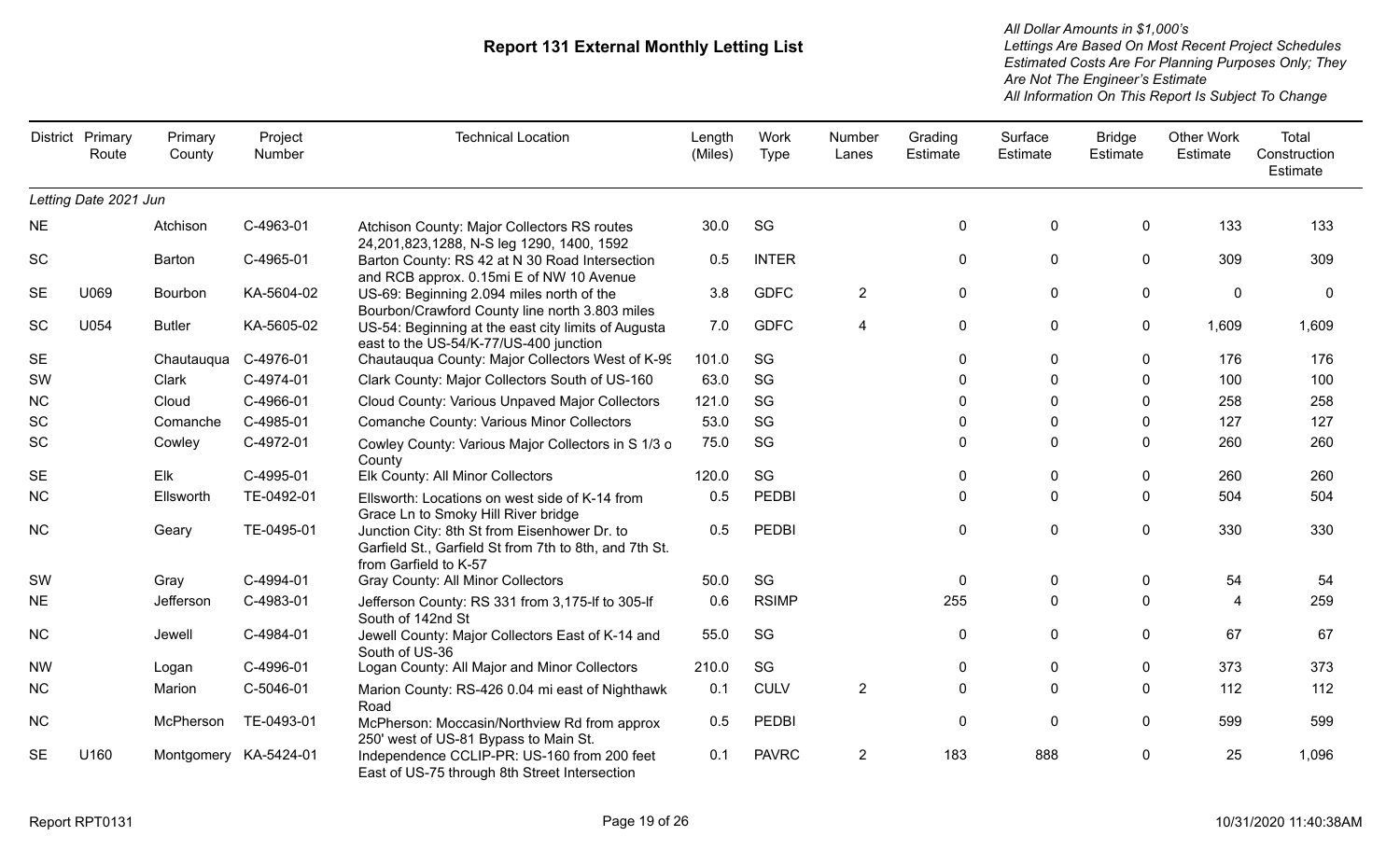|           | District Primary<br>Route | Primary<br>County | Project<br>Number | <b>Technical Location</b>                                                                                                                                                           | Length<br>(Miles) | Work<br><b>Type</b>              | Number<br>Lanes | Grading<br>Estimate | Surface<br>Estimate | <b>Bridge</b><br>Estimate | <b>Other Work</b><br>Estimate | Total<br>Construction<br>Estimate |
|-----------|---------------------------|-------------------|-------------------|-------------------------------------------------------------------------------------------------------------------------------------------------------------------------------------|-------------------|----------------------------------|-----------------|---------------------|---------------------|---------------------------|-------------------------------|-----------------------------------|
| SC        |                           | Reno              | C-4977-01         | Reno County: Major and Minor Collectors East of<br>$K-14$                                                                                                                           | 238.0             | SG                               |                 | $\mathbf 0$         | $\mathbf 0$         | $\mathbf 0$               | 293                           | 293                               |
| <b>NC</b> | U081                      | Republic          | KA-5108-02        | US-81: Various Locations in Republic County                                                                                                                                         | 19.9              | <b>GDFC</b>                      | 4               | $\mathbf 0$         | $\Omega$            | $\mathbf 0$               | 209                           | 209                               |
| <b>NE</b> | K018                      | Riley             | KA-5469-01        | K-18: Beginning at West Junction K-18/K-177<br>(Ramps) thence East to 0.10 Miles East of East<br>Junction K-18/K-177                                                                | 0.7               | <b>PATCH</b>                     | 4               | $\mathbf 0$         | $\mathbf 0$         | $\mathbf 0$               | 721                           | 721                               |
| <b>NW</b> |                           | Russell           | C-4986-01         | Russell County: Major Collectors North of I-70 and<br>East of US-281                                                                                                                | 90.0              | SG                               |                 | $\mathbf 0$         | 0                   | $\mathbf 0$               | 284                           | 284                               |
| SW        |                           | Scott             | C-4968-01         | Scott County: Major Collectors in SW 1/4 of County                                                                                                                                  | 48.0              | SG                               |                 | $\mathbf 0$         | $\mathbf{0}$        | $\mathbf 0$               | 33                            | 33                                |
| SC        | 1235                      | Sedgwick          | KA-5510-02        | Northbound/Southbound I-235 &<br>Eastbound/Westbound K-254: On I-235 from the<br>bridge over the BNSF railroad (East of Broadway)<br>thence East to the K-254 bridge over Hydraulic | 0.5               | <b>GDFC</b>                      | 4               | $\mathbf 0$         | $\mathbf 0$         | $\mathbf 0$               | 1,113                         | 1,113                             |
| <b>SC</b> | K096                      | Sedgwick          | KA-5606-02        | K-96: Beginning at the I-135/K-96 junction east to<br>the end of the hot mix asphalt located east of Webt<br>Road                                                                   | 5.3               | <b>GDFC</b>                      | 4               | $\mathbf 0$         | $\mathbf 0$         | $\mathbf 0$               | 2,644                         | 2,644                             |
| <b>NE</b> |                           | Shawnee           | C-5033-01         | Shawnee County: Topeka Blvd at 57th, University &<br>Gary Ormsby                                                                                                                    | 0.0               | <b>TRSGN</b>                     |                 | 928                 | $\mathbf 0$         | $\mathbf 0$               | $\mathbf{0}$                  | 928                               |
| <b>NE</b> |                           | Shawnee           | TE-0494-01        | Topeka: North side of 10th Street from Wanamaker<br>Rd to Robinson                                                                                                                  | 0.1               | <b>PEDBI</b>                     |                 | $\mathbf 0$         | $\mathbf 0$         | $\mathbf 0$               | 291                           | 291                               |
| <b>NW</b> | 1070                      | Sherman           | KA-6013-01        | I-70/K-27 interchange in Goodland, Sherman<br>County, Kansas                                                                                                                        | 0.0               | <b>LT</b>                        | $\overline{2}$  | $\mathbf 0$         | $\mathbf 0$         | $\mathbf 0$               | 125                           | 125                               |
| <b>NW</b> | 1070                      | Trego             | KA-6014-01        | I-70/K-147 interchange near Ogallah in Trego<br>County                                                                                                                              | 0.0               | <b>LT</b>                        | $\overline{2}$  | $\mathbf 0$         | $\mathbf 0$         | $\mathbf 0$               | 125                           | 125                               |
| <b>NE</b> | U069                      | Wyandotte         | KA-5148-01        | Kansas City CCLIP-GI: US-69 and Central Avenue                                                                                                                                      | 0.2               | <b>INTER</b>                     | $\overline{2}$  | 1,432               | $\mathbf{0}$        | $\mathbf 0$               | 314                           | 1,745                             |
| <b>NE</b> | U073                      | Wyandotte         | KA-5498-01        | Junction US-73/K-7 and Hollingsworth Road on the<br>Wyandotte and Leavenworth County Line                                                                                           | 0.0               | <b>INTER</b>                     | 4               | 700                 | $\pmb{0}$           | $\mathbf 0$               | $\mathbf 0$                   | 700                               |
| <b>NE</b> | 1635                      | Wyandotte         | KA-5627-01        | I-635: Bridges #183 and #184 located at the east<br>I-635/K-5 interchange                                                                                                           | 0.0               | <b>BRDEC</b>                     | 4               | 496                 | $\pmb{0}$           | 6,938                     | $\mathbf{0}$                  | 7,434                             |
|           |                           |                   |                   |                                                                                                                                                                                     |                   | Letting Date 2021 Jun Subtotal : |                 | 3,994               | 888                 | 6,938                     | 11,453                        | 23,274                            |
|           | Letting Date 2021 Jul     |                   |                   |                                                                                                                                                                                     |                   |                                  |                 |                     |                     |                           |                               |                                   |
| sw        | U050                      | Gray              | KA-5430-01        | Cimarron CCLIP-PR: US-50 from West City Limits<br>to Maple Street                                                                                                                   | 0.1               | <b>PAVRC</b>                     | 4               | 120                 | 285                 | $\mathbf 0$               | 37                            | 443                               |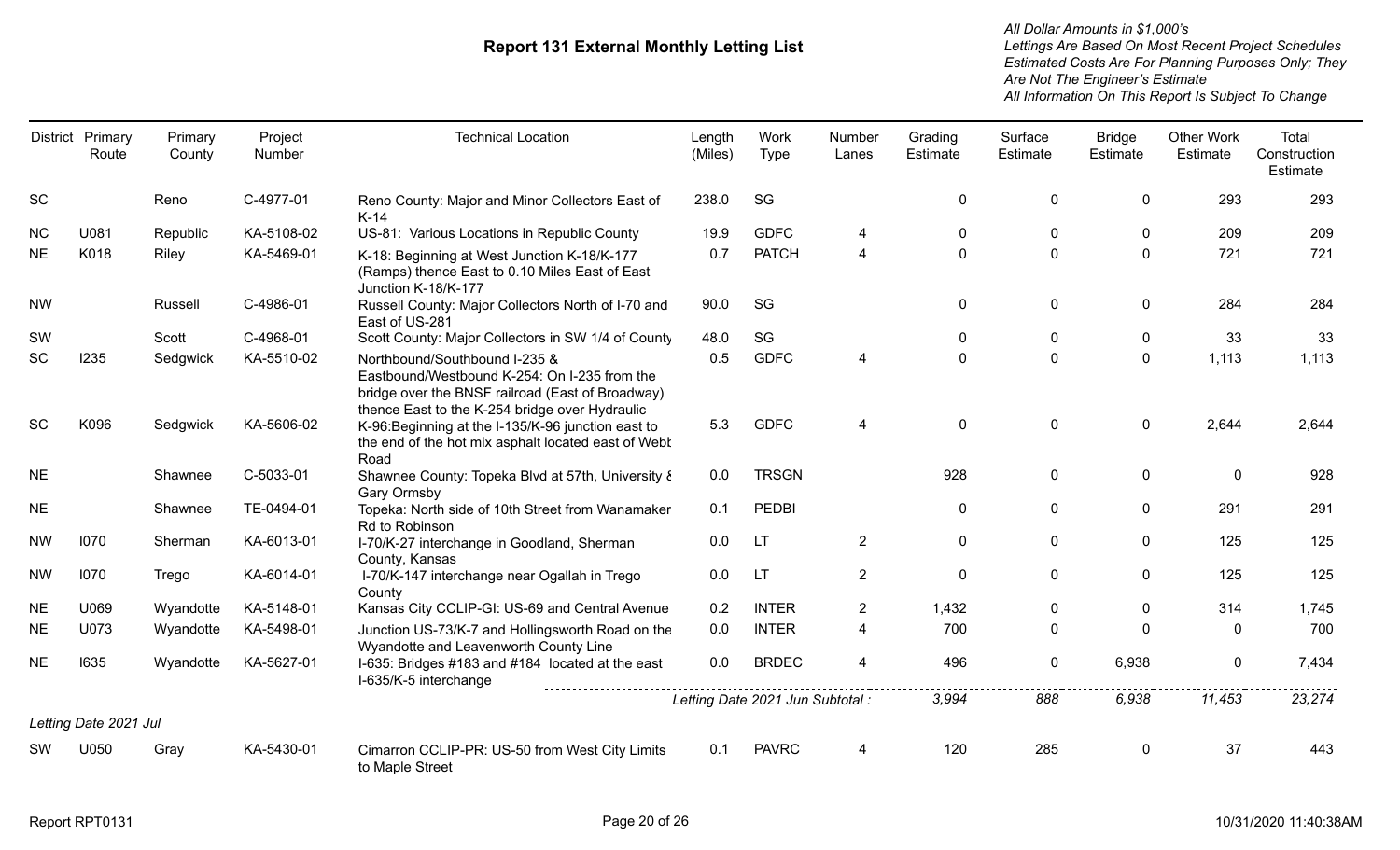|           | District Primary<br>Route | Primary<br>County | Project<br>Number | <b>Technical Location</b>                                                                                                 | Length<br>(Miles) | Work<br><b>Type</b>              | Number<br>Lanes | Grading<br>Estimate | Surface<br>Estimate | <b>Bridge</b><br>Estimate | <b>Other Work</b><br>Estimate | Total<br>Construction<br>Estimate |
|-----------|---------------------------|-------------------|-------------------|---------------------------------------------------------------------------------------------------------------------------|-------------------|----------------------------------|-----------------|---------------------|---------------------|---------------------------|-------------------------------|-----------------------------------|
| <b>NW</b> | U036                      | Phillips          | KA-5433-01        | Phillipsburg CCLIP-PR: US-36 from between 5th<br>Street and 6th Street to 8th Street                                      | 0.2               | GRSU                             | 4               | 1,070               | $\mathbf 0$         | $\overline{0}$            | $\mathbf{0}$                  | 1,070                             |
| <b>NE</b> |                           | <b>Riley</b>      | U-2373-01         | Manhattan: Marlatt and Northview Elementary<br>Schools                                                                    | 0.3               | PEDBI                            |                 | 0                   | 0                   | 0                         | 323                           | 323                               |
| <b>SC</b> | K254                      | Sedgwick          | KA-5917-01        | K-254: Bridge #447 over K-254 on N Woodlawn<br>Street located 1.05 miles east of Oliver Street in<br>Kechi, KS            | 0.0               | <b>BR-OL</b>                     | 4               | $\mathbf 0$         | $\mathbf 0$         | 125                       | $\mathbf{0}$                  | 125                               |
|           |                           |                   |                   |                                                                                                                           |                   | Letting Date 2021 Jul Subtotal : |                 | 1,190               | 285                 | 125                       | 360                           | 1,961                             |
|           | Letting Date 2021 Aug     |                   |                   |                                                                                                                           |                   |                                  |                 |                     |                     |                           |                               |                                   |
| <b>SW</b> | U160                      | Grant             | KA-5986-01        | Ulysses CCLIP-GI: US-160 from Missouri Street to<br>approx. 0.1 mi East of Cheyenne Street                                | 0.4               | <b>GRSU</b>                      | $\overline{2}$  | 89                  | 851                 | 0                         | 118                           | 1,058                             |
| SW        | K023                      | Gray              | TE-0487-01        | Cimarron: K-23 from Avenue C to Egbert Street                                                                             | 0.1               | <b>LNDBT</b>                     | $\overline{2}$  | $\mathbf 0$         | 487                 | $\Omega$                  | 259                           | 746                               |
| <b>SE</b> |                           | Miami             | C-5047-01         | Miami County: 8.8 mi S and 1.3 mi E of Paola over<br><b>BNSF</b>                                                          | 0.1               | <b>GRSU</b>                      |                 | $\mathbf{0}$        | $\Omega$            | 197                       | $\Omega$                      | 197                               |
| NC        |                           | Mitchell          | U-2330-03         | Beloit: 8th Street from Independence St to<br>Campbell St. Independence St from 7th to 8th St                             | 0.6               | PEDBI                            |                 | $\pmb{0}$           | $\pmb{0}$           | $\mathbf 0$               | 473                           | 473                               |
| <b>SE</b> |                           | Montgomery        | C-5048-01         | Montgomery County: RS-818 at Verdigris River nea<br>3800 Road                                                             | 0.3               | <b>GRSU</b>                      | $\overline{2}$  | $\mathbf 0$         | $\mathbf 0$         | $\mathbf 0$               | 590                           | 590                               |
| <b>NE</b> | 1070                      | Wyandotte         | KA-4744-05        | I-70 from 1.4 miles east of the<br>Wyandotte/Leavenworth county line east to the<br>Wyandotte County/ Missouri State line | 15.8              | SG                               | 4               | $\mathbf 0$         | $\mathbf 0$         | $\mathbf 0$               | 1,200                         | 1,200                             |
| <b>NE</b> | U073                      | Wyandotte         | KA-5241-01        | WY and LV Co.: US-73 & Parallel Pkwy                                                                                      | 0.7               | <b>INTER</b>                     |                 | 8,736               | $\mathbf 0$         | $\mathbf{0}$              | 0                             | 8,736                             |
|           |                           |                   |                   |                                                                                                                           |                   | Letting Date 2021 Aug Subtotal : |                 | 8,825               | 1,338               | 197                       | 2,640                         | 13,000                            |
|           | Letting Date 2021 Sep     |                   |                   |                                                                                                                           |                   |                                  |                 |                     |                     |                           |                               |                                   |
| <b>NE</b> |                           | Atchison          | TE-0489-01        | Atchison: Main St. from 10th St to 2nd St                                                                                 | 0.8               | <b>LNDBT</b>                     |                 | 1,452               | $\mathbf 0$         | 0                         | $\Omega$                      | 1,452                             |
| SW        |                           | Clark             | TE-0488-01        | Ashland: Main Street from 9th to 7th; North side of<br>8th St. one half block in each direction from Main                 | 0.2               | <b>LNDBT</b>                     |                 | 0                   | 581                 | $\mathbf 0$               | 374                           | 955                               |
| <b>SE</b> |                           | Coffey            | TE-0446-02        | Lebo: Ogden St from 3rd to 4th St and Broadway S<br>from Ogden St to Elm St, excluding areas<br>completed in Phase 1      | 0.2               | <b>LNDBT</b>                     |                 | 815                 | $\mathbf 0$         | $\mathbf 0$               | 335                           | 1,150                             |
| <b>SC</b> |                           | Cowley            | TE-0471-01        | Arkansas City: Paris Park Pool to W Lincoln Ave to<br><b>Cowley Sports Complex</b>                                        | 1.6               | <b>PEDBI</b>                     | 0               | 0                   | $\mathbf 0$         | $\mathbf{0}$              | 1,073                         | 1,073                             |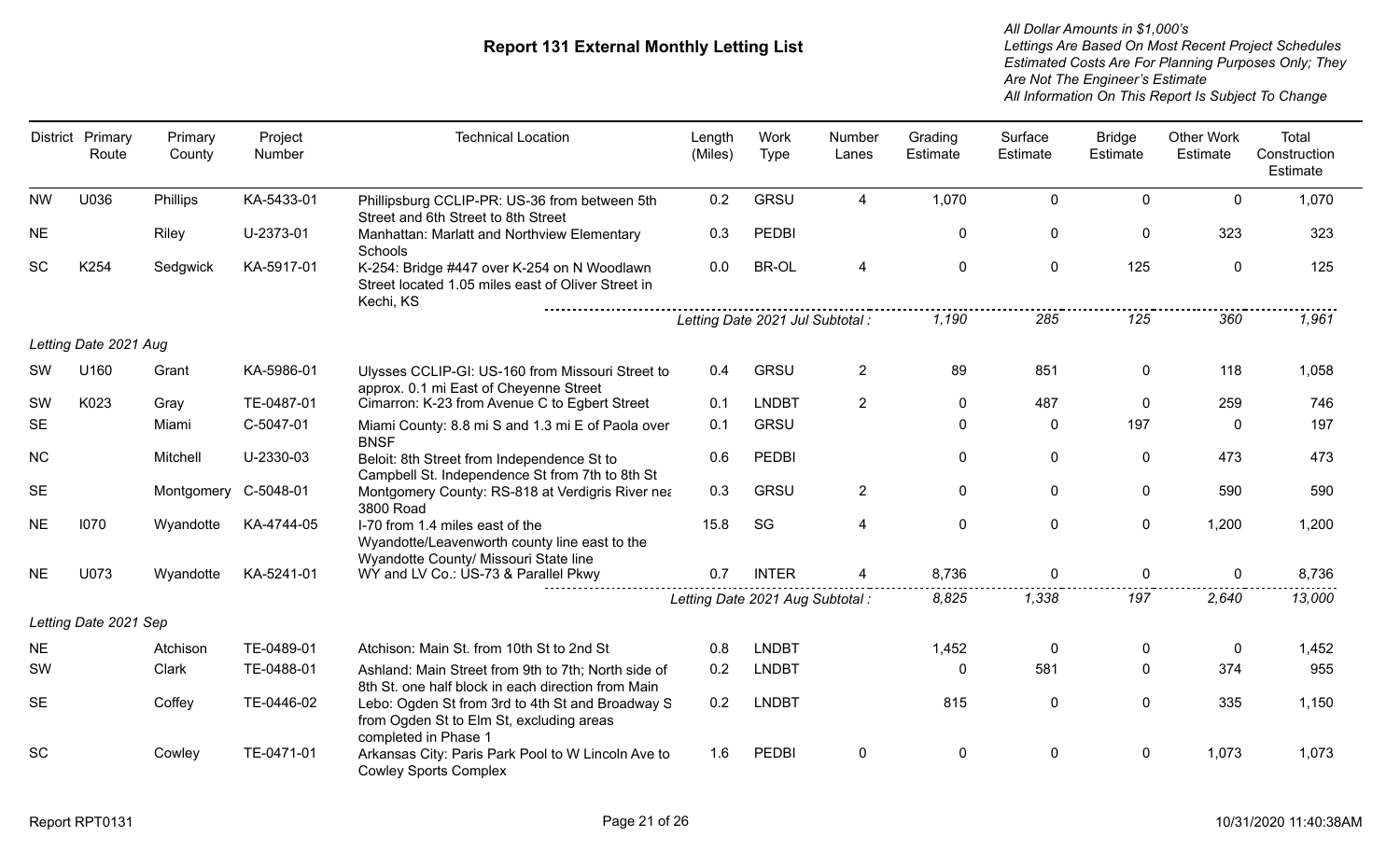| <b>District</b> | Primary<br>Route      | Primary<br>County      | Project<br>Number | <b>Technical Location</b>                                                                                                                                  | Length<br>(Miles) | Work<br>Type                     | Number<br>Lanes | Grading<br>Estimate | Surface<br>Estimate | <b>Bridge</b><br>Estimate | <b>Other Work</b><br>Estimate | Total<br>Construction<br>Estimate |
|-----------------|-----------------------|------------------------|-------------------|------------------------------------------------------------------------------------------------------------------------------------------------------------|-------------------|----------------------------------|-----------------|---------------------|---------------------|---------------------------|-------------------------------|-----------------------------------|
| <b>NE</b>       |                       | Douglas                | TE-0472-02        | Baldwin City: south of US-56 to historic Santa Fe<br>Depot on High Street within the Midland Railway<br><b>ROW</b>                                         | 0.5               | <b>PEDBI</b>                     |                 | $\mathbf 0$         | $\mathbf 0$         | $\mathbf 0$               | 1,229                         | 1,229                             |
| <b>NW</b>       |                       | <b>Ellis</b>           | C-5035-01         | Ellis County: 230th Avenue from I-70 to Feedlot<br>Road and Feedlot Road from 230th Avenue to<br><b>US-183</b>                                             | 4.0               | <b>GRSU</b>                      | $\overline{2}$  | 10,256              | 0                   | 0                         | $\mathbf 0$                   | 10,256                            |
| <b>SC</b>       |                       | Kingman                | C-5043-01         | Kingman County: 1.4 mi S and 0.5 mi W of Adams<br>over the Chikaskia River                                                                                 | 0.1               | <b>BRRPL</b>                     | $\overline{2}$  | $\mathbf 0$         | 0                   | 3,110                     | $\Omega$                      | 3,110                             |
| <b>NE</b>       | K016                  | Leavenworth KA-5520-01 |                   | From approximately 300 feet south of the<br>K-16/Parallel Road intersection north for<br>approximately 900 feet in Leavenworth County                      | 0.4               | <b>GRSU</b>                      | $\overline{2}$  | 874                 | $\pmb{0}$           | $\mathbf 0$               | $\mathbf 0$                   | 874                               |
| <b>SE</b>       |                       | Linn                   | TE-0479-02        | Pleasanton: Cedar St from 10th St to 6th St, 6th St<br>from Cedar St to Main St, Locust St from 13th St to<br>12th St, Linn St from 12th St to 10th St     | 0.8               | <b>PEDBI</b>                     |                 | $\mathbf 0$         | $\mathbf 0$         | $\mathbf 0$               | 372                           | 372                               |
| <b>SE</b>       | K068                  | Miami                  | N-0708-01         | Louisburg: K-68 from W Crestview Drive to<br><b>Broadway Street</b>                                                                                        | 0.6               | <b>PEDBI</b>                     | 4               | $\mathbf 0$         | $\mathbf 0$         | $\mathbf 0$               | 406                           | 406                               |
| <b>SE</b>       |                       | Montgomery TE-0491-01  |                   | Coffeyville: US-166 from Cline Rd east approx. 116<br>feet to abandoned rail line and north to 4th Street,<br>various sidewalk locations along SRTS routes | 2.4               | <b>PEDBI</b>                     |                 | $\mathbf{0}$        | $\Omega$            | $\mathbf 0$               | 1,052                         | 1,052                             |
| SW              |                       | Statewide              | C-5034-01         | Gray, Clark & Meade Counties                                                                                                                               | 1.0               | <b>BRRPL</b>                     |                 | 0                   | 0                   | 7,101                     | $\mathbf{0}$                  | 7,101                             |
| <b>NE</b>       |                       | Wyandotte              | N-0710-01         | Unified Govt of WY County/KCK: Safe Routes KCK<br>Phase G: Northwest Middle and Bertram Caruthers<br>Schools                                               | 1.6               | PEDBI                            |                 | $\mathbf 0$         | $\mathbf 0$         | 0                         | 2,402                         | 2,402                             |
|                 |                       |                        |                   |                                                                                                                                                            |                   | Letting Date 2021 Sep Subtotal : |                 | 13,397              | 581                 | 10,211                    | 7,244                         | 31,433                            |
|                 | Letting Date 2021 Oct |                        |                   |                                                                                                                                                            |                   |                                  |                 |                     |                     |                           |                               |                                   |
| <b>NE</b>       |                       | <b>Brown</b>           | KA-5284-01        | Sabetha: US-75 at 260th and US-75 at 280th<br><b>Streets</b>                                                                                               | 0.8               | <b>INTER</b>                     | $\overline{2}$  | 970                 | $\pmb{0}$           | $\mathbf 0$               | $\mathbf 0$                   | 970                               |
|                 |                       |                        |                   |                                                                                                                                                            |                   | Letting Date 2021 Oct Subtotal : |                 | 970                 | 0                   | 0                         | 0                             | 970                               |
|                 | Letting Date 2021 Nov |                        |                   |                                                                                                                                                            |                   |                                  |                 |                     |                     |                           |                               |                                   |
| <b>NW</b>       | U183                  | <b>Ellis</b>           | KA-5418-01        | Hays CCLIP-PR: US-183 from South City Limits to<br>350 feet South of 13th Street                                                                           | 0.6               | <b>PAVRC</b>                     | 4               | 3,298               | $\mathbf 0$         | $\mathbf{0}$              | 69                            | 3,367                             |
| <b>NC</b>       | K156                  | Ellsworth              | KA-5415-01        | Ellsworth CCLIP-GI: K-156 & K-140 Intersection                                                                                                             | 0.3               | <b>INTER</b>                     | $\overline{2}$  | 524                 | $\mathbf{0}$        | $\mathbf{0}$              | $\mathbf{0}$                  | 524                               |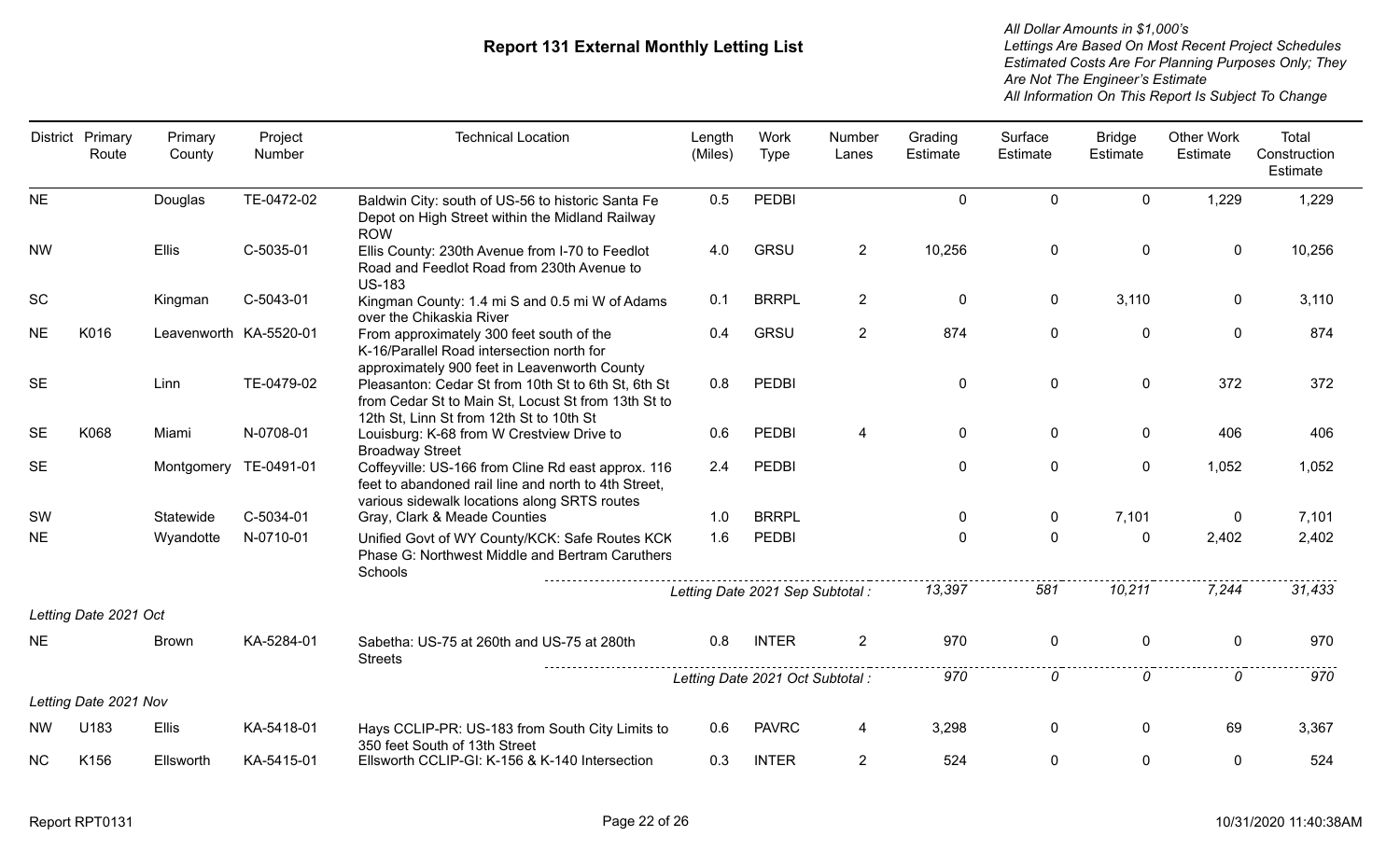| <b>District</b> | Primary<br>Route      | Primary<br>County | Project<br>Number | <b>Technical Location</b>                                                                                                          | Length<br>(Miles) | Work<br>Type                     | Number<br>Lanes | Grading<br>Estimate | Surface<br>Estimate | <b>Bridge</b><br>Estimate | <b>Other Work</b><br>Estimate | Total<br>Construction<br>Estimate |
|-----------------|-----------------------|-------------------|-------------------|------------------------------------------------------------------------------------------------------------------------------------|-------------------|----------------------------------|-----------------|---------------------|---------------------|---------------------------|-------------------------------|-----------------------------------|
| <b>NE</b>       | <b>U077</b>           | Marshall          | KA-3924-01        | Bridge #019 (Deer Creek) located 8.88 miles north<br>of the west junction of US-77/US-36                                           | 0.0               | <b>BRRPL</b>                     | $\overline{2}$  | 418                 | $\mathbf 0$         | 820                       | $\Omega$                      | 1,238                             |
| <b>NC</b>       | U056                  | McPherson         | KA-5416-01        | McPherson CCLIP-GI: US-56 & K-153 Intersection                                                                                     | 0.8               | <b>INTER</b>                     | 4               | 667                 | $\mathbf{0}$        | $\mathbf{0}$              | 61                            | 728                               |
| <b>NW</b>       | U036                  | Norton            | KA-5419-01        | Norton CCLIP-GI: US-36 from 350 feet East of<br>US-283 to East City Limits                                                         | 0.4               | <b>GRSU</b>                      | 3               | 1,661               | $\mathbf 0$         | $\mathbf{0}$              | 105                           | 1,766                             |
| SW              | U083                  | Seward            | KA-2220-01        | US-83 KS/OK State Line, North to 0.9 Miles North<br>of US-83/K-51 Junction                                                         | 13.7              | <b>MILOV</b>                     | $\overline{2}$  | $\mathbf{0}$        | 21,310              | $\mathbf{0}$              | $\Omega$                      | 21,310                            |
| SW              | U083                  | Seward            | KA-5600-01        | U.S. 83 and Salley Road located approximately 1<br>mile north of Liberal in Seward County                                          | 0.0               | <b>INTER</b>                     | $\overline{4}$  | 674                 | $\mathbf 0$         | $\mathbf 0$               | $\mathbf 0$                   | 674                               |
|                 |                       |                   |                   |                                                                                                                                    |                   | Letting Date 2021 Nov Subtotal : |                 | 7,241               | 21,310              | 820                       | 234                           | 29,606                            |
|                 | Letting Date 2021 Dec |                   |                   |                                                                                                                                    |                   |                                  |                 |                     |                     |                           |                               |                                   |
| <b>SE</b>       | U059                  | Anderson          | KA-5422-01        | Garnett CCLIP-PR: US-59 from W 4th Avenue to<br>KS-31/W Park Road                                                                  | 0.5               | <b>PAVRC</b>                     | $\overline{2}$  | 1,211               | $\mathbf 0$         | $\mathbf 0$               | $\mathbf 0$                   | 1,211                             |
| SW              | U050B1                | Finney            | KA-5432-01        | Garden City CCLIP-GI: US-50B WB from<br>Washington Street to between Ballinger Street and<br><b>Center Street</b>                  | 0.3               | GRSU                             | 4               | 615                 | $\mathbf 0$         | $\mathbf 0$               | 564                           | 1,179                             |
|                 |                       |                   |                   |                                                                                                                                    |                   | Letting Date 2021 Dec Subtotal : |                 | 1,825               | O                   | $\Omega$                  | 564                           | 2,389                             |
|                 | Letting Date 2022 Jan |                   |                   |                                                                                                                                    |                   |                                  |                 |                     |                     |                           |                               |                                   |
| <b>SE</b>       | U069B2                | Crawford          | KA-5985-01        | Arma CCLIP-PR: US-69B2 from Washington Street<br>to North City Limits                                                              | 0.4               | <b>PAVRC</b>                     | $\overline{2}$  | 711                 | 0                   | $\mathbf 0$               | 88                            | 798                               |
| SW              | U056                  | Ford              | KA-5423-01        | Dodge City CCLIP-GI: US-56/283/400 & E Trail<br><b>Street Intersection</b>                                                         | 0.2               | <b>INTER</b>                     | $\overline{2}$  | 154                 | 1,320               | $\mathbf 0$               | 379                           | 1,852                             |
| <b>NE</b>       |                       | Johnson           | N-0703-01         | Gardner: S Center Street bridge over BNSF and<br>west side of N Center Street from W Shawnee<br><b>Street to W McKinley Street</b> | 0.3               | <b>PEDBI</b>                     |                 | $\mathbf 0$         | $\mathbf 0$         | $\mathbf 0$               | 359                           | 359                               |
| <b>SE</b>       |                       | Miami             | N-0709-01         | Miami County: Metcalf Road from W 287th Street to<br>S 2nd Street in City of Louisburg                                             | 0.9               | <b>GRSU</b>                      | $\overline{2}$  | 4,433               | $\mathbf 0$         | $\mathbf 0$               | $\mathbf 0$                   | 4,433                             |
| SC              | K014                  | Rice              | KA-3893-01        | K-14: Bridge #032 (Cow Creek Drainage) Located<br>9.73 Miles North of the Reno County Line                                         | 0.0               | <b>BRRPL</b>                     | $2^{\circ}$     | 3,211               | $\mathbf{0}$        | 1,249                     | $\Omega$                      | 4,460                             |
| <b>NW</b>       | 1070                  | Trego             | KA-5688-01        | I-70: Bridge #017 located at junction K-147/I-70.<br>Bridge #018 located at junction K-147/I-70                                    | 0.0               | <b>BR</b>                        | 4               | $\mathbf 0$         | $\mathbf 0$         | 524                       | $\mathbf{0}$                  | 524                               |
|                 |                       |                   |                   |                                                                                                                                    |                   | Letting Date 2022 Jan Subtotal : |                 | 8,508               | 1,320               | 1,773                     | 825                           | 12,427                            |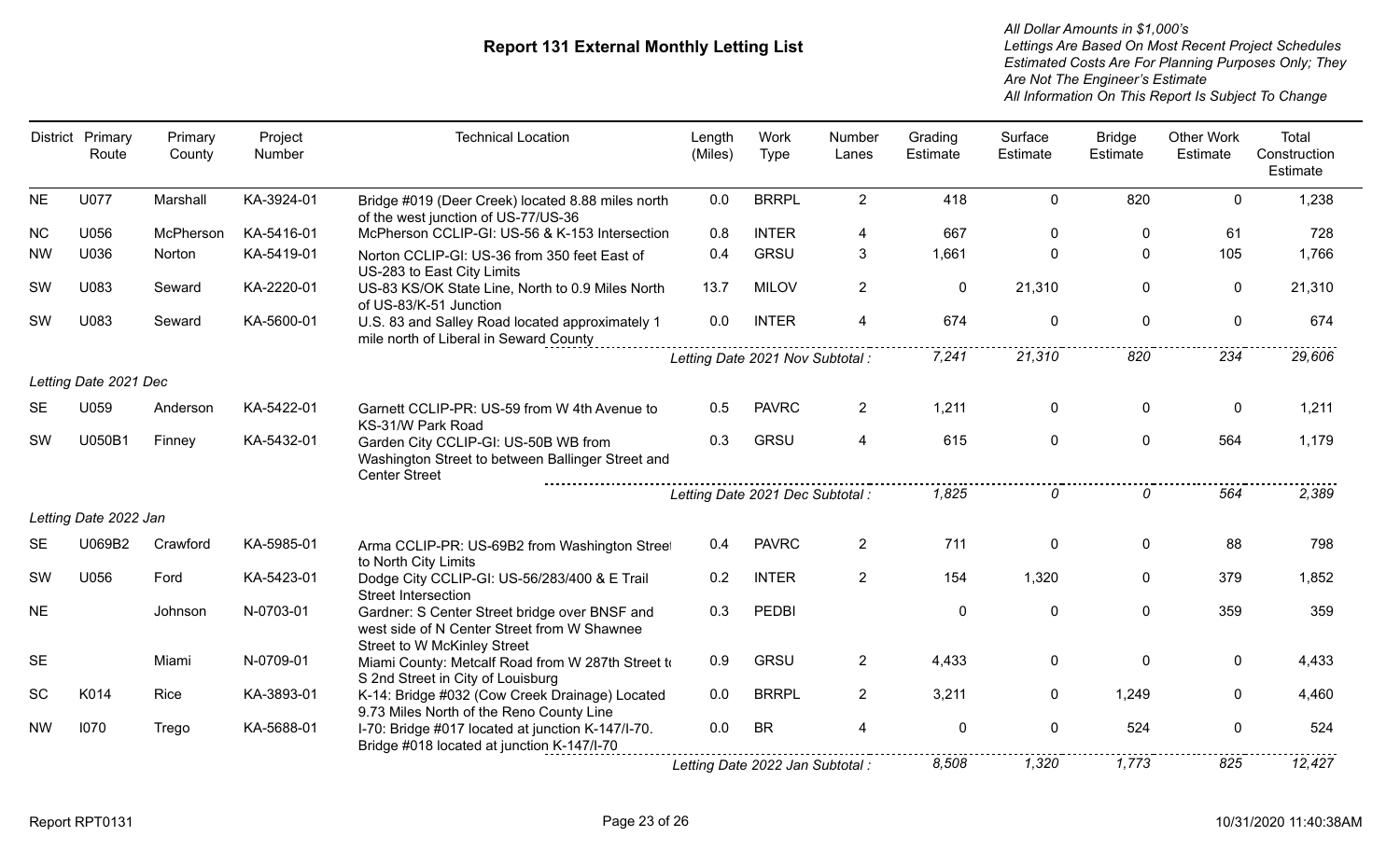*Estimated Costs Are For Planning Purposes Only; They Are Not The Engineer's Estimate Lettings Are Based On Most Recent Project Schedules All Dollar Amounts in \$1,000's All Information On This Report Is Subject To Change*

|           | District Primary<br>Route | Primary<br>County | Project<br>Number | <b>Technical Location</b>                                                                                                           | Length<br>(Miles) | Work<br>Type                     | Number<br>Lanes | Grading<br>Estimate | Surface<br>Estimate | <b>Bridge</b><br>Estimate | <b>Other Work</b><br>Estimate | Total<br>Construction<br>Estimate |
|-----------|---------------------------|-------------------|-------------------|-------------------------------------------------------------------------------------------------------------------------------------|-------------------|----------------------------------|-----------------|---------------------|---------------------|---------------------------|-------------------------------|-----------------------------------|
|           | Letting Date 2022 Feb     |                   |                   |                                                                                                                                     |                   |                                  |                 |                     |                     |                           |                               |                                   |
| <b>NE</b> | U059                      | Atchison          | KA-5999-01        | U.S. 59: at nine locations beginning at 0.028 mile<br>south of 222nd Street north to 0.011 mile north of<br>Ottawa Road             | 9.5               | <b>GDFC</b>                      | $\overline{2}$  | $\mathbf 0$         | $\mathbf 0$         | $\overline{0}$            | 785                           | 785                               |
| <b>NE</b> | U059                      | Atchison          | KA-6001-01        | US-59: Located at Junction US-59/262nd Road                                                                                         | 0.1               | <b>GDFC</b>                      | $\overline{2}$  | $\mathbf 0$         | 0                   | $\mathbf{0}$              | 134                           | 134                               |
| <b>SC</b> |                           | <b>Butler</b>     | N-0692-01         | Andover: 159th Street East from US-54/400 to<br><b>Central Avenue</b>                                                               | 1.0               | <b>GRSU</b>                      | 3               | 5,563               | $\Omega$            | $\Omega$                  | $\Omega$                      | 5,563                             |
| SC        |                           | <b>Butler</b>     | N-0714-01         | Andover: N Andover Rd from Redbud Trail to Ira Ct                                                                                   | 0.5               | <b>GRSU</b>                      | 4               | 3,086               | $\Omega$            | $\Omega$                  | $\mathbf{0}$                  | 3,086                             |
| <b>SE</b> | U166B                     | Chautauqua        | KA-4997-01        | Bridge #009 over Deer Creek on US-166B in<br>Chautauqua County                                                                      | 0.0               | <b>BRRPL</b>                     | $\overline{2}$  | 368                 | $\Omega$            | 797                       | $\Omega$                      | 1,165                             |
| SW        | U054                      | Clark             | KA-5431-01        | Minneola CCLIP-GI: US-54 & US-283 Intersection                                                                                      | 0.2               | <b>INTER</b>                     | 4               | 149                 | 406                 | 0                         | 122                           | 677                               |
| <b>NE</b> | K092                      | Jefferson         | KA-5413-01        | McLouth CCLIP-PR: K-92 from K-16 to Meredith<br>Lane                                                                                | 0.3               | SU                               | $\overline{2}$  | $\Omega$            | 229                 | $\Omega$                  | 175                           | 404                               |
| <b>NE</b> | K004                      | Jefferson         | KA-5931-01        | K-4: at two locations beginning at 0.08 mile north of<br>north K-4/K-16 junction and 0.222 mile north of<br>north K-4/K-16 junction | 0.1               | <b>GDFC</b>                      | $\overline{2}$  | $\mathbf 0$         | $\Omega$            | $\Omega$                  | 106                           | 106                               |
| <b>NE</b> | U050                      | Lyon              | KA-5412-01        | Emporia CCLIP-GI: US-50 and Prairie Street                                                                                          | 0.1               | <b>INTER</b>                     | 4               | 491                 | $\mathbf{0}$        | $\mathbf{0}$              | 0                             | 491                               |
| <b>NC</b> | K004                      | Morris            | KA-5984-01        | White City CCLIP-PR: K-4 from 5th Street to Grand<br><b>Street</b>                                                                  | 0.2               | <b>PAVRC</b>                     | $\overline{2}$  | 81                  | 627                 | $\Omega$                  | 15                            | 723                               |
| <b>NW</b> | U036                      | Phillips          | KA-6002-01        | U.S. 36: at ten locations beginning at 0.568 mile<br>east of E 300 Road east to 0.256 mile east of E<br><b>1000 Road</b>            | 6.7               | <b>GDFC</b>                      | $\overline{2}$  | $\mathbf{0}$        | $\Omega$            | $\Omega$                  | 1,144                         | 1,144                             |
| <b>SC</b> |                           | Sedgwick          | N-0693-01         | Kechi: Oliver Avenue & Kechi Road (East 61st<br>Street N) Intersection                                                              | 0.5               | <b>INTER</b>                     |                 | 2,142               | $\mathbf 0$         | $\Omega$                  | $\mathbf 0$                   | 2,142                             |
|           |                           |                   |                   |                                                                                                                                     |                   | Letting Date 2022 Feb Subtotal : |                 | 11,882              | 1,262               | 797                       | 2,482                         | 16,422                            |
|           | Letting Date 2022 Mar     |                   |                   |                                                                                                                                     |                   |                                  |                 |                     |                     |                           |                               |                                   |
| <b>SC</b> |                           | Sedgwick          | N-0711-01         | Valley Center: Meridian Avenue from 0.25 mi South<br>of 69th Street to BNSF Crossing North of 77th<br><b>Street</b>                 | 1.4               | <b>GRSU</b>                      | 4               | 90                  | 3,572               | $\mathbf 0$               | 395                           | 4,057                             |
|           |                           |                   |                   |                                                                                                                                     |                   | Letting Date 2022 Mar Subtotal : |                 | 90                  | 3,572               | 0                         | 395                           | 4,057                             |

*Letting Date 2022 Apr*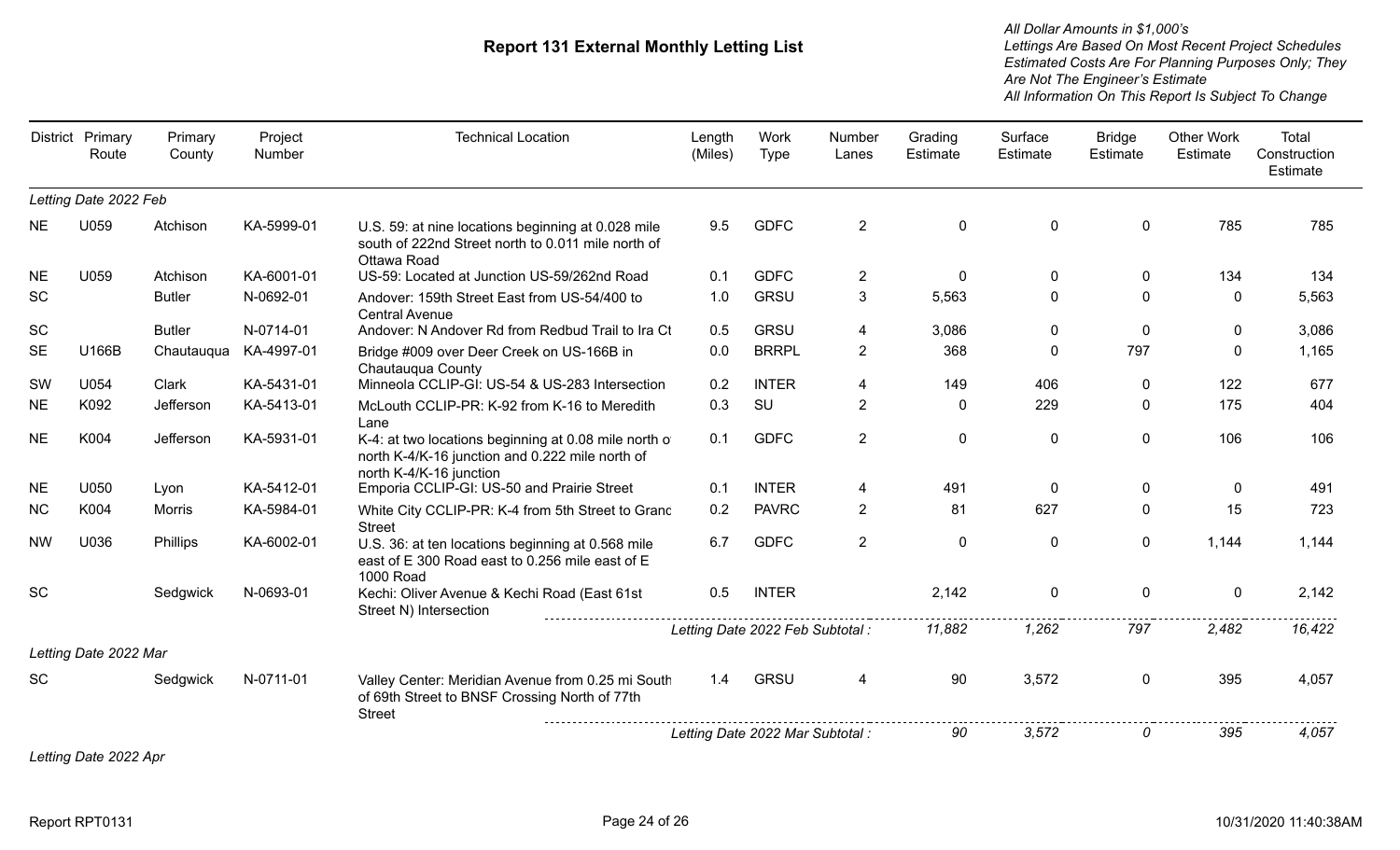*Estimated Costs Are For Planning Purposes Only; They Are Not The Engineer's Estimate Lettings Are Based On Most Recent Project Schedules All Dollar Amounts in \$1,000's All Information On This Report Is Subject To Change*

|           | District Primary<br>Route | Primary<br>County     | Project<br>Number | <b>Technical Location</b>                                                                                                                  | Length<br>(Miles) | Work<br>Type                     | Number<br>Lanes | Grading<br>Estimate | Surface<br>Estimate | <b>Bridge</b><br>Estimate | <b>Other Work</b><br>Estimate | Total<br>Construction<br>Estimate |
|-----------|---------------------------|-----------------------|-------------------|--------------------------------------------------------------------------------------------------------------------------------------------|-------------------|----------------------------------|-----------------|---------------------|---------------------|---------------------------|-------------------------------|-----------------------------------|
| <b>NE</b> |                           | Johnson               | N-0697-01         | Westwood: W 47th Avenue from west of Mission<br>Road to US-169 (Rainbow Blvd)                                                              | 0.5               | <b>GRSU</b>                      | $\mathbf{3}$    | 1,651               | 0                   | $\mathbf 0$               | $\mathbf 0$                   | 1,651                             |
|           |                           |                       |                   |                                                                                                                                            |                   | Letting Date 2022 Apr Subtotal : |                 | 1,651               | 0                   | 0                         | 0                             | 1,651                             |
|           | Letting Date 2022 Jun     |                       |                   |                                                                                                                                            |                   |                                  |                 |                     |                     |                           |                               |                                   |
| <b>SE</b> | U059                      | Anderson              | KA-5566-01        | US-59: Located at Junction US-59/US-169                                                                                                    | 0.0               | <b>INTER</b>                     | $\overline{2}$  | 2,282               | 0                   | $\mathbf{0}$              | $\mathbf{0}$                  | 2,282                             |
| <b>SE</b> |                           | Crawford              | C-5067-01         | Crawford County: RS-174 from K-126 to US-160                                                                                               | 4.0               | <b>GRSU</b>                      | $\overline{2}$  | 60                  | $\Omega$            | $\Omega$                  | 85                            | 145                               |
| <b>NE</b> |                           | Douglas               | C-5065-01         | Douglas County: Horizontal Curves on RS-212 and<br><b>RS-210</b>                                                                           | 1.5               | SU                               |                 | $\mathbf 0$         | 530                 | $\mathbf{0}$              | 9                             | 538                               |
| <b>NC</b> |                           | Ellsworth             | C-5059-01         | Ellsworth County: Major Collectors E of K-156 and<br>S of I-70                                                                             | 82.0              | SG                               |                 | $\mathbf 0$         | 0                   | $\mathbf 0$               | 302                           | 302                               |
| SW        |                           | Gray                  | C-5062-01         | Gray County: RS-286 (S Rd) from 11 Rd to 12 Rd<br>and RS-286 (11 Rd) from S Rd to Ingalls, RS-1452<br>from US-50 to RS-949                 | 16.0              | GR                               | $\overline{2}$  | 644                 | 0                   | $\mathbf 0$               | 0                             | 644                               |
| <b>NE</b> |                           | <b>Jefferson</b>      | C-5057-01         | Jefferson County: RS-328 and Slough Creek Road<br>Intersection                                                                             | 0.2               | <b>INTER</b>                     | $\overline{2}$  | 315                 | 0                   | $\mathbf{0}$              | $\mathbf{0}$                  | 315                               |
| <b>NE</b> |                           | Leavenworth C-5058-01 |                   | Leavenworth County: RS-1400 from K-192 to City of<br>Potter, RS-855 from JF/LV line to US-73, RS-2153<br>from US-73 to City of Leavenworth | 19.2              | SG                               |                 | $\mathbf 0$         | 0                   | $\mathbf 0$               | 98                            | 98                                |
| NC        |                           | Marion                | C-5069-01         | Marion County: 190th Street & Nighthawk Road<br>Intersection                                                                               | 1.0               | <b>INTER</b>                     | $\overline{2}$  | 142                 | 0                   | $\mathbf{0}$              | 40                            | 182                               |
| <b>SE</b> |                           | Montgomery C-5060-01  |                   | Montgomery County: Peter Pan Road from<br>Independence City Limit to 4600 Road, including<br>intersection of Peter Pan Road and Oak Street | 0.8               | <b>GRSU</b>                      | $\overline{2}$  | 349                 | $\mathbf{0}$        | $\mathbf{0}$              | $\Omega$                      | 349                               |
| <b>NC</b> |                           | Ottawa                | C-5064-01         | Ottawa County: RS-518 approx 4.4 mi east of<br>Minneapolis                                                                                 | 0.3               | <b>GRSU</b>                      | $\overline{2}$  | 145                 | 283                 | $\mathbf{0}$              | 41                            | 470                               |
| <b>SC</b> |                           | Rice                  | C-5063-01         | Rice County: Major Collectors East of K-14 & North<br>of US-56                                                                             | 72.0              | SG                               |                 | 0                   | 0                   | 0                         | 159                           | 159                               |
| <b>NC</b> |                           | Saline                | C-5061-01         | Saline County: Simpson Road from Magnolia Road<br>to Crawford Street                                                                       | 2.0               | GR                               | $\overline{2}$  | 696                 | $\mathbf{0}$        | $\Omega$                  | $\Omega$                      | 696                               |
| SW        |                           | Stanton               | C-5068-01         | Stanton County: All Major Collectors                                                                                                       | 126.9             | SG                               |                 | $\mathbf 0$         | 0                   | 0                         | 216                           | 216                               |
| <b>NW</b> |                           | Trego                 | C-5066-01         | Trego County: All Major and Minor Collectors                                                                                               | 300.0             | SG                               |                 |                     | O                   | $\Omega$                  | 491                           | 491                               |
|           |                           |                       |                   |                                                                                                                                            |                   | Letting Date 2022 Jun Subtotal : |                 | 4.634               | 812                 | 0                         | 1.442                         | 6,889                             |

*Letting Date 2022 Jul*